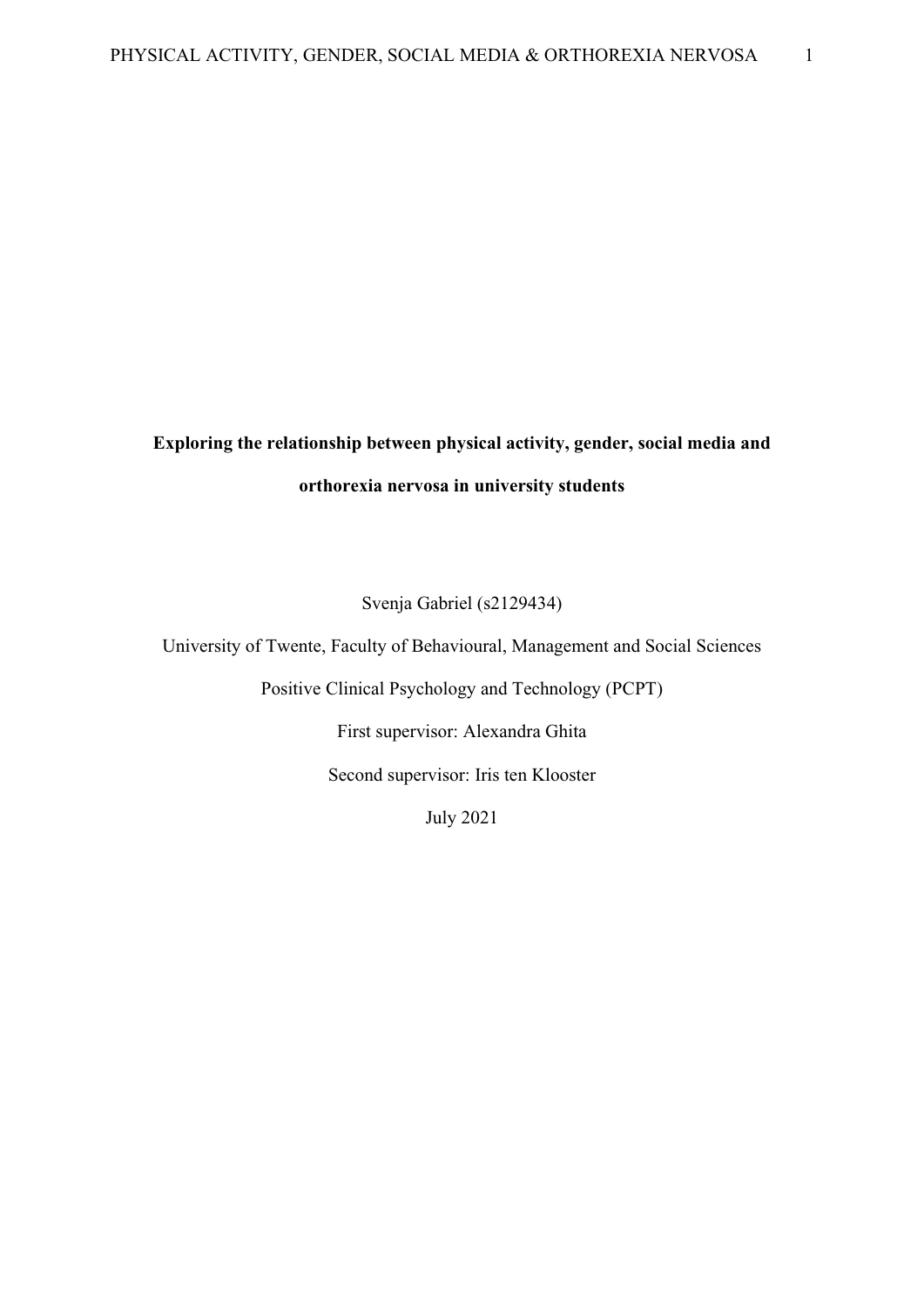#### **Abstract**

*Objective.* The present study aimed to explore associations between *physical activity* (PA), *social media*, *gender* and *orthorexia nervosa* (ON) in university students. *Method.* Two hundred thirty-two international students ( $M_{age}$ =21.52, *SD*=2.52; 193 female and 39 male) participated in this study, recruited through convenience sampling. Participants completed a cross-sectional online survey with emphasis on socio-demographic data, physical activity and social media. In addition, the *International Physical Activity Questionnaire Short-Form (IPAQ-SF), ORTO-15 questionnaire* and *Exercise Addiction Inventory (EAI)* were used to assess PA, ON- and *exercise addiction* (EA) tendencies. *Results.* The prevalence of ON was 69.4% (*N*=184) and 7.3% (*N*=17) for EA*.* PA was significantly associated with EA and ON tendencies. Further, there were gender differences in ON; males had higher ON tendencies than females. Moreover, social media content about PA was significantly associated with ON. *Conclusion.* PA and social media are critical factors regarding ON. This study shows that these factors are associated with ON-related symptoms in university students. Implications of ON as a mental health concern are further discussed.

*Keywords:* physical activity, gender, social media, orthorexia nervosa, exercise addiction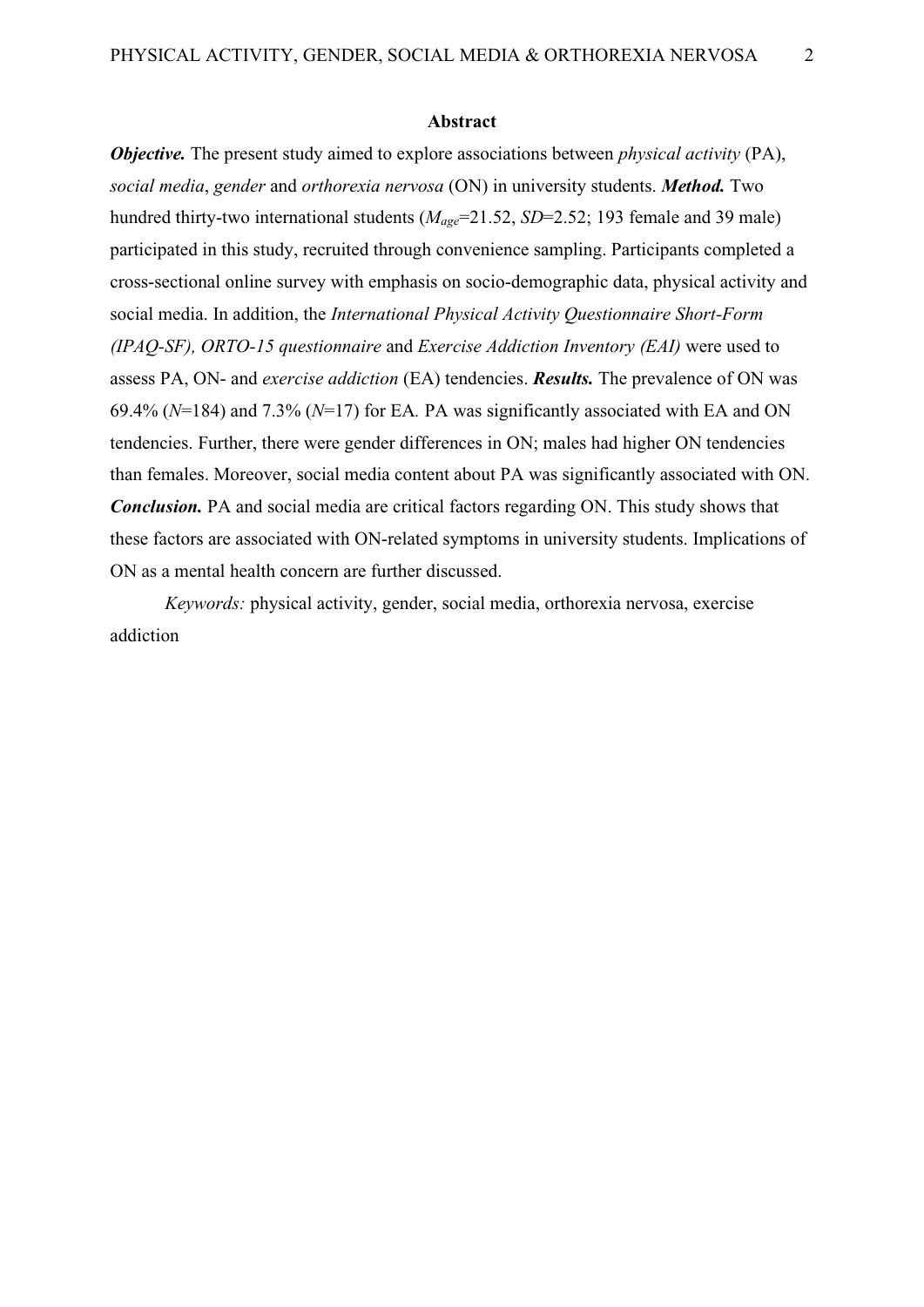| Physical activity (IPAQ-SF), orthorexia (ON) and exercise addiction (EA) tendencies  15 |
|-----------------------------------------------------------------------------------------|
|                                                                                         |
|                                                                                         |
|                                                                                         |
|                                                                                         |
|                                                                                         |
|                                                                                         |
| Appendix B. International Physical Activity Questionnaire Short-Form (IPAQ-SF)  39      |
|                                                                                         |
|                                                                                         |

## **Table of Contents**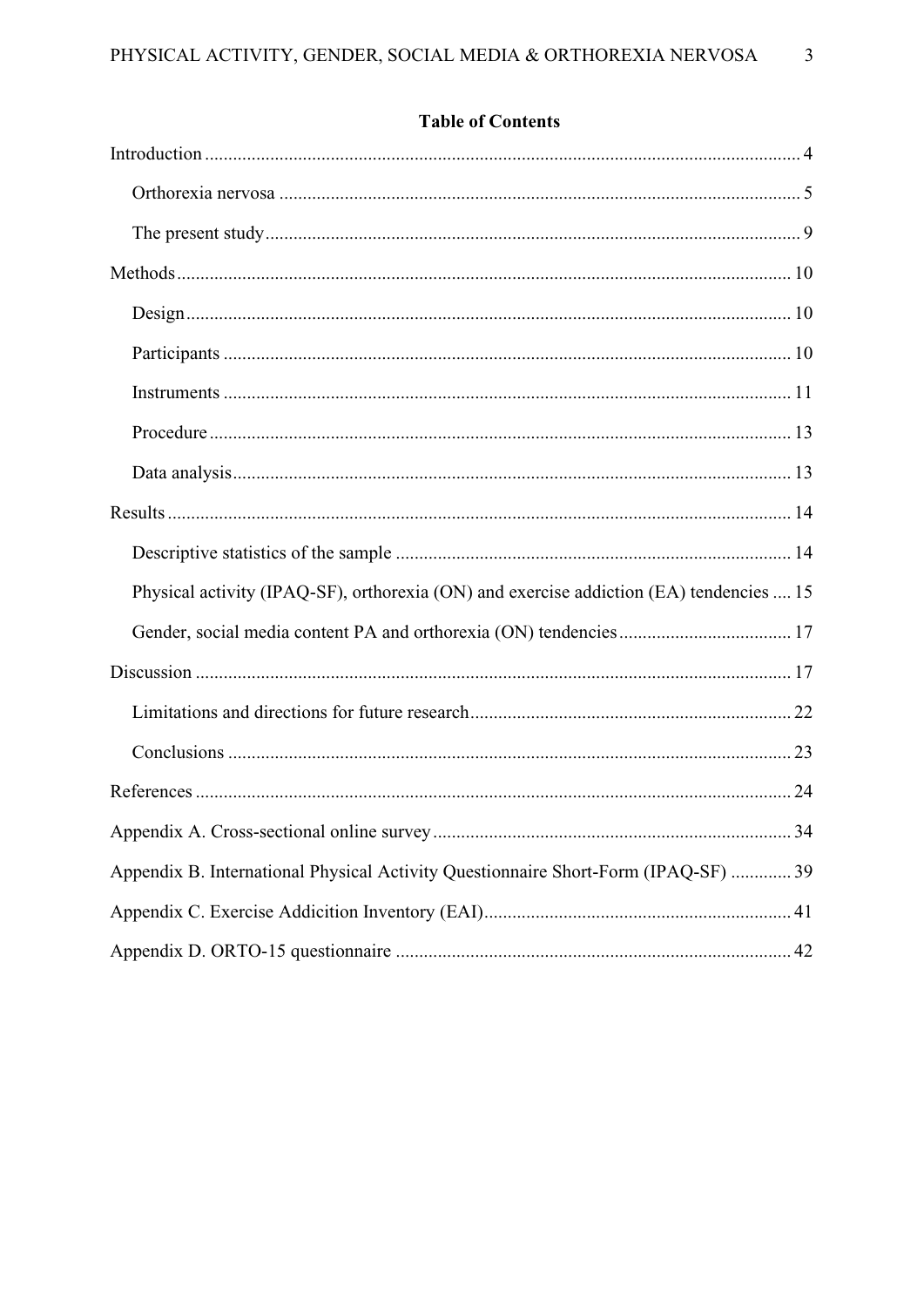**Introduction**

<span id="page-3-0"></span>In modern societies, healthy nutrition not only became a behaviour but also established itself as a way of life. Many individuals strive for a healthy lifestyle since it has a crucial impact on well-being (Katz & Meller, 2014). An overall healthy lifestyle, characterised by non-smoking, being physically active and following a healthy diet, proved to reduce the total mortality risk of adults (Ford et al., 2012). A healthy diet yields several benefits, such as a reduced risk for the development of chronic diseases as well as an overall higher life expectancy (Katz & Meller, 2014). Regular *physical activity* (PA) has psychological and physical benefits and improves individuals' psychological well-being (Kim et al., 2012). Being physically active has been associated with experiencing lower symptoms of mental health concerns such as depression or anxiety and demonstrated its effectiveness to improve individuals' self-esteem (Biddle & Asare, 2011; Parker et al., 2016). The World Health Organization (WHO) recommends at least 150-300 minutes of *moderate* (i.e. hiking, double tennis) or 75-150 minutes of *vigorous* (i.e. running) PA per week as beneficial for mental and physical health (WHO, 2020). In particular, research has shown that interventions involving PA are particularly effective in reducing symptoms of depression in students (McFadden et al., 2017). Moreover, PA is often used as a stress management strategy (Kirsh et al., 2016). In recent years, many people have adopted healthy lifestyles into their daily lives in various ways, exemplified by a significant increase in the use of smartphone apps to monitor calorie intake or general daily food diaries (Boyce, 2014).

The amount of information available online, such as on social media platforms (i.e. Instagram, Facebook, YouTube), regarding health-related content, is considerable and increasing (Ramírez et al., 2013; Syed-Abdul et al., 2013). Notably, individuals in the age group of 18 to 29 are the most active on social media platforms, with around 90% using at least one platform (Tankovska, 2021). Social media content potentially influences individuals' behaviour (i.e. food choices) (Smit et al., 2020). Hawkins, Farrow and Thomas (2020) revealed that exposure to eating behaviours are significant predictors of food consumption. More specifically, other Facebook users' perceived fruit and vegetable intake influenced participants' eating behaviour and resulted in a higher intake of these foods (Hawkins et al., 2020). From nonclinical and media sources, online information seeking about behaviours associated with a healthy lifestyle has been found to influence and predict individuals' PA and nutrition positively, leading to increased vegetable consumption and exercise (Ramírez et al., 2013). These findings highlight the causal relationship between social media and the behaviours associated with a healthy lifestyle. However, these platforms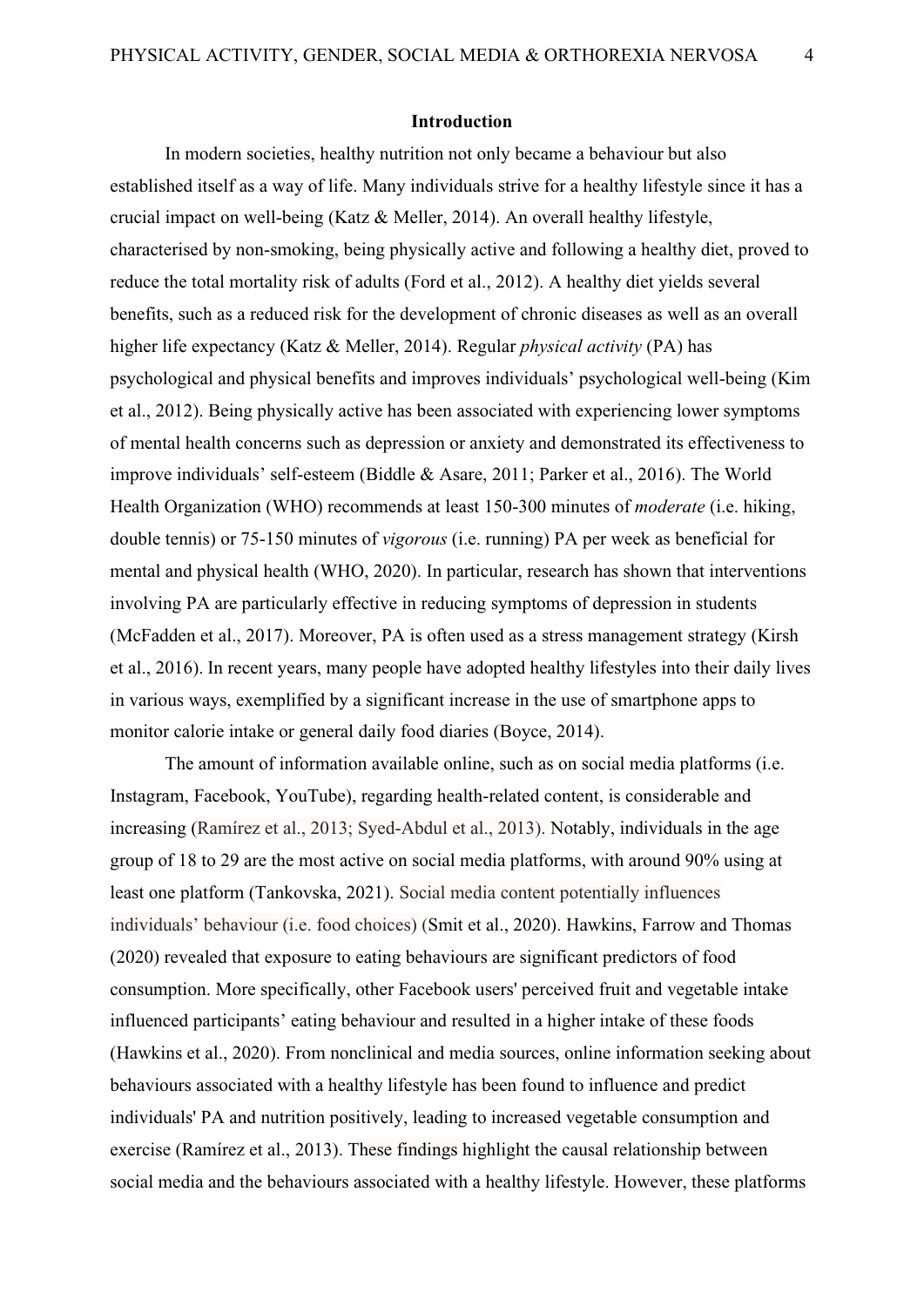also present downsides (i.e. negative feelings) that require attention (Cavazos‐Rehg. et al., 2020; Mento et al., 2021).

The impact of social media is evident through a dominant trend over the last few years on Instagram, one of the largest social media platforms nowadays, called "*fitspiration*", thereby combining two terms, fitness and inspiration (Carrotte et al., 2017). Fitspiration intends to motivate individuals to engage in a healthier lifestyle, involving exercising and following healthy nutrition. More specifically, content related to this trend often shows a thin, athletic woman demonstrating the "ideal" body and lifestyle by performing prolonged PA and following a healthy diet (Carrotte et al., 2017). The drawbacks of fitspiration content, such as images or videos, are various. A study revealed that posting fitspiration content was associated with a higher *drive for thinness* alongside maladaptive exercising behaviour (Holland & Tiggemann, 2017). Moreover, viewing fitspiration content was discovered to increase *body dissatisfaction* in women (Fardouly et al., 2018).

Several studies reported an influence of social media platforms on individuals' nutrition, such as adopting eating or exercising behaviour communicated through social media, which may facilitate the development of mental health conditions (i.e. bulimia, compulsive exercise) (Dumas & Desroches, 2019; Holland & Tiggemann, 2017). Instagram is well-known for users sharing content related to nutrition or exercising, such as photos or videos about food consumption in real-time (De Choudhury et al., 2016; Prichard et al., 2020). However, online information (i.e. videos) displaying health-related content, often accessed by millions of viewers, frequently promote misinformation (Syed-Abdul et al., 2013). A study investigating the influence of pro-anorexia videos, such as videos presenting extreme thin individuals promoting dieting behaviour, pointed out how fundamental it is to inform individuals of the credibility and source of information spread online and especially concerning healthy lifestyle (Syed-Abul et al., 2013). Pro-anorexia websites are harmful due to the promotion of disordered eating habits and information regarding ways to become or stay thin (Mento et al., 2021; Wilson et al., 2006). Study results emerged from investigating video pro-anorexia content on YouTube, which highlights the necessity to examine in more detail the influence exerted by other platforms (i.e. Instagram) on individuals' behaviour (Syed-Abdul et al., 2013).

#### <span id="page-4-0"></span>**Orthorexia nervosa**

Healthy eating-related behaviours can lead to a mental health condition where nutrition negatively impairs the quality of life, namely '*orthorexia nervosa'* (ON) (Strahler &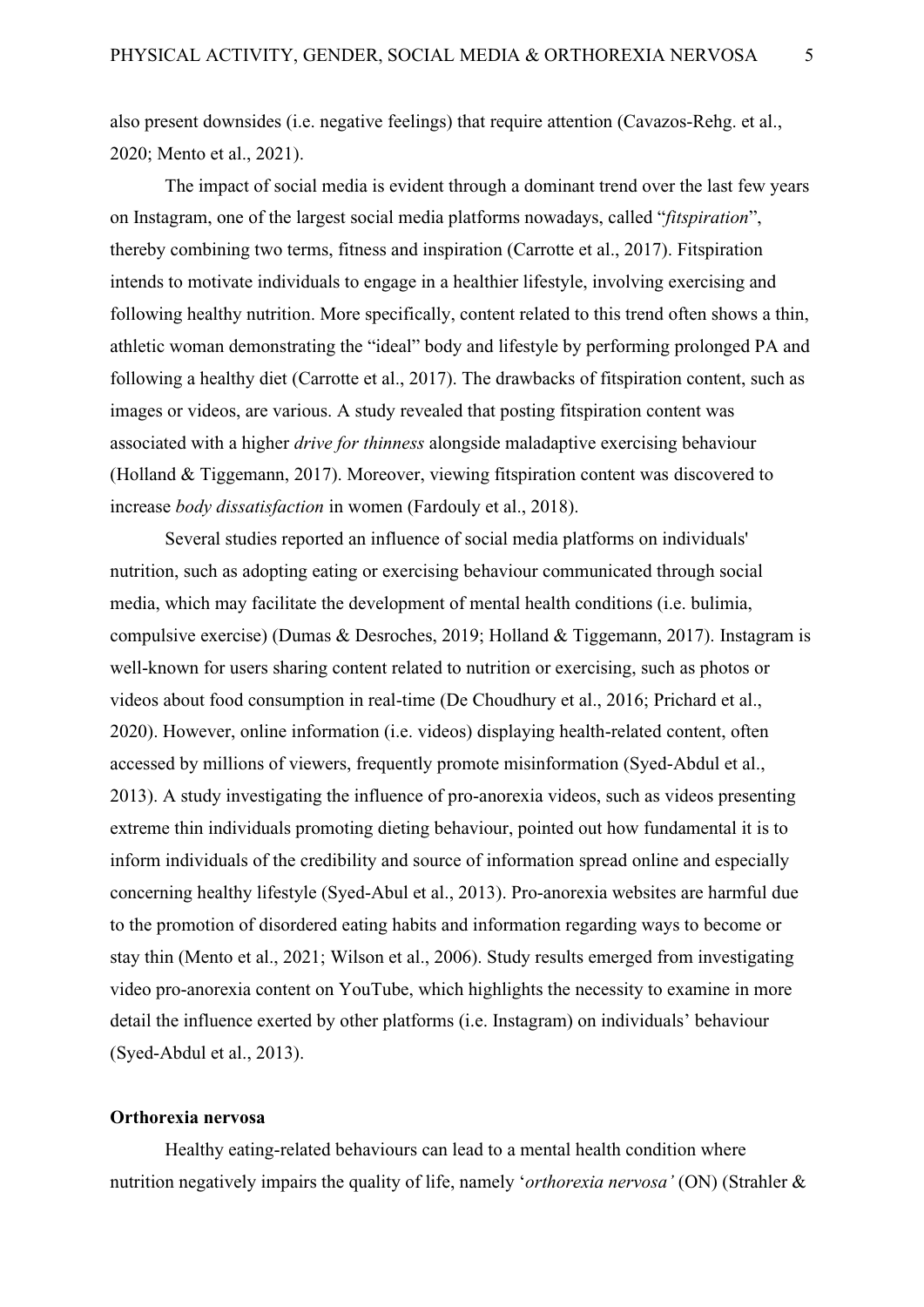Stark, 2020). ON was first mentioned by Steven Bratman in 1997 to describe individuals who displayed a fixation with healthy food, possibly resulting in negative long-term consequences, such as malnutrition (Dunn & Bratman, 2016). "Orthos" is derived from the Greek and means "correct" as well as "orexis", translated to "appetite" and "hunger" (Bratman & Knight, 2000).

To date, ON is not included in the *Diagnostic and Statistical Manual of Mental Disorders* (5th ed.; DSM–5; American Psychiatric Association, 2013). There is debate about whether ON should be considered an independent disorder under the spectrum of a *feeding and eating disorder (FED)* or as *obsessive-compulsive disorder (OCD)*-related disorder due to overlapping symptoms and comorbidity (Altman & Shankman, 2009; Koven & Abry, 2015). Research revealed that individuals concurrently displayed obsessive-compulsive symptoms and higher ON tendencies (Arusoğlu et al., 2008; Koven & Abry, 2015). Hence, it is argued that individuals with a healthy diet obsession may be diagnosed with OCD instead of an eating disorder (Mathieu, 2005). Contrary to other disorders, no commonly accepted diagnostic criteria are available (Almeida et al., 2018; Chaki et al., 2013; Rodgers et al., 2021).

However, several *diagnostic criteria* are associated with the clinical picture and symptoms of ON. Based on a literature review by Cena et al. (2019), three main diagnostic criteria were "(a) obsessional or pathological preoccupation with healthy nutrition; (b) emotional consequences (e.g. distress, anxieties) of non-adherence to self-imposed nutritional rules; (c) psychosocial impairments in relevant areas of life as well as malnutrition and weight loss." (p. 1). Individuals with ON focus enormously on a healthy diet perceived as correct, perhaps resulting in unhealthy behaviours (Bratman & Knight, 2000). In general, ON unfolds itself in two stages (Bratman, 2017). First, individuals alter their diet with the primary intention to eat healthier, treat or prevent certain diseases (i.e. cancer, diabetes) by reducing the total amount of fat, sugar or chemicals. Subsequently, in the second stage, this eating pattern may develop into an obsession and is characterised by pathologic compulsive, restrictive and self-punishing behaviour resulting in unhealthy nutrition (Bratman, 2017; Oberle et al., 2017).

Often, obsessions and compulsions concerning the quality of food they consume and overall health over a long time are displayed (Donini et al., 2005; Moroze et al., 2014). ON patients use a considerable amount of time thinking, planning, acquiring, preparing, and eating food regarded as healthy. This eating behaviour is perceived as inferior to other individuals' lifestyle and eating habits (Donini et al., 2005).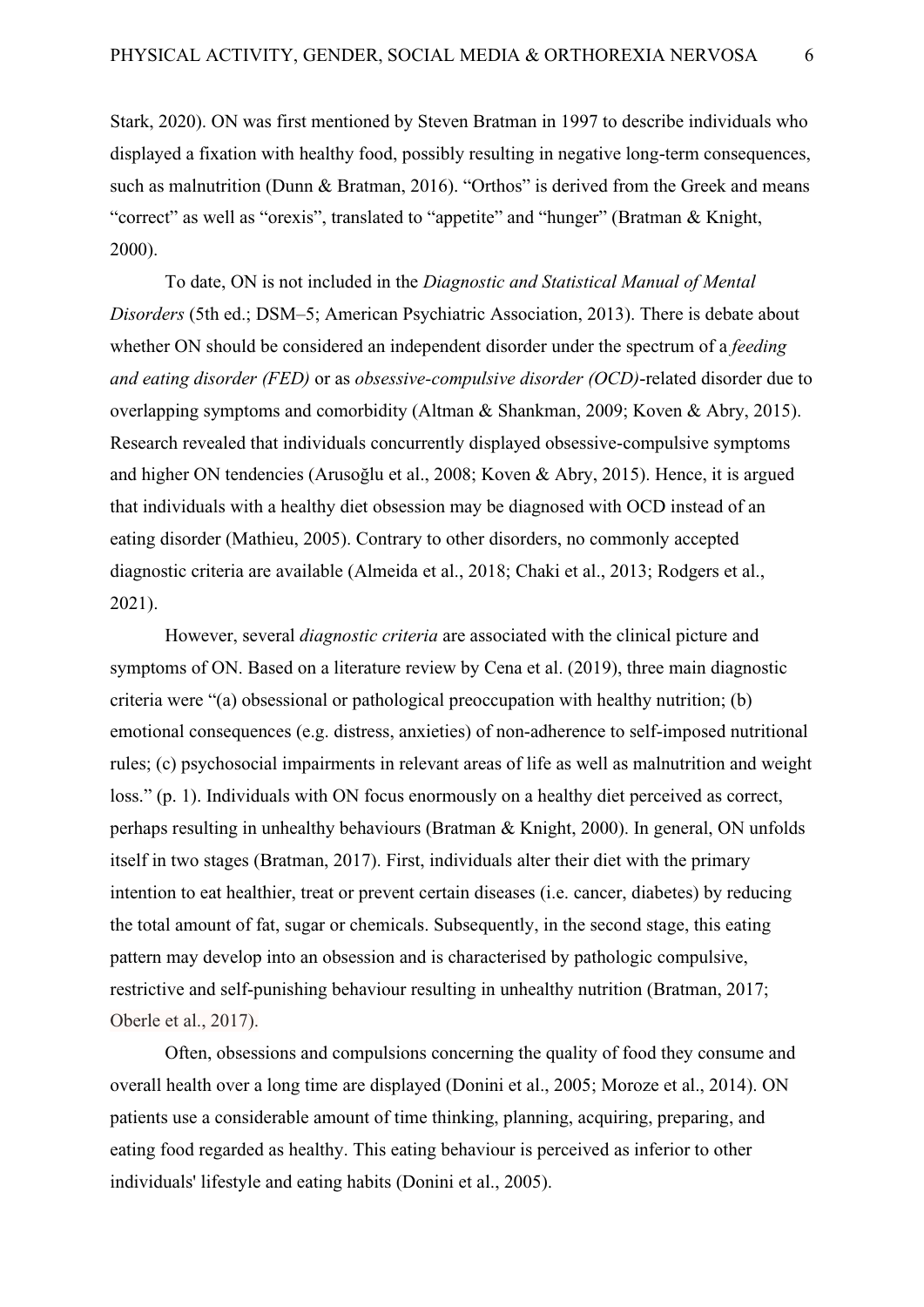The nutritional value, such as vitamins and minerals in food, is more important than other aspects, for instance, taste (Varga et al., 2013). Since a healthy diet and adherence to the rules are considered highly important, individuals impose themselves dietary restrictions. More specifically, they follow self-imposed nutritional rules about which type of food is judged to be healthy and thus appropriate for consumption, and in contrast, avoid foods perceived as unhealthy (Barthels et al., 2015; Moroze et al., 2014). Frequently, feelings of guilt result if the self-imposed nutritional rules are not adhered to (Borgida, 2011). Some individuals with ON prefer to refrain from eating anything rather than consuming food perceived as unhealthy, possibly causing a risk to overall health (Donini et al., 2004). This behavioural pattern originates from the anxiety to develop an illness after the consumption of food considered unhealthy and the belief that current physical or mental disorders and their symptoms can be cured by a healthy diet (Barthels et al., 2015; Bratman & Knight, 2000; McGovern et al., 2020).

ON is associated with various negative consequences, predominantly physical, social and psychological. Over time, the number of self-imposed rules progressively expands, often resulting in a small variety of foods accepted in the diet. Consequently, the risk of malnutrition increases in the longer term due to nutrient deficiencies of essential vitamins and minerals needed (Bratman & Knight, 2000). Malnutrition due to strict nutritional rules leads to weight loss and possible underweight, which may, in extreme cases, even cause death (Oberle et al., 2017).

The obsessive and compulsive eating patterns associated with ON interfere with social life, leading to social isolation or interpersonal conflicts (Dunn et al., 2017; Varga et al., 2013). Often, specific rituals concerning food preparation, such as using a particular utensil to prepare vegetables or specific materials to prepare the food, are applied (Brytek-Matera, 2012). Due to the fear of certain types of food, individuals' urge to avoid food perceived as harmful and the anxiety that specific rituals cannot be exhibited when eating outside the home may eventually lead to social isolation (Borgida, 2011). Spending a considerable amount of time planning, purchasing, preparing or eating, results in less time for socialization (Douma et al., 2021; Oberle et al., 2017). These obsession and compulsion-related behaviours impair and diminish the overall quality of life (Strahler & Stark, 2020). In addition, individuals with ON are at a higher risk of being stigmatized in their social environment because of their behaviour. This stigmatization is at a similar level when compared to other eating disorders listed in the DSM-5, such as anorexia nervosa (AN) (Simpson & Mazzeo, 2017).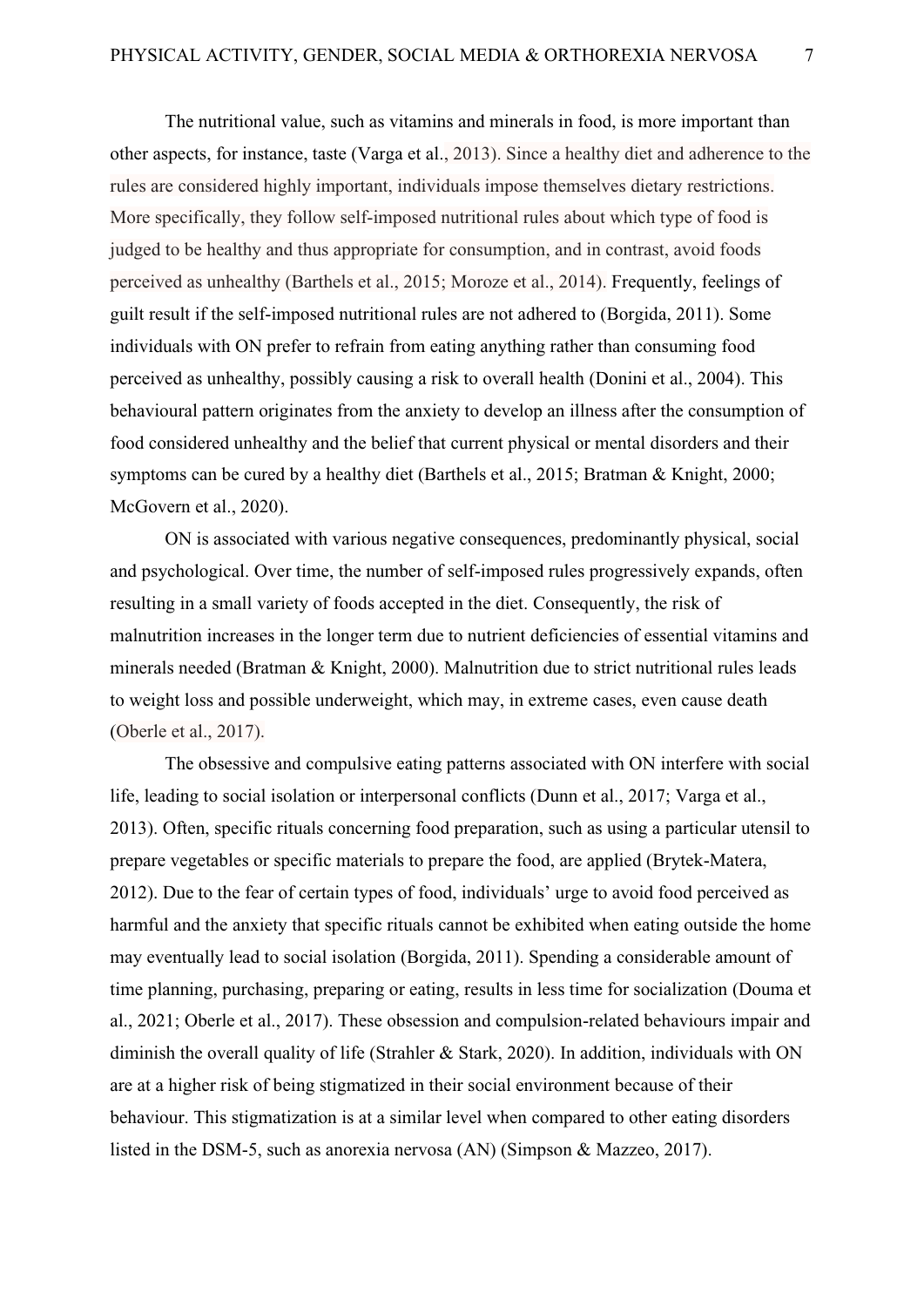Some factors have been discovered to be associated with the aetiology and ON-related symptoms, namely *gender*, *social media* and *PA*. Prior research revealed a considerable relationship between ON aetiology, symptoms and gender (Arusoğlu et al., 2008; Rodgers et al., 2021). Higher prevalence was found in males by exhibiting more ON-related symptoms (Donini et al., 2004; Fidan et al., 2010). However, other studies revealed a significantly higher risk, symptoms and prevalence of ON amongst females (Keller & Konradsen, 2013; Sanlier et al., 2016). Additional studies reported no significant gender differences and prevalence rates which illustrates the inconsistency regarding the relationship between gender and ON (Bosi et al., 2007). These mixed findings may result from a lack of research conducted with ON individuals and the fact that this mental health condition has not been included in the DSM-5 (Oberle et al., 2017).

#### *The impact of social media and physical activity on orthorexia nervosa (ON)*

A strong predictor of ON is *social media* through the portrayal of body images and ideals (i.e. thin, muscular), thereby facilitating the internalisation of these ideals, resulting in individuals aiming to reach this ideal, for example, through exercising or dieting (Hawkins et al., 2020; Tóth-Király et al., 2019). Overall, comparisons through social media platforms influence *body dissatisfaction* and eating behaviour and increase the risks for symptoms of eating disorders (i.e. overeating) (Smith et al., 2013). A study using a questionnaire to detect ON-tendencies (ORTO-15) reported that Instagram use had the utmost influence on ONrelated symptoms and Twitter the least (Turner & Levefre, 2017). Other social media platforms (i.e. Facebook, Pinterest, Google+, Tumblr, LinkedIn) were not found to have a significant effect on ON-related symptoms (Turner & Levefre, 2017). In contrast, empirical evidence showed that social comparisons via Facebook had the strongest association with eating disorders compared to other platforms (e.g. Snapchat, Instagram) (Saunders & Eaton, 2018). Further, time spent on any social media platform is significantly associated with higher symptoms related to eating disorders (Santarossa & Woodruff, 2017). Nevertheless, it remains unclear whether general social media use, particular platforms or specific content displayed are causal factors of ON.

Although being physically active and simultaneously following a healthy diet has several advantages for individuals' overall health, PA, performed with the primary motivation and goal to improve one's health, could be a possible ON indicator (Almeida et al., 2018; Lovelady et al., 2003). More specifically, existing research revealed significant correlations between exercising and symptoms associated with ON. An extreme amount of exercising has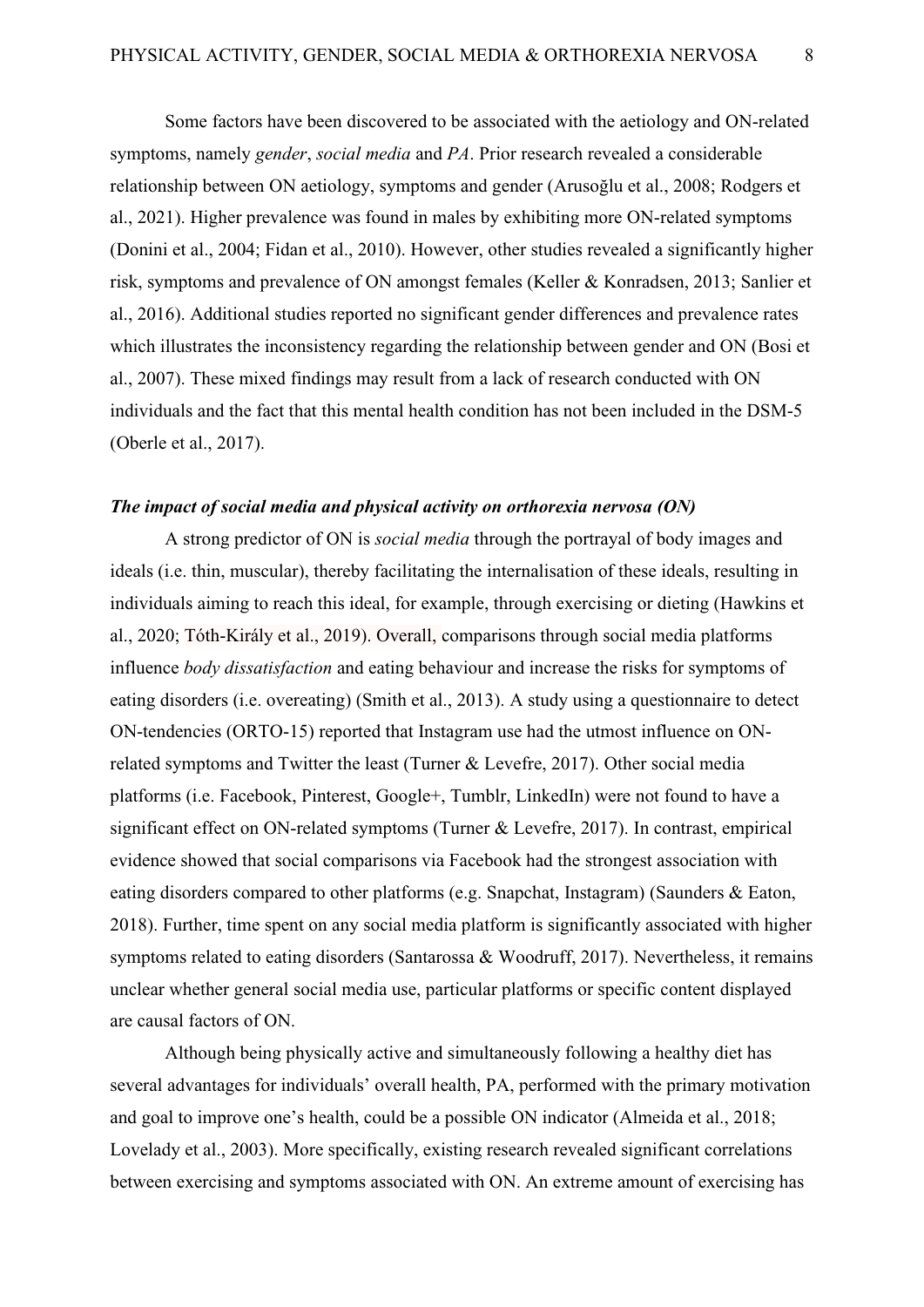the potential to develop into a pathological and unhealthy behaviour with obsessive characteristics, described as '*exercise dependence'* (Griffiths et al., 2005; Hausenblas & Symons Downs, 2002). In a study of adult Portuguese gym members, the ORTO-15 was applied in conjunction with additional questions (i.e. the amount of exercising per week) to investigate differences between individuals with and without ON tendencies (Almeida et al., 2018). Study results revealed a significant association amongst regular exercising and ON tendencies with the most substantial relationship for individuals exercising more than three times a week (Almeida et al., 2018). Besides, the data revealed a positive relationship between individuals with ON tendencies and dissatisfaction with one's body image, feelings of guilt when not exercising as often as wanted and refusing other activities due to rigid meal and exercise schedules. A limitation of the study could be the participants' interest in exercise and health (Almeida et al., 2018).

Research analysing the relationship between *exercise addiction (EA)* and ON in a sample composed of male and female active fitness members revealed a positive correlation between a German scale used to evaluate ON, namely the *Düsseldorfer Orthorexie Skala (DOS)* as well as the *Exercise Addiction Inventory (EAI)* (Rudolph, 2018). Furthermore, a significant group from the study sample showed concurrent addiction to exercising and experiencing ON-related symptoms. Therefore, these results suggest a positive relationship between exercising and ON, although no causal relationship was found (Rudolph, 2018).

Overall, the evidence regarding the relationship between PA, social media content, gender and ON tendencies is limited and often contradictory. The findings demonstrate the necessity for additional exploration to determine the role of PA (i.e. exercising) on ON (McComb & Mills, 2019). Future research has to be conducted with a populationrepresentative sample consisting of physically active versus inactive individuals.

#### <span id="page-8-0"></span>**The present study**

This study aims 1) to investigate the relationship between self-reported levels of PA, EA and ON-related symptoms in university students, 2) to explore the impact of gender and ON tendencies amongst university students and 3) to analyse the association between watching social media content about PA and ON-related symptoms in university students.

The research questions (RQ) and hypotheses (H) of the present study are the following: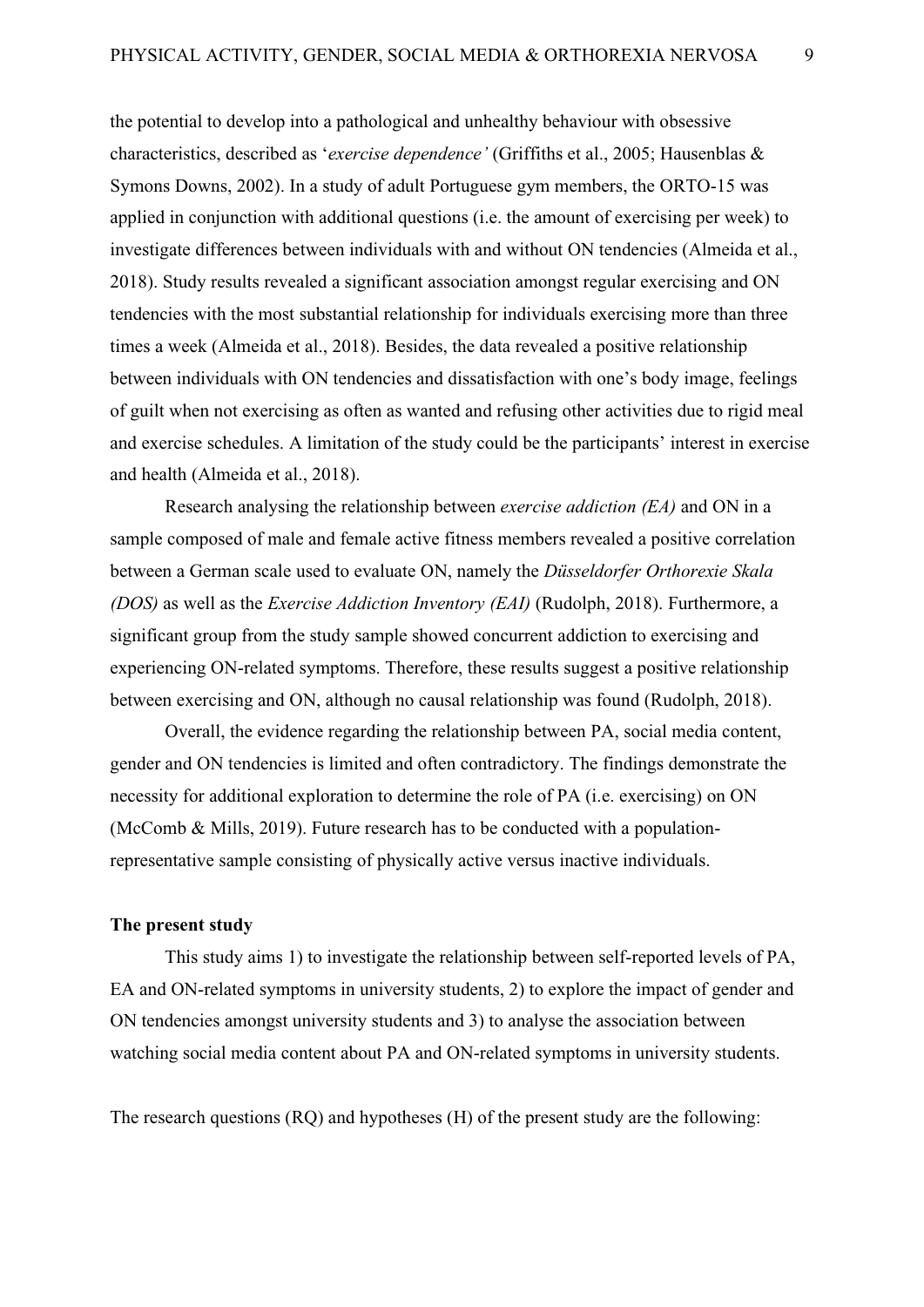RQ1: To what extent does university students *self-reported time of PA* affect symptoms related to ON?

 $H<sub>1</sub>$ : There is a statistically significant relationship between university students' selfreported time of PA and ON-related symptoms.

RQ2: Is there an association between *self-reported time of PA* and *exercise addiction* amongst university students?

*H*<sub>2</sub>: More physically active university students display more symptoms of exercise addiction.

RQ3: What is the relationship between *exercise addiction* and *ON-related symptoms* amongst university students?

*H*3: University students with exercise addiction tendencies concurrently display ONrelated symptoms.

RQ4: Are there significant *gender differences* regarding symptoms of *ON* amongst university students?

*H*<sub>4</sub>: There are significant gender differences concerning ON-related symptoms. RQ5: Is watching *social media content about PA* related to *ON* symptoms in university students?

*H*5: Watching social media content about PA is related to ON symptoms amongst university students.

#### **Methods**

## <span id="page-9-1"></span><span id="page-9-0"></span>**Design**

The present study employed a quantitative, non-experimental research design using a cross-sectional online survey (see Appendix A).

## <span id="page-9-2"></span>**Participants**

Inclusion criteria were being a university student and good command of the English language. A total of 338 individuals participated in the survey. One hundred six participants had to be excluded due to non-completion of the survey, being no student, non-agreement to the informed consent or other reasons, resulting in a response rate of 73%. The final study sample was 232 international students aged 17 to 38 (*Mage*=21.52 *SD*=2.52; 193 female and 39 male). 86% (*N*=199) were Bachelor; 5% (*N*=12) Master students and 9% (*N*=21) with another degree (i.e. PhD, Hogeschool). Participants were mostly German (77.6%) and Dutch (10.8%). Other nationalities (11.6%) in the sample were Italian, Romanian or Finnish.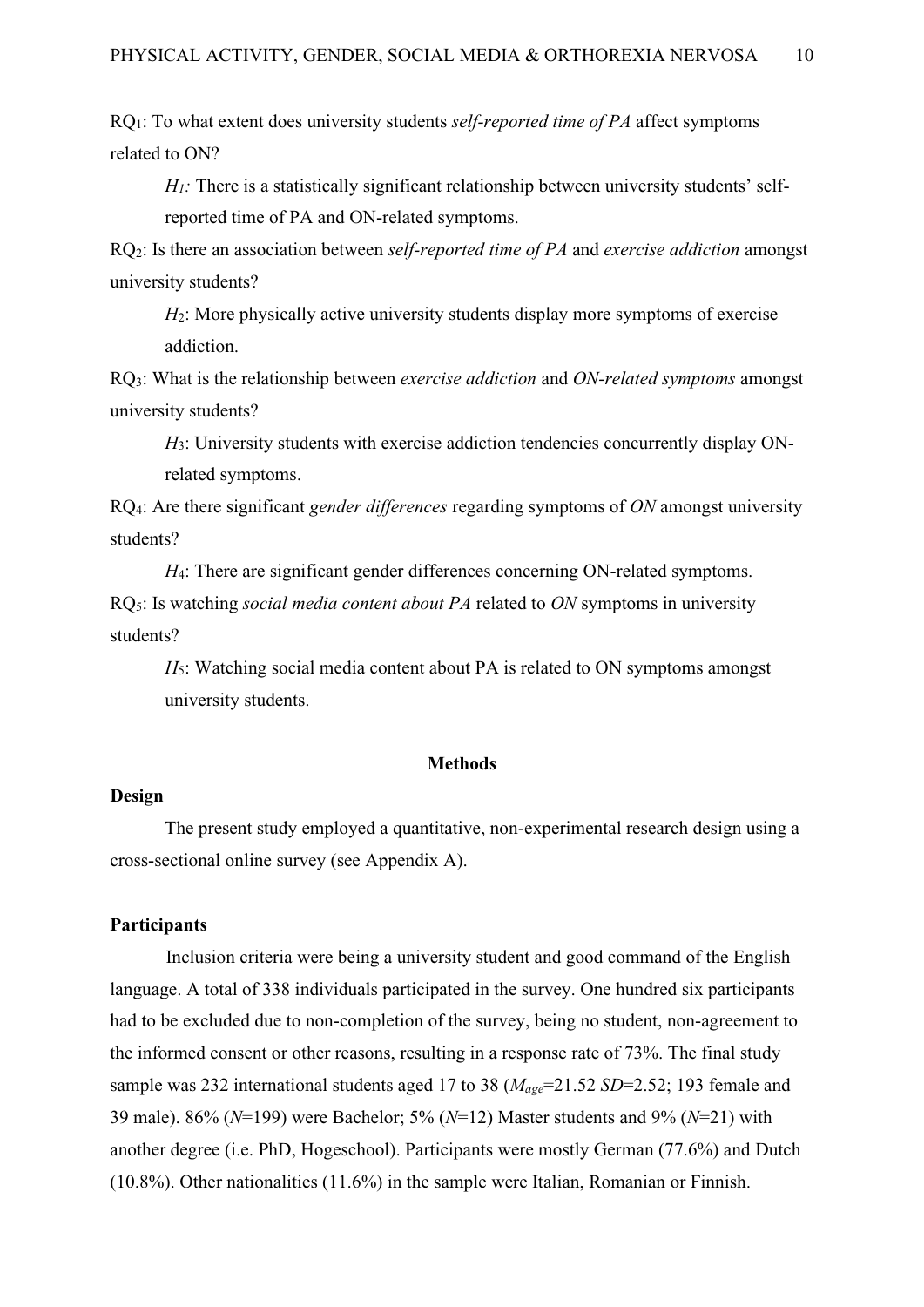#### <span id="page-10-0"></span>**Instruments**

Participants had to fill out a survey using the online survey software Qualtrics (Qualtrics, Provo, UT). This survey was composed of several ad-hoc open- and closed-ended questions with answers on a Likert scale, 'Yes/No' questions, and items participants had to rank choices based on their preference. Participants were asked to provide data about their demographic characteristics, social media use, PA and lifestyle. An example question is: "Please indicate your current education." In addition, three validated scales were applied, namely the *International Physical Activity Questionnaire-Short Form (IPAQ-SF), Exercise Addiction Inventory (EAI)* and *ORTO-15 questionnaire*.

#### *Ad hoc-items*

Additional items were used for data analysis, assessing participants to indicate their self-perception of PA (i.e. "In general, I am physically active") and social media use in general, daily amount (measured in minutes) and preferred content watched. Given choices for the social media platforms were Facebook, Twitter, Instagram, Snapchat and YouTube. Example items are: "How much time do you spend on Facebook daily (on average in minutes)?" and "I often watch social media content related to PA (i.e. posts, videos about fitness, exercising plans)." A 5-point Likert scale from 1 (*strongly agree*) to 5 (*strongly disagree*) was used.

## *International Physical Activity Questionnaire-Short Form (IPAQ-SF)*

The IPAQ-SF was applied to assess participants' level of PA (Craig et al., 2017). This standardised self-report questionnaire can be used for individuals aged between 15 and 69 and across several nations due to its availability in English and other languages. The short form is composed of seven items in total. It assesses individuals PA during the last seven days through open- and closed-ended questions about time spent sitting, walking, moderate as well as vigorous PA (Craig et al., 2017). An example is, "During the last 7 days, on how many days did you do moderate physical activities like carrying light loads, bicycling at a regular pace, or doubles tennis? Do not include walking." Depending on the item, participants need to indicate the frequency, measured in days per week or duration, assessed in minutes and hours per day of PA (IPAQ Research Committee, 2005). The present study focused on participants' self-reported time of moderate and vigorous PA per week, measured in minutes. Metabolic equivalent of task (MET) minutes per week were used to compute a continuous variable. METs represent the expended energy during PA, with moderate PA being 4 METS and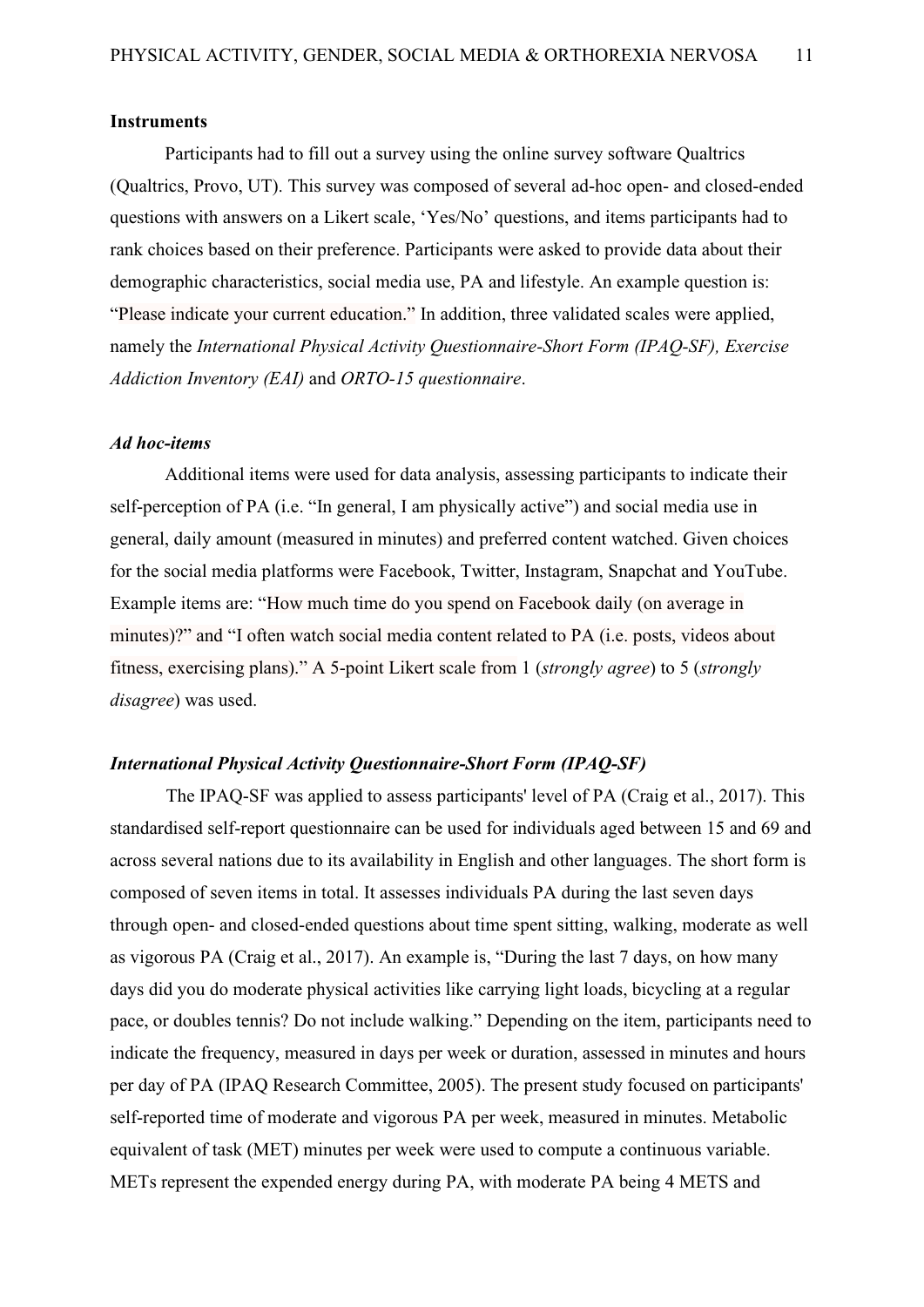vigorous PA 8 METS (Forde, 2018). Overall, the validity and reliability of the IPAQ-SF proved to be adequate when compared to similar measurement instruments for PA. IPAQ-SF illustrated high reliability ( $\alpha$  = 0.80), thus sufficient test-retest stability (Craig et al., 2017). Criterion validity was found to be 0.30 (Craig et al., 2003). The scale is displayed in Appendix B.

#### *Exercise Addiction Inventory (EAI)*

The EAI was used to investigate participants' attitude towards PA, established as a short and straightforward scorable screening tool for exercise-dependent behaviour (Griffiths et al., 2005). The six statements can be answered through a 5-point Likert scale ranging from 1 (*strongly disagree*) to 5 (*strongly agree*). Statements assess, for instance, individuals general belief and subjective importance or the effects on mood through exercising. An example statement is: "Exercise is the most important thing in my life" (Griffiths et al., 2005). Scores of the six statements were computed and could range from 6 to 30. Then, sum scores were used to assess individuals at risk of EA, with higher scores indicating increased risk. *Cut-off scores* for the sum scores are 24 and higher (=*being at risk for EA*), 13-23 (=*symptoms of EA*) and 0-12 (=*asymptomatic individual*) (Terry et al., 2004). The EAI illustrated good psychometric properties, thus proving a valid and reliable screening tool to identify individuals at a higher risk or suffering from EA tested with a sample composed of 200 male and female exercisers. Concurrent, construct and criterion validity were found to be good and a high test-retest reliability  $(r = 0.85)$ . Internal consistency of the EAI was established as sufficient with a Cronbach's Alpha of 0.84 (Terry et al., 2004). The scale is displayed in Appendix C.

#### *ORTO-15 questionnaire*

In the present study, the ORTO-15 questionnaire (see Appendix D) was used to assess university students with ON tendencies because it is the most widely used and validated instrument for the diagnostic of ON (Donini et al., 2005). It consists of fifteen multiple-choice items, such as "When eating, do you pay attention to the calories of the food?" and can be answered with a 4-point Likert scale from 1 (*Always*) to 4 (*Never*). Depending on the total sum score, potentially ranging from 15 to 60, individuals with ON tendencies are characterised using a scoring form. Test scores below 40 are classified as at a higher risk for ON, hence considered as the orthorexia risk factor (ORF) (Stochel et al., 2015). A cut-off score of 40 results in the highest validity; hence, this threshold was used in the present study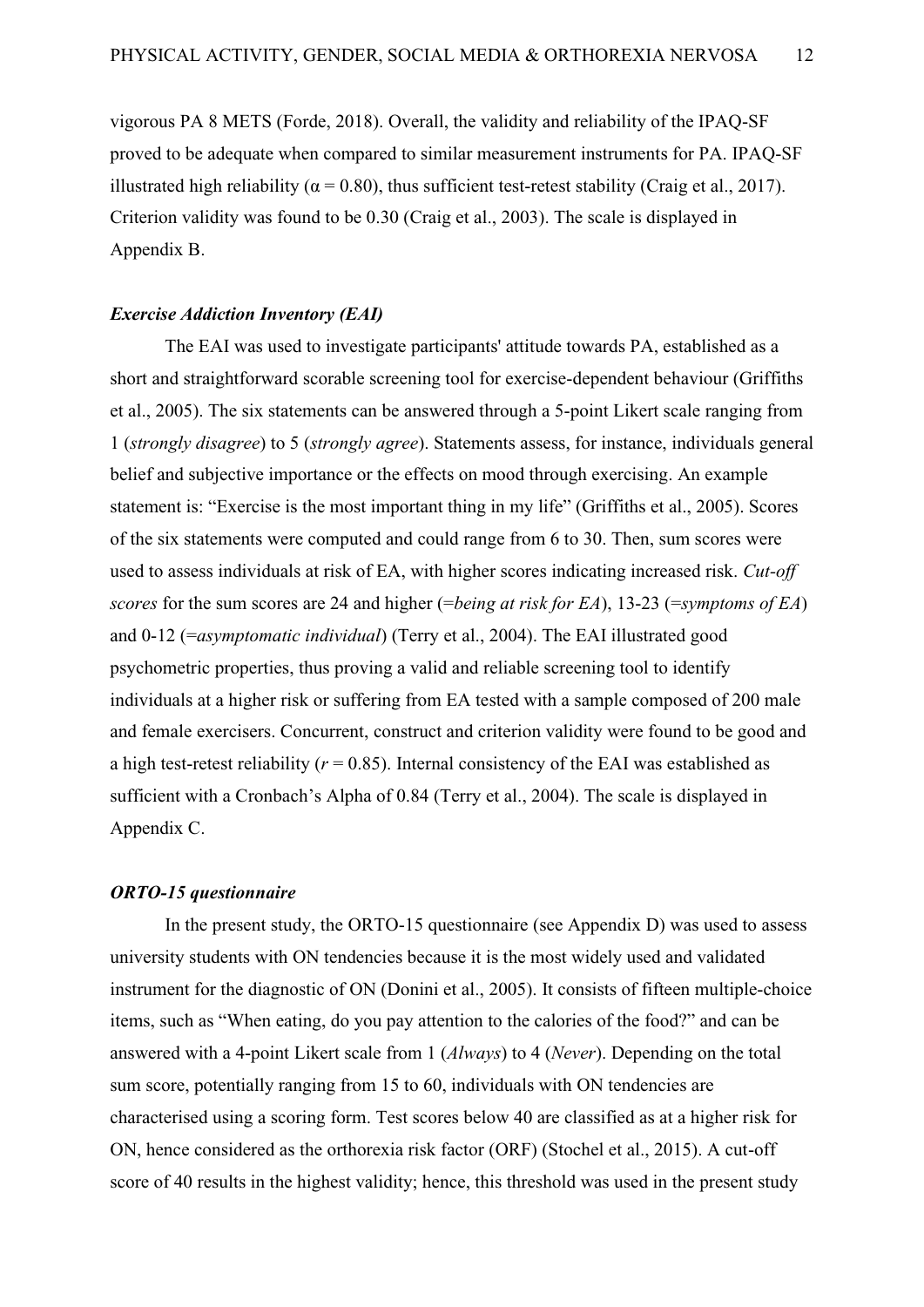(Donini et al., 2005). Reliability is acceptable, with Cronbach's Alpha ranging from 0.7 to 0.9 in a sample with individuals aged 15 to 21 (Stochel et al., 2015). Five items displayed remarkable (Cohen's Kappa 0.81 – 1.00) and ten adequate repeatability (Cohen's Kappa 0.61 – 0.80) of the responses (Stochel et al., 2015). However, psychometric properties significantly differ because it is a relatively novel measurement instrument (Koven & Senbonmatsu, 2013). Besides, an unstable factorial structure and different results emerged when applied across distinctive groups (Missbach et al., 2015; Rogoza & Donini, 2020). Hence, a review of the questionnaire should be conducted by, for instance, excluding several items to compensate for psychometric weaknesses and potential overestimation of ON prevalence rates (Missbach et al., 2015; Rogoza & Donini, 2020).

#### <span id="page-12-0"></span>**Procedure**

#### *Data collection*

The Ethics committee approved the present study of the Behavioural, Management and Social sciences (BMS) faculty of the University of Twente on 15.03.2021. University students were invited to participate in this study voluntarily by convenience sampling. Researchers themselves distributed the invitation link to the survey via social media platforms. Besides, the link was included in the platform 'SONA' of the University of Twente (UT), and UT students received 0.25 credit points as compensation for participation in the study. Data were collected from 26.03. to 09.04.2021 employing the online survey software Qualtrics. After opening the link, participants were directed automatically to the Qualtrics website with the survey. Students participated in this study based on their written informed consent. The first part of the survey asked participants about demographic information, such as age, gender, pursued degree, and nationality. Two questions were asked about previous diagnosis and pharmacological or psychological treatment because of mental health conditions. Besides, participants had to indicate their social media usage and PA. Next, students had to answer the IPAQ-SF, EAI and ORTO-15 questionnaire. After survey completion, participants were thanked for participation, and a remark about the recording of their response was given. In addition, the contact details of the researcher were provided if further questions arise.

#### <span id="page-12-1"></span>**Data analysis**

Quantitative study data were analysed using the statistical software IBM SPSS Statistics version 23.0. First, ad-hoc items were recoded (1=*strongly disagree* to 5= *strongly*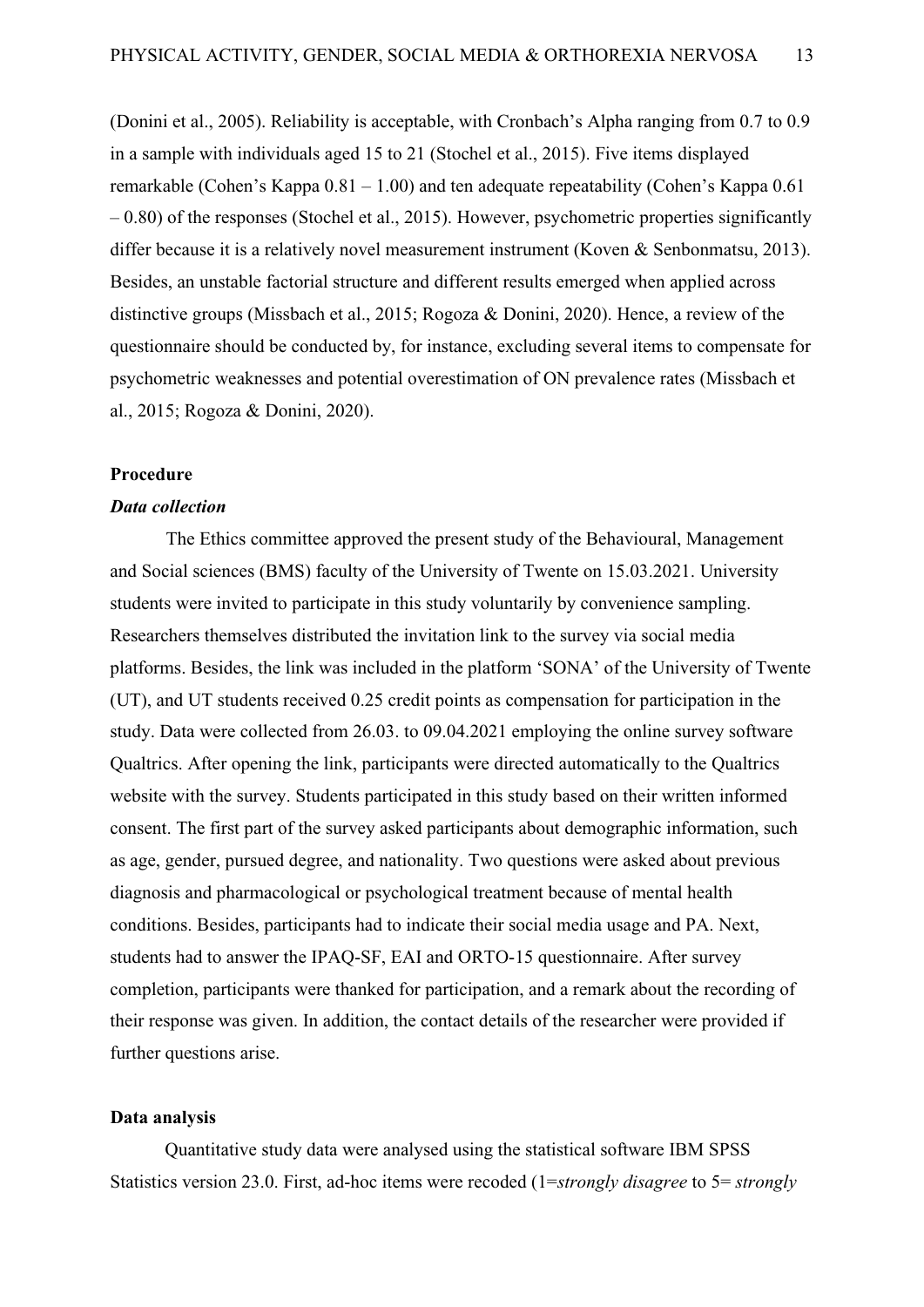*agree*) to facilitate the interpretation of the results. Then, descriptive statistics were computed to analyse the sample. Mean time spent on social media was computed by summing up participants' daily time spent on social media platforms into one variable. A *cut-off score* of 60 min per day was chosen for frequency analysis. Sum scores of participants' answers for two ad-hoc items ("I often watch social media content related to PA (i.e. posts, videos about fitness, exercising plans)." and "In general, I am physically active.") were converted into a total score, resulting in the variables *'social media content PA'* and *'self-perceived PA'*. Normal distribution of the data was assessed using the Shapiro-Wilk test, with  $p>0.05$  as an indicator of a normally distributed sample and Q-Q plots (Field, 2013). Further, approximately normally distributed data result from a large sample size; hence parametric tests were chosen to address the hypotheses (Kwak & Kim, 2017). Then, total scores were computed by summing up the given answers on the EAI and ORTO-15 questionnaire items, resulting in the variables *'EAI'* and *'ON'.* Next, variables *'moderate PA'* and *'vigorous PA'* were computed based on 1) total minutes per day and 2) PA days during the last seven days, indicated in the IPAQ-SF. Subsequently, both variables were combined to get a continuous variable for the overall PA score, namely *'IPAQ-SF'*. Pearson correlation coefficients were used to investigate relationships between variables. Statistical significance was set at  $p<05$ . Lastly, gender differences (1=Male; 2=Female) regarding the ORTO-15 questionnaire scores as the continuous dependent variable were assessed using the Independent-Samples T-test.

#### **Results**

#### <span id="page-13-1"></span><span id="page-13-0"></span>**Descriptive statistics of the sample**

Descriptive data (means and standard deviations) are displayed in Table 1. Overall, participants reported to be physically active on three days for moderate vs two days for vigorous PA. Consequently, the average daily and weekly PA amount in minutes was higher for moderate than vigorous activities (daily *MminModerate*= 44.32 vs *MminVigorous*=38.19 and weekly *MminModerate*=150.86 vs *MminVigorous*=121.01). Frequency analysis showed 69.4% (*N*=184) of the sample is at a *higher risk for ON* with a cut-off score of <40; the average score of the ORTO-15 was 37.51 (*SD*=3.83); scores ranged from 27 to 47. Males had, on average, higher sum scores than females ( $M_{\text{Males}}$ =36.15 vs  $M_{\text{Females}}$ =37.39).

Concerning the EAI, the whole sample had an average value of 18.87 (*SD*=4.7) with sum scores ranging from 6 to 30. Frequency analysis indicated that 7.3% (*N*=17) were *at risk for EA*, 75% (*N*=174) *display symptoms,* and 17.7% (*N*=41) were *asymptomatic*. Overall, 17.2% (*N*=40) of the sample reported a current or past mental health condition such as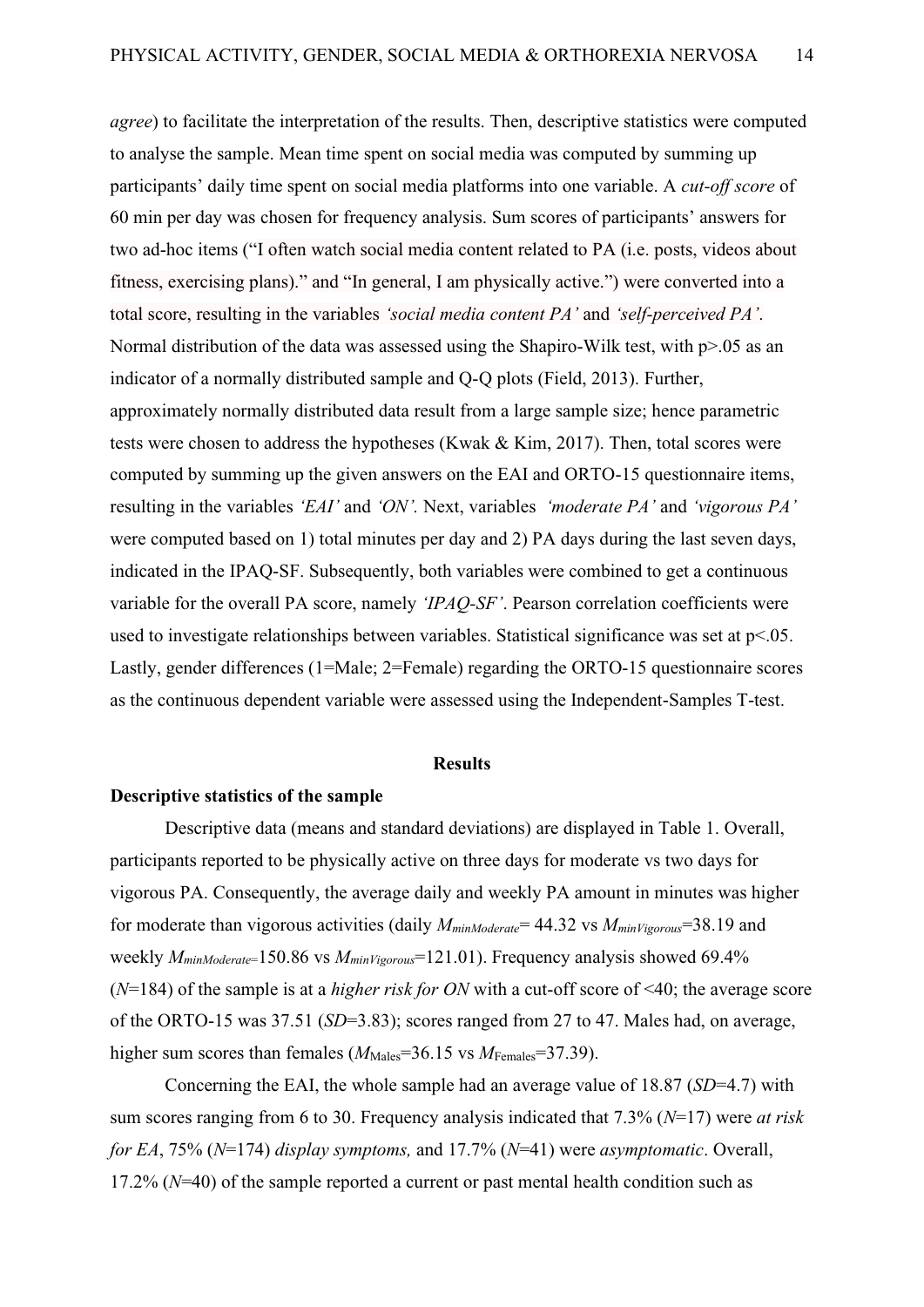depression or eating disorders. Further, 76.7% (*N*=178) of the sample agreed, vs 9.5% (*N*=22), disagreed with being physically active. Regarding the purpose of PA, 43.5% (*N*=101) indicated to be physically active to improve their appearance; 51.3% (*N*=119) to feel healthy.

Participants' mean time spent on social media was 199.52 minutes (*SD*=92), with the lowest being zero minutes and the highest of 540 minutes reported total time per day. 26.3% (*N*=61) of the sample indicated spending at least 60 minutes a day on any social media platform. 58.2% (*N*=135) of the sample indicated to agree vs 28.9% (*N*=67) disagree to the item "I often watch social media content related to physical activity".

#### **Table 1**

| Characteristic  | $N_{\rm}$ | Percentage Mean |       | SD   | Min | Max |
|-----------------|-----------|-----------------|-------|------|-----|-----|
| Gender          |           |                 |       |      |     |     |
| Female          | 193       | 83.2            |       |      |     |     |
| Male            | 39        | 16.8            |       |      |     |     |
| Age             | 232       |                 | 21.52 | 2.52 | 17  | 38  |
| Education       |           |                 |       |      |     |     |
| <b>Bachelor</b> | 199       | 86              |       |      |     |     |
| Master          | 12        | 5               |       |      |     |     |
| Other degree    | 21        | 9               |       |      |     |     |
| Nationality     |           |                 |       |      |     |     |
| German          | 180       | 77.6            |       |      |     |     |
| Dutch           | 25        | 10.8            |       |      |     |     |
| Other           | 27        | 11.6            |       |      |     |     |

*Descriptive statistics of the sample (N=232)* 

## <span id="page-14-0"></span>**Physical activity (IPAQ-SF), orthorexia (ON) and exercise addiction (EA) tendencies**

Correlations between the scales are displayed in Table 2. Cut-off scores for the effect size were set to  $r \pm .10$ , indicating a weak correlation,  $r \pm .30$  a moderate correlation and  $r \pm$ .50 a strong correlation (Field, 2013). Pearson correlation indicated a significant negative relationship between variables 'IPAQ-SF' and 'ON'  $(r(230) = -.18, p < .001)$ , confirming H<sub>1</sub>. Additionally, variables 'moderate PA' and 'vigorous PA' were both significantly correlated to 'ON' ( $r_{\text{moderatePA}}(230)$ = .-13,  $p=0.04$  vs.  $r_{\text{vigorousPA}}(230)$ = -.14,  $p=0.04$ ). As predicted with H<sub>2</sub>, the variable 'IPAQ-SF' was significantly correlated to the variable 'EAI' with a moderate effect  $(r(230)=.42, p<.01)$ . Further, a significant positive correlation was found for variables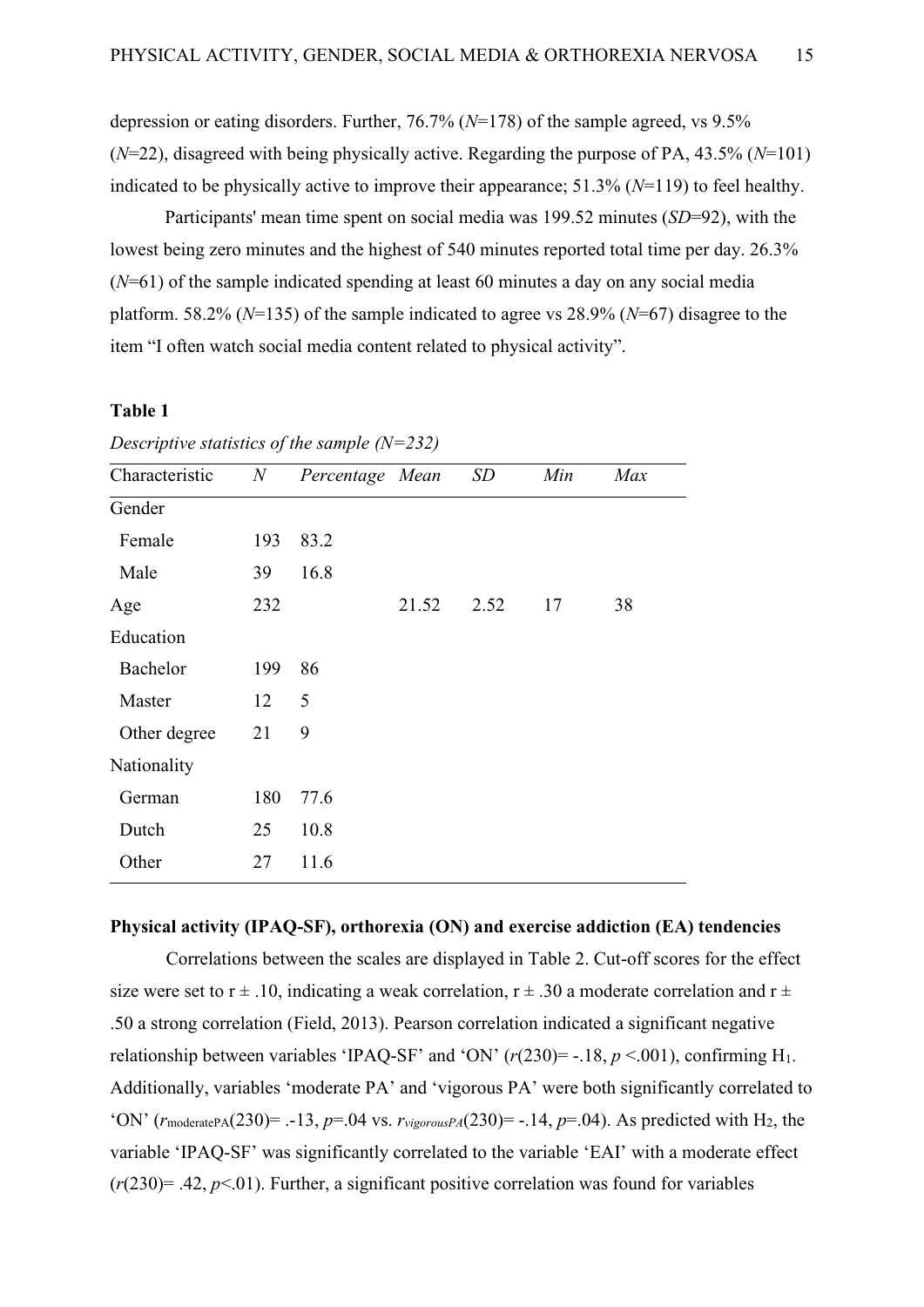'vigorous PA' and 'EAI' (*r*(230)=.47, *p*<.01). In contrast, no significant correlation was found for 'moderate PA' and 'EAI'. Variables 'EAI' and 'ON' had a negative significant correlation (*r*(230*)*= -.19, *p*<.01), confirming H3.

## **Table 2**

*Means, Standard deviations and Correlations of the variables (N=232)*

| <b>Scales</b>  | $\overline{M}$ | <b>SD</b> | $IPAQ$ -SF | Moderate     | Vigorous | EAI     | ON           |
|----------------|----------------|-----------|------------|--------------|----------|---------|--------------|
|                |                |           |            | PA           | PA       |         |              |
| <b>IPAQ-SF</b> |                |           |            |              |          | $.42**$ | $-.18**$     |
| Moderate       |                |           |            | $\mathbf{1}$ |          | .01     | $-.13*$      |
| <b>PA</b>      |                |           |            |              |          |         |              |
| Vigorous       |                |           |            |              | 1        | $.47**$ | $-14*$       |
| PA             |                |           |            |              |          |         |              |
| EAI            | 18.87 4.7      |           | $.42**$    | .01          | $.47**$  | 1       | $-19**$      |
| ON             | 37.51 3.83     |           | $-18**$    | $-.13*$      | $-.14*$  | $-19**$ | $\mathbf{1}$ |

*Note.* \*\* Correlation is significant at the 0.01 level. p<.01, two-tailed.

\* Correlation is significant at the 0.05 level. p<.05, two-tailed.

## **Figure 1**

*Relationship between ON and EA*



*Note.* This figure demonstrates the relationship between ON (ORTO-15) and EA (EAI) tendencies.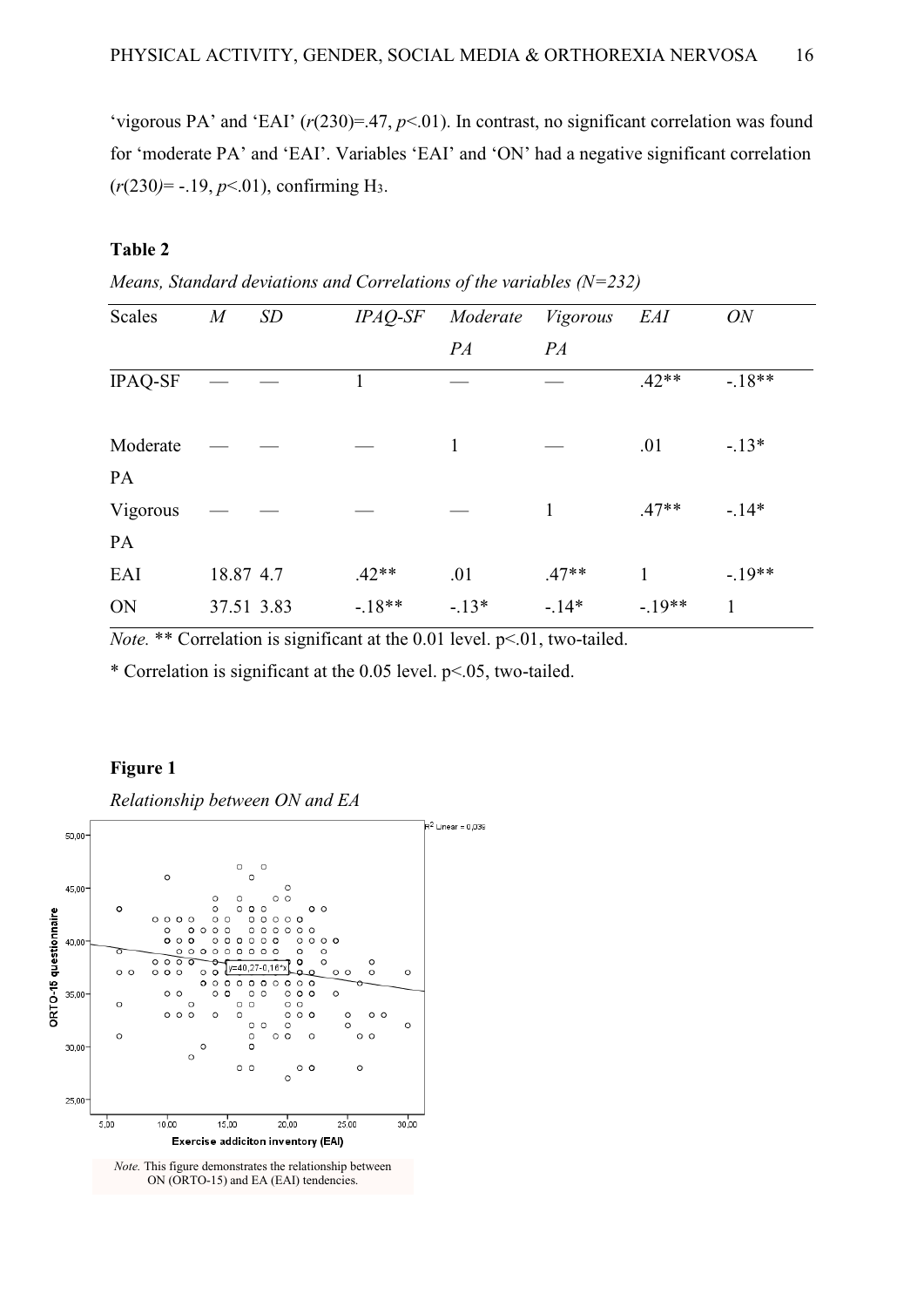#### <span id="page-16-0"></span>**Gender, social media content PA and orthorexia (ON) tendencies**

Independent-Samples T-test indicated a statistically significant difference of ONrelated symptoms for males (*M*=36.15, *SD*=3.52) vs. females (*M*=37.39, *SD*=3.84); *t*(230)= - 2.45, *p*<.05) confirming H4. Finally, there was a significant relationship between variables 'social media content PA' and 'ON'  $(r(230=)=-.204, p<.05)$ ; hence, H<sub>5</sub> was accepted.

#### **Discussion**

<span id="page-16-1"></span>This study aimed to investigate associations between *social media*, *physical activity (PA), gender* and *orthorexia nervosa (ON)* amongst *university students*. Especially concerning the relationship between PA and ON, clarification was required (McComb & Mills, 2019). To do so, a cross-sectional online survey was applied using both validated questionnaires (i.e. *IPAQ-SF, EAI, ORTO-15 questionnaire*) and several ad-hoc open- and closed-ended questions. The data revealed three main results. First, university students reporting more time of PA displayed higher ON and exercise addiction (EA) tendencies. Secondly, significant gender differences in terms of ON were observed, whereby males illustrated higher ON tendencies. Lastly, the present study found a significant relationship between watching social media content about PA (i.e. fitspiration content, exercising plans) and ON-related symptoms. In sum, findings provide additional support concerning the associations between PA, gender, social media and ON.

#### *Physical activity (PA), exercise addiction (EA) and orthorexia nervosa (ON) tendencies*

First of all, in line with previous research, the results showed a significant association of PA and ON tendencies in university students. More specifically, participants reporting more time of PA, measured with the IPAQ-SF, displayed higher ON tendencies, visible through ORTO-15 sum scores. These findings are consistent with the evidence of Rudolph (2018) and Almeida et al. (2018), confirming the relationship between PA (i.e. frequent exercising) and ON. Furthermore, Barnes & Caltabiano (2016) illustrated a significant relationship between a strong focus on one's bodily appearance and ON. More specifically, this intense focus on physical appearance may lead individuals to develop a need to follow a strict schedule of exercise and dieting to maintain health (Barnes & Caltabiano, 2016). Thus, present findings indicate that university students might develop a pathological pattern with problematic characteristics, in this case, ON, resulting from this focus on the body. The results build on existing evidence of Malmborg et al. (2017), illustrating higher ON tendencies in university students, particularly those with a general health focus and more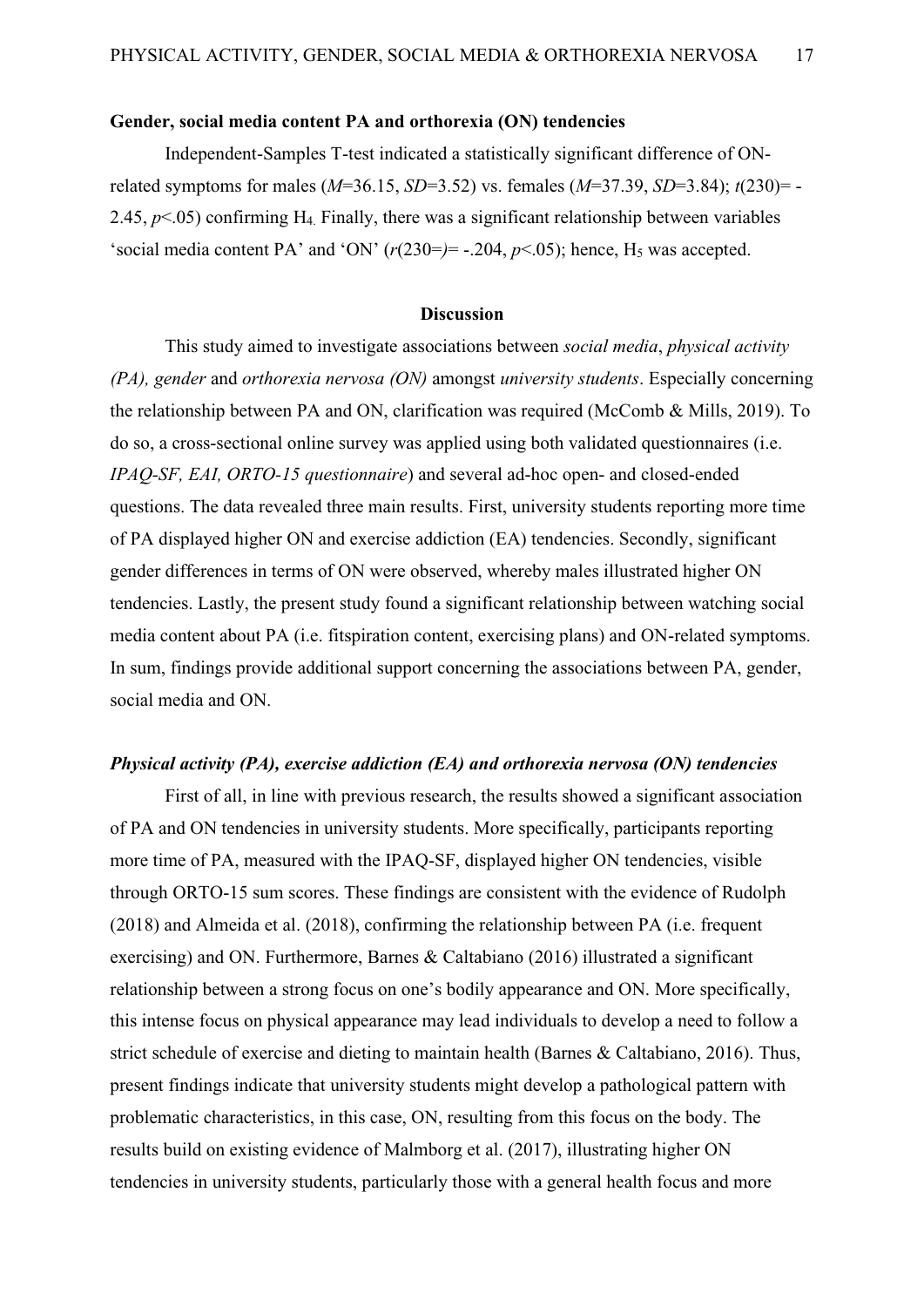physically active (i.e. exercise science students) when compared to students from other study programs (i.e. business science), which might explain the present findings. However, in this study, participants were asked about their pursued degree (i.e. Bachelor, Master) but not for the study specialisation. Future research could address this to replicate the findings of Malmborg et al. (2017).

Secondly, the results of the present study provide supportive evidence for the relationship between PA and EA. The sample consisted of active (76.7%) and inactive (9.5%) students. Students reported an average of 150 minutes of moderate PA per week. This is in line with the World Health Organization (WHO) (2020) recommended duration of at least 150 minutes moderate PA per week to be beneficial for overall well-being (World Health Organization, 2020). Accordingly, findings support the positive effect of moderate PA on students' health. Bray & Born (2004) showed that regular PA improves students physical and mental health and significantly reduces the risk of mental health concerns, such as depression (Parker et al., 2016). Further, McFadden et al. (2017) illustrated a reduction of depressive symptoms through PA interventions in students. Hence, the current findings support previous research illustrating the benefits of moderate PA for mental and physical health (Herbert et al., 2020).

However, the results of this study support the association between vigorous PA and EA. Surprisingly, the relationship of PA and EA was only significant for participants who indicated engaging in vigorous PA (i.e. fast bicycling, heavy lifting), implying that there was no significant association between moderate PA (i.e. bicycling at a regular pace) and EA tendencies. This pattern is consistent with the findings of Hagströmer et al. (2005), illustrating stronger correlations for vigorous-intensity PA, assessed with the IPAQ. More specifically, more physically active university students showed substantial EA tendencies, and 75% displayed symptoms of exercise dependence, according to the results of the EAI. As indicated by Szabo & Griffiths (2007), PA is associated with a healthy lifestyle and improves, according to Kim et al. (2012) individuals' psychological well-being. A possible explanation for the findings could be that students often use sport as a coping mechanism for their demanding everyday life, according to Kumar & Bkuhar (2013). Hence, the findings support the potential of regular exercise as a stress-related coping mechanism to develop into a mental health concern (i.e. exercise dependence) without being recognized (Freimuth et al., 2011).

Also, compared to typical addictive behaviours (i.e. excessive alcohol consumption), PA is considered a healthy lifestyle and beneficial for individuals health, thus accepted at an individual and societal level and encouraged by the social environment (Lichtenstein, 2017).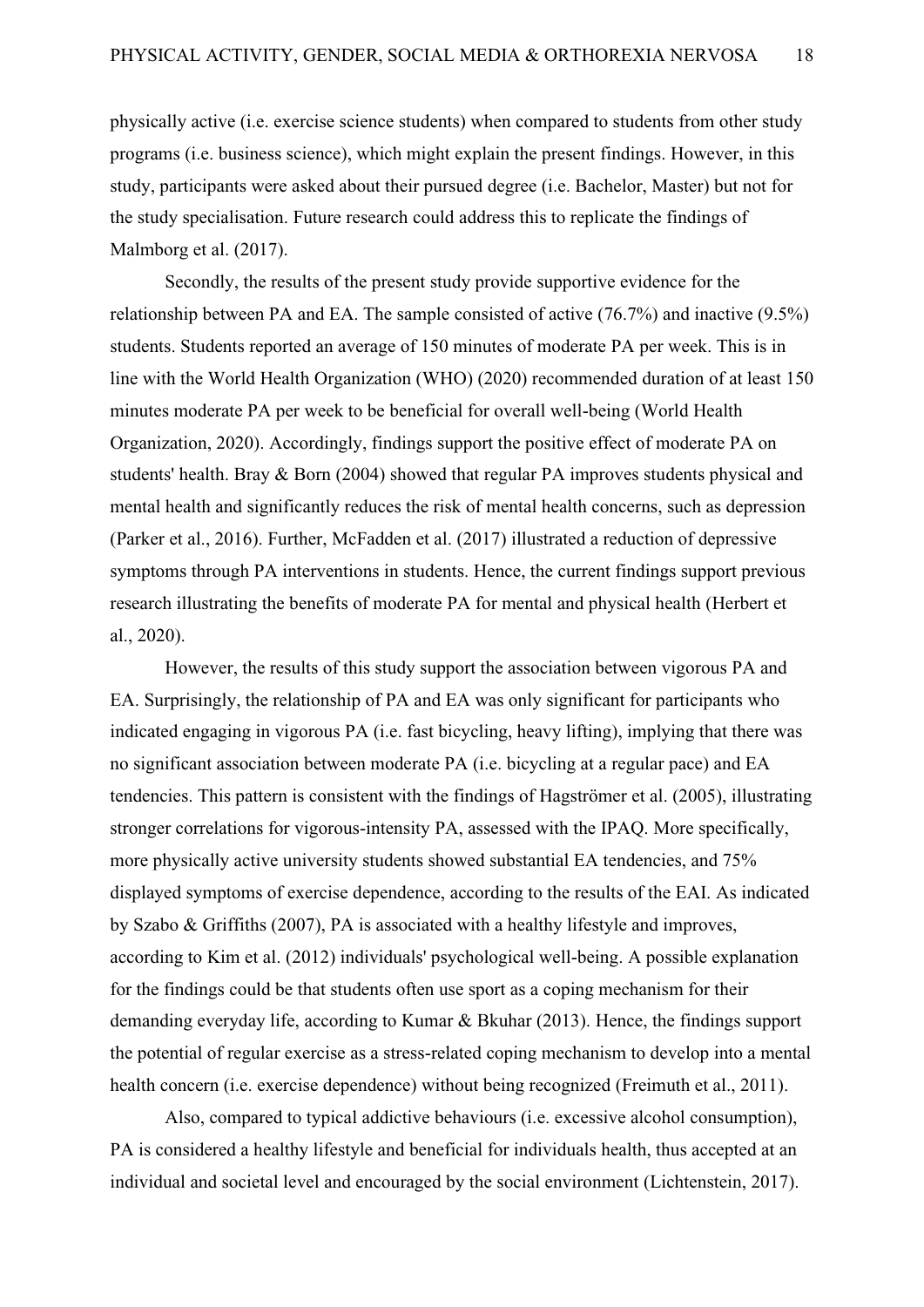Consequently, current findings are interpreted as suggesting that participants may receive compliments and social approval (i.e. for exercising and resulting weight loss) from relatives, thus not perceiving excessive exercising as a pathological behaviour. Therefore, outcomes confirm research by Griffiths et al. (2005) and Hausenblas & Symons Downs (2002) illustrating that regular PA may develop into a pathological behaviour, such as 'exercise dependence'.

Moreover, a significant association was found in the sample regarding EA and ON, meaning that participants with higher EA tendencies displayed simultaneously more ON tendencies. The present results were consistent with Freimuth et al. (2011), emphasizing the comorbidity of EA and disturbed eating behaviour in 39-48% of the individuals. Similarly, Di Lodovico et al. (2018) showed that active individuals (runners) at higher risk for developing an eating disorder (ED) were also at higher risk for EA than individuals who were not at risk for ED. Also, present results were expected based on previous findings of Rudolph (2018), which revealed concurrent EA and ON-related symptoms in active fitness members using a German scale (DOS) to detect ON. Remarkably, in contrast to the study by Rudolph (2018), this study used the ORTO-15 questionnaire as a measurement tool for ON and detected significant associations.

Furthermore, results are in line with research by Rudolph (2018), illustrating that PA (i.e. exercising) and high emphasis on nutrition might result in pathological behaviour, such as ON. Also, results support research by Weltzin (2012), demonstrating exercising as a common eating disorder element (i.e. ON) with a substantial factor to be former dieting associated with a higher incidence of ON in athletes (Segura-García, 2012). These findings highlight the association between exercising and nutrition. Therefore, it is suggested, that students, especially those with an extensive focus on health (i.e. athletes), are aware of the influence of nutrition when aiming for an ideal weight, body type or higher performance (Bonci et al., 2008). It could be that university students initially attempt to improve physical and mental health through PA (i.e. exercising). This assumption is supported by the findings of Oberle et al. (2017), who show a link between ON and EA due to the development of a compulsive need for excessive exercise rather than the initial drive to improve health. More specifically, normal exercising behaviour and following a healthy diet resulted in the development of EA and ON, confirmed by Weltzin et al. (2012), which displayed that physical activities, especially those leading to weight loss, are risk factors for maladaptive expressions of exercising and dieting.

In brief, university students might incorporate both nutrition and PA in their lifestyle,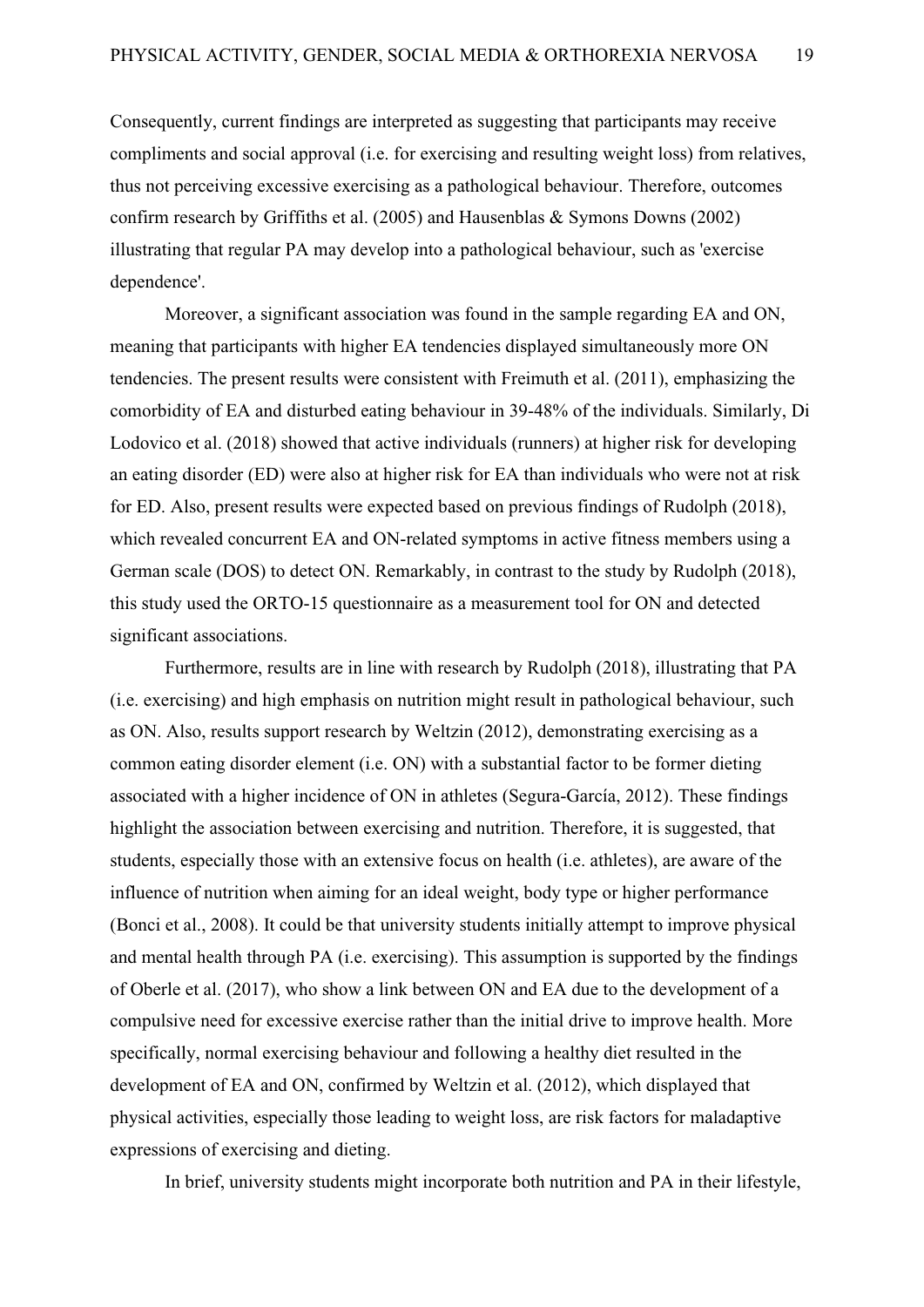initially for stress reduction or health benefits. Ultimately, this behaviour leads to higher EA and ON tendencies, which explains the associations found in the present study. However, as the present results stem from a cross-sectional study design, future studies should examine causality. The associations were discovered in university students, highlighting the added value in contrast to previous research conducted with active gym exercisers revealing higher risks for EA, for example, in the study of Lichtenstein (2017).

Taken together, the findings of this study, in combination with previous research, confirm the relationship between PA and ON, with the most significant association found for higher levels of PA. Moreover, the results confirm the association between EA and ON. In addition, findings support the association between exercise dependence, body image internalizations and ON, in male college students investigated by White (2020). Subsequently, results of the present study confirm previous research conducted by Oberle and Lipschuetz (2018), performed with a similar sample composed of students, revealing a significant relationship between PA, such as with the primary aim to improve physical or mental health and ON-related symptoms. Further, outcomes support the assumption of Lovelady et al. (2003), denoting PA being a possible predictor of ON.

#### *Gender, social media and orthorexia nervosa (ON) tendencies*

In the present sample, significant gender differences in ON-related symptoms were discovered, whereby males showed higher ON tendencies than females, measured by the ORTO-15 questionnaire. Interestingly, findings are in line with the study conducted with a similar sample by Malmborg et al. (2017), revealing a higher proportion of ON tendencies in male students. Further, results confirm other studies demonstrating higher ON tendencies in males but are contrary to research showing that females are more affected by ON (Donini et al., 2004; Fidan et al., 2010; Sanlier et al., 2016). In this sample, males displayed higher ON tendencies visible through lower scores on the ORTO-15. However, this should be interpreted with caution as males were underrepresented in the sample, which may have influenced the results. Consequently, future studies should be conducted with a sample with equally sized groups to conclude whether ON tendencies are generally higher in males. Therefore, the present results confirm the inconclusiveness concerning the relationship between gender and ON (Bosi et al., 2007). Remarkably, the prevalence of ON (69.4%) and the average score on the ORTO-15 questionnaire was considerable when selecting a cut-off score of <40. The high prevalence can be interpreted with research demonstrating that university students may be a vulnerable population developing concerns about healthy nutrition [\(Lavender et al., 2010\)](https://www.sciencedirect.com/science/article/pii/S1740144519304358?casa_token=jIlYySIk4DEAAAAA:xkiNrM76ArOL7ogHjeRCAV1HeAVKVKCry2e1bQsBtUQUDgW2ruDIXfM-IwGjTjlVR6wh8J117w#bib0085).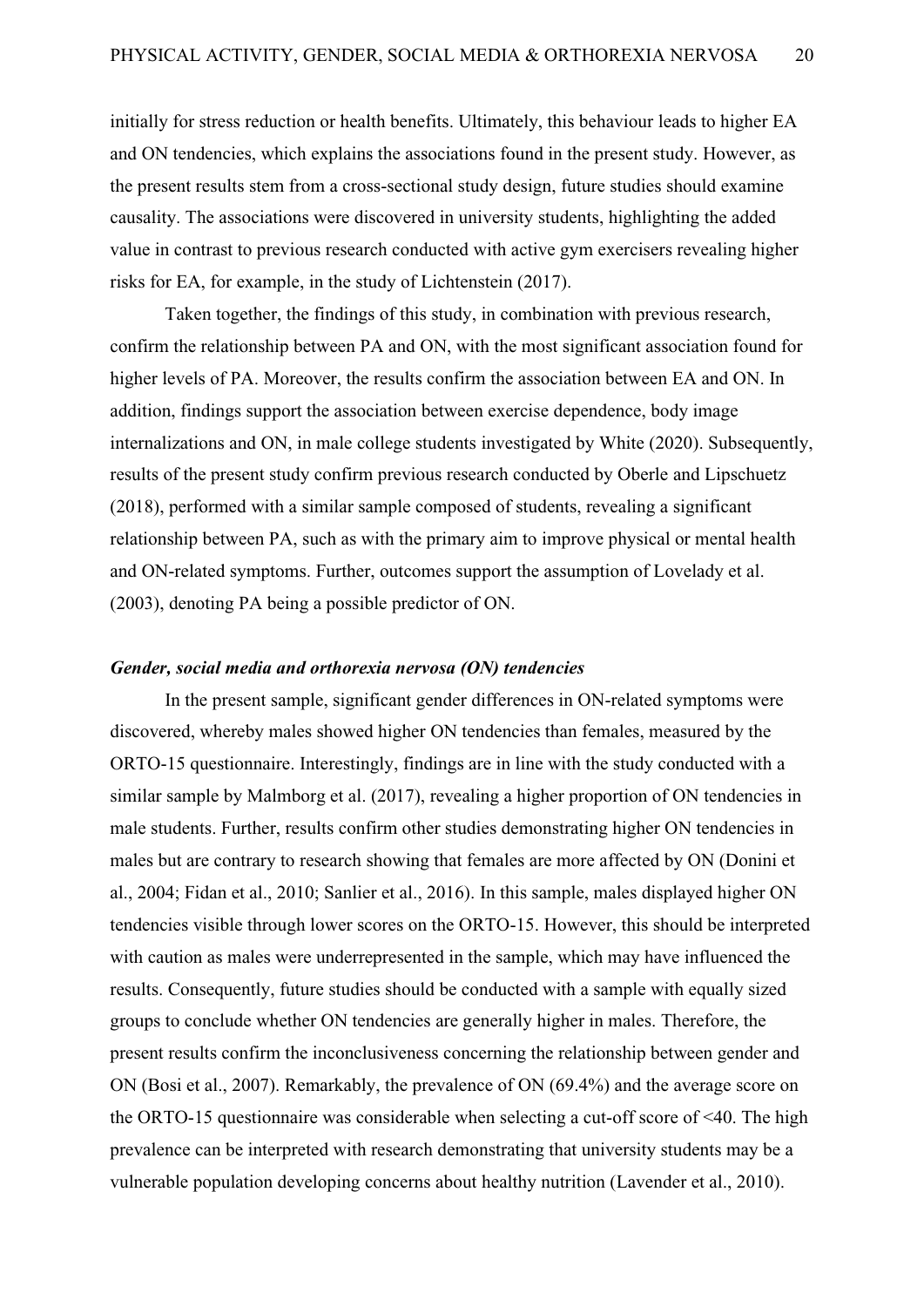Additionally, Bosi et al. (2007) illustrated an association between knowledge about nutrition and concerns regarding healthy food. This could explain the high prevalence in this sample resulting from high social media use and consequently a lot of, often incorrect, available information, possibly influencing individuals' nutrition knowledge (Dumas & Desroches, 2019; Syed-Abdul et al., 2013; Tankovska, 2021).

The final objective of the present study was to investigate the association between social media content about PA (i.e. fitspiration content, exercising videos) and ON. As hypothesized, a significant relationship was discovered. More specifically, students indicating a higher agreement to the statement 'I often watch social media content about PA' scored lower on the ORTO-15 questionnaire and vice versa, implying that watching social media content about PA and ON tendencies are linked. This pattern displays the possible influence of information (i.e. online) on individuals' behaviour and confirms previous research that demonstrated an association between online information concerning nutrition and disturbed eating patterns (Cheshire et al., 2020; Goldberg & Sliwa, 2011; Tudoran et al., 2009).

Current results are in line with previous research and can be explained as follows: First of all, the *'human capital theory of learned effectiveness'* serves as a practical explanation, as educated individuals (i.e. university students) particularly use information from various sources to create a healthy lifestyle (Mirowsky & Ross, 1998). In addition, Ramírez et al. (2013) demonstrated that general online information seeking (i.e. from media sources such as social media platforms) is confirmed as a potential predictor of certain behaviours, such as changing one's diet. Also, Fardouly et al. (2018) and Holland & Tiggemann (2017) illustrated that social media content, specifically about PA (i.e. fitspiration), is associated with body dissatisfaction, drive for thinness as well as maladaptive exercising behaviour. This influence of information on social media platforms leads to a behaviour change, which might emerge into a mental health condition, such as ON (Dumas & Desroches, 2019). Present outcomes suggest that students have difficulties validating accurate information (i.e., nutrition, exercising) as the amount of incorrect health-related online information is considerable (Syed-Abdul et al., 2013). Donini et al. (2004) supported this explanation, who revealed that individuals with ON tendencies rarely verify the information's credibility and origin. Consequently, based on the results, it is suggested that students might internalize the misleading information, (i.e. thin body ideals, diet plans), leading to higher ON tendencies. This interpretation is in line with White et al. (2020), who reported associations between thin and muscular body internalizations and ON and confirms the impact of social media and individuals behaviour (Dumas & Desroches, 2019).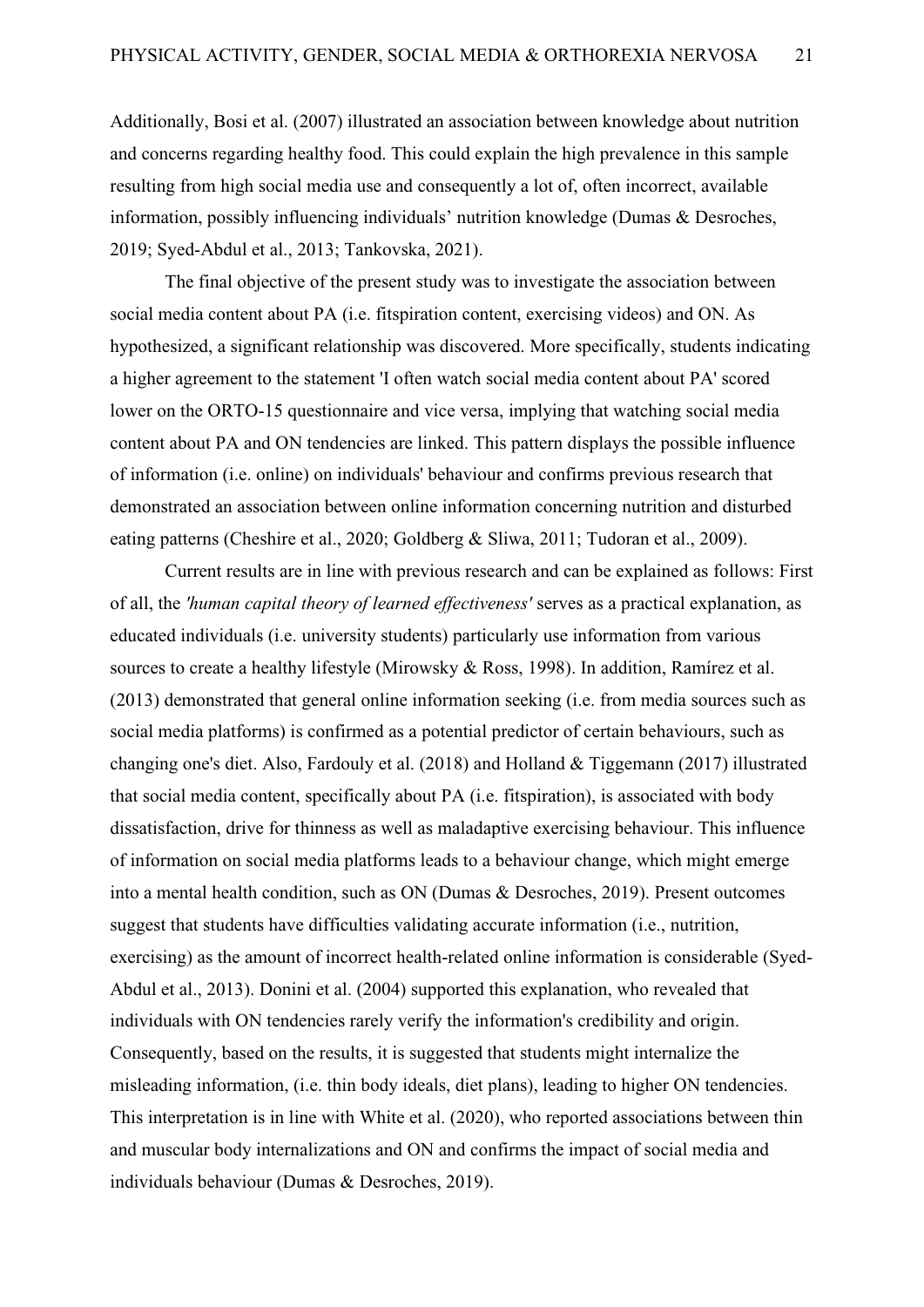#### <span id="page-21-0"></span>**Limitations and directions for future research**

Although the results of the present study confirmed the hypotheses and previous research, some limitations should be noted that could be addressed in future research:

- 1. Even though the survey included measurement instruments with good psychometric properties, some items were self-constructed by the researchers and, thus, not validated, resulting in different interpretations that possibly influenced the answers. For this reason, results should be considered, taking this subjective interpretation into account.
- 2. Due to the convenience sampling method used in the study, male participants were underrepresented, and 76.7% of the participants were physically active, which affects the generalisation of the results. To compensate for this limitation, future studies should be conducted with an evenly distributed sample of male and female and active and non-active participants to clearly determine the association and influence of gender and ON.
- 3. The present sample was mainly composed of German university students (77.6%). Therefore, nationalities were not balanced and thus, possibly influenced the results. This should be addressed in future studies to investigate if socio-cultural factors influence the prevalence of ON and to allow generalization of the results.
- 4. Even though the ORTO-15 is widely applied to assess ON, psychometric properties vary significantly across studies (Koven & Senbonmatsu, 2013). Internal consistency (Cronbach's alpha) values were found to range from  $\alpha$ =.14 to  $\alpha$ =.83, confirming the suggestion of revising the measurement instrument (i.e. exclusion of items) (Missbach et al., 2015; Oberle et al., 2017; Opitz et al., 2020; Rogoza & Donini, 2020).

Hence, the current results should be interpreted carefully since the instrument's validity is still under review across different populations (Rogoza & Donini, 2020). Future research could be conducted using a different cut-off score for ON tendencies or a revised version of the ORTO-15 questionnaire, as suggested by Missbach et al. (2015) and Rogoza and Donini (2020), to improve psychometric properties. Also, overall scoring and interpretation of the ORTO-15 should be conducted, taking the individual scoring for several items and a correspondingly lower sum score to higher ON tendencies into account. Lastly, future research would be helpful to extend the findings with a longitudinal study to examine cause and effect relationships and predictors of ON (Carlson & Morrison, 2009).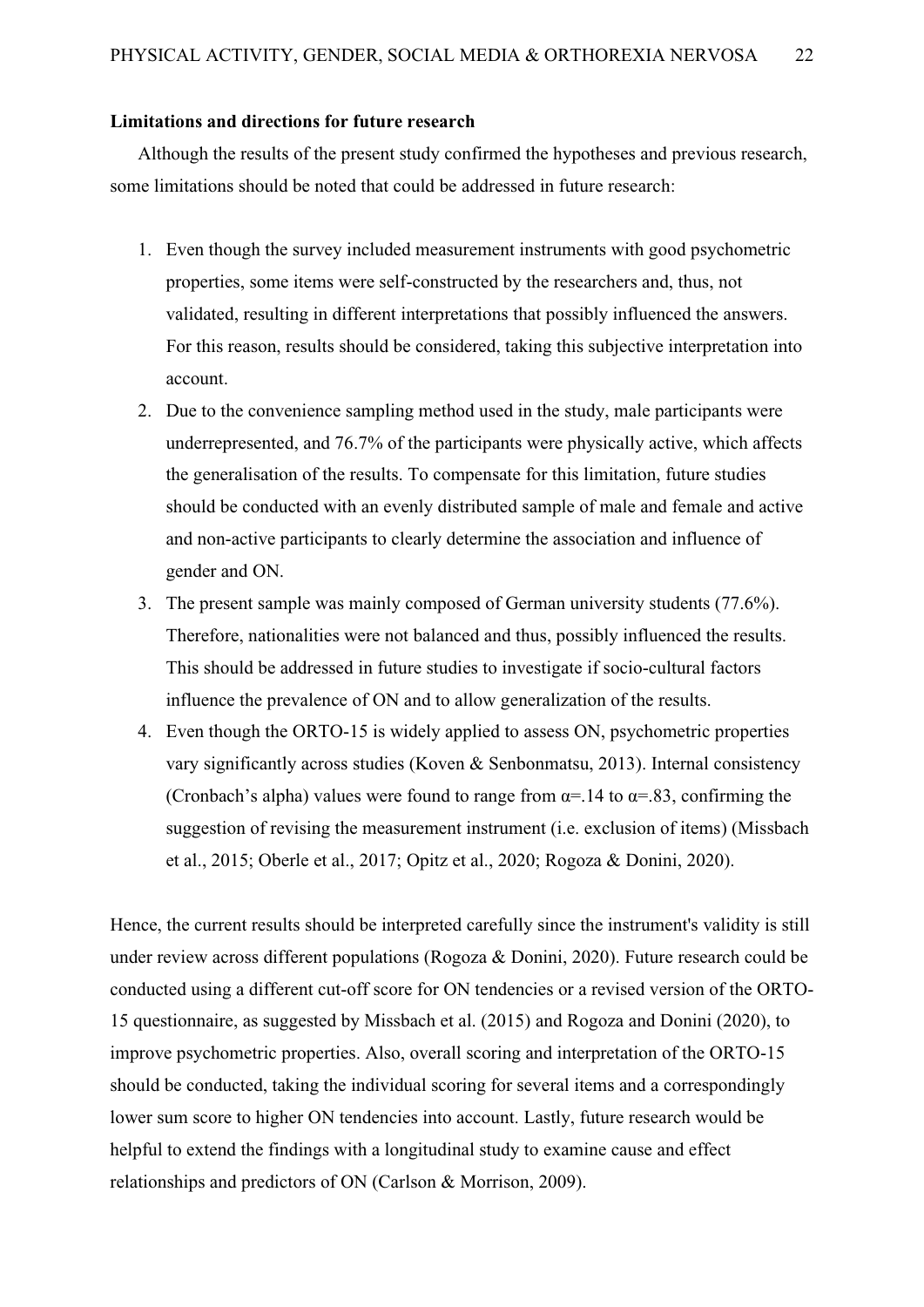#### <span id="page-22-0"></span>**Conclusions**

Current research demonstrated significant associations between PA, gender, social media and ON in university students, hence expanded the literature. PA and healthy nutrition are beneficial for individuals' mental and physical health and well-being. However, this study confirmed existing research and demonstrated significant associations between behaviours considered as healthy (i.e. exercising, following a healthy diet) and pathological patterns, such as higher tendencies for ON and EA. In addition, this research illustrated how common these patterns are in university students and should be taken seriously, highlighting the importance of future research on this topic. The remarkably high prevalence rate (69.4%) of university students being at risk for ON reflects the necessity to include ON as a disorder into the new diagnostic manuals (i.e. DSM-V, ICD-10) to enable and facilitate the development of prevention and treatment for this mental health concern. Moreover, this research added new information to the literature regarding the association between viewing social media content about PA (i.e. fitspiration content) and ON, as previous research was sparse. More specifically, the results highlight and confirm the effects of social media on an individuals' behaviour.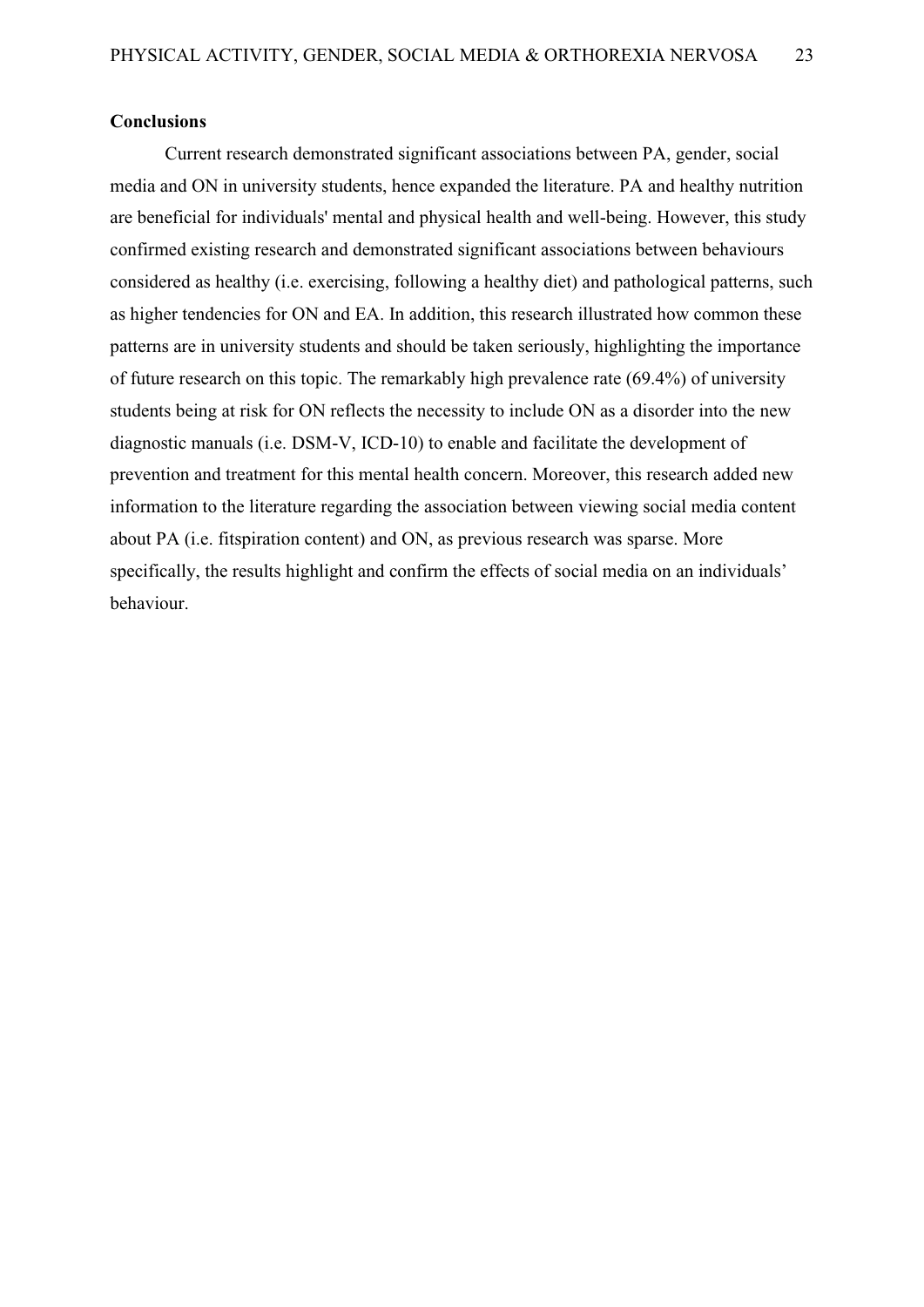#### **References**

- <span id="page-23-0"></span>Adams, S. A., Matthews, C. E., Ebbeling, C. B., Moore, C. G., Cunningham, J. E., Fulton, J., & Hebert, J. R. (2005). The effect of social desirability and social approval on self-reports of physical activity. *American Journal of Epidemiology*, *161*(4), 389-398.<https://doi.org/10.1093/aje/kwi054>
- Almeida, C., Borba, V. V., & Santos, L. (2018). Orthorexia nervosa in a sample of Portuguese fitness participants. *Eating and Weight Disorders-Studies on Anorexia, Bulimia and Obesity*, *23*(4), 443-451.<https://doi.org/10.1007/s40519-018-0517-y>
- Altman, S. E., & Shankman, S. A. (2009). What is the association between obsessive– compulsive disorder and eating disorders?. *Clinical Psychology Review*, *29*(7), 638- 646.<https://doi.org/10.1016/j.cpr.2009.08.001>
- American Psychiatric Association. (2013). *Diagnostic and statistical manual of mental disorders (DSM-5®)*. American Psychiatric Pub.
- Arusoğlu, G., Kabakçi, E., Köksal, G., & Merdol, T. K. (2008). Orthorexia Nervosa and Adaptation of ORTO-11 into Turkish. *Turkish Journal of Psychiatry*, *19*(3). [https://www.researchgate.net/profile/Gulcan-](https://www.researchgate.net/profile/Gulcan-%20Arusoglu/publication/301362775_Orthorexia_Nervosa_and_Adapta_on_of_ORTO-11_into_Turkish/links/5715d48608ae1a8402650722/Orthorexia-Nervosa-and-Adapta-on-of-ORTO-11-into-Turkish.pdf)[Arusoglu/publication/301362775\\_Orthorexia\\_Nervosa\\_and\\_Adapta\\_on\\_of\\_ORTO-](https://www.researchgate.net/profile/Gulcan-%20Arusoglu/publication/301362775_Orthorexia_Nervosa_and_Adapta_on_of_ORTO-11_into_Turkish/links/5715d48608ae1a8402650722/Orthorexia-Nervosa-and-Adapta-on-of-ORTO-11-into-Turkish.pdf)[11\\_into\\_Turkish/links/5715d48608ae1a8402650722/Orthorexia-Nervosa-and-Adapta](https://www.researchgate.net/profile/Gulcan-%20Arusoglu/publication/301362775_Orthorexia_Nervosa_and_Adapta_on_of_ORTO-11_into_Turkish/links/5715d48608ae1a8402650722/Orthorexia-Nervosa-and-Adapta-on-of-ORTO-11-into-Turkish.pdf)[on-of-ORTO-11-into-Turkish.pdf](https://www.researchgate.net/profile/Gulcan-%20Arusoglu/publication/301362775_Orthorexia_Nervosa_and_Adapta_on_of_ORTO-11_into_Turkish/links/5715d48608ae1a8402650722/Orthorexia-Nervosa-and-Adapta-on-of-ORTO-11-into-Turkish.pdf)
- Bonci, C. M., Bonci, L. J., Granger, L. R., Johnson, C. L., Malina, R. M., Milne, L. W., ... & Vanderbunt, E. M. (2008). National Athletic Trainers' Association position statement: preventing, detecting, and managing disordered eating in athletes. *Journal of Athletic Training*, *43*(1), 80-108.<https://doi.org/10.4085/1062-6050-43.1.80>
- Barnes, M., & Caltabiano, M. (2016). The interrelationship between orthorexia nervosa, perfectionism, body image and attachment. *International Journal of Behavioral Medicine*, *23*, S60-S60.<https://doi.org/10.1007/s40519-016-0280-x>
- Barthels, F., Meyer, F., & Pietrowsky, R. (2015). Orthorexic eating behavior. A new type of disordered eating. *Ernahrungs Umschau*, *62*(10), 156-161. <http://doi.org/10.4455/eu.2015.029>
- Biddle, S. J., & Asare, M. (2011). Physical activity and mental health in children and adolescents: a review of reviews. *British Journal of Sports Medicine*, *45*(11), 886-895. <http://doi.org/10.1136/bjsports-2011-090185>
- Borgida, A. (2011). *In sickness and in health: Orthorexia nervosa, the study of obsessive*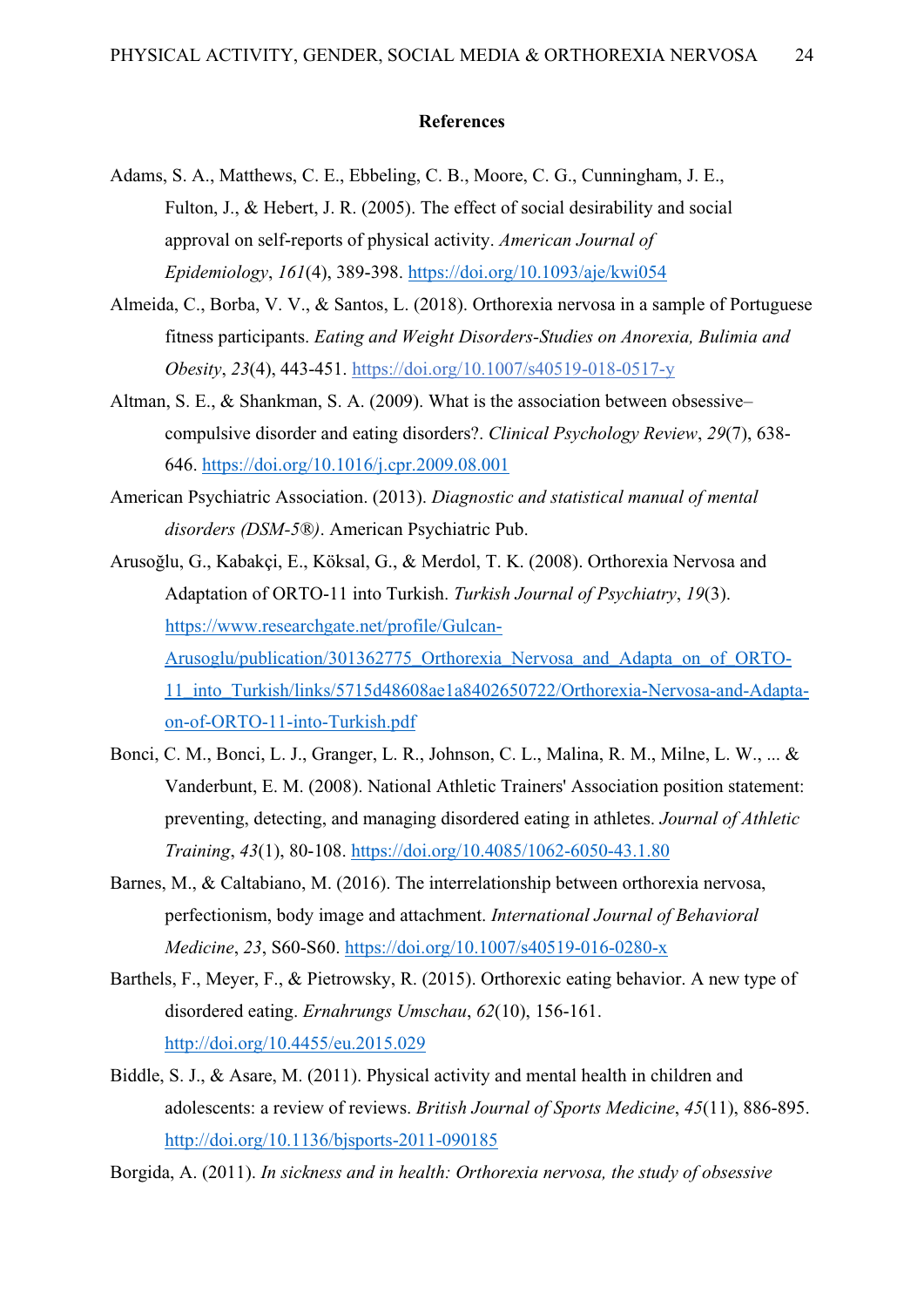*healthy eating*. Alliant International University, San Francisco Bay.

- Bosi, A. T. B., Camur, D., & Güler, C. (2007). Prevalence of orthorexia nervosa in resident medical doctors in the faculty of medicine (Ankara, Turkey). *Appetite*, *49*(3), 661-666. <https://doi.org/10.1016/j.appet.2007.04.007>
- Boyce, B. (2014). Nutrition Apps: Opportunities to Guide Patients and Grow Your Career. *Journal of the Academy of Nutrition and Dietetics, 114*(1), *13–*

*15.* <https://doi.org/10.1016/j.jand.2013.10.016>

- Bratman, S. Orthorexia vs. theories of healthy eating. *[Eating and Weight Disorders -](https://link.springer.com/journal/40519) Studies [on Anorexia, Bulimia and Obesity](https://link.springer.com/journal/40519)*. 22, 381–385 (2017). <https://doi.org/10.1007/s40519-017-0417-6>
- Bratman, S., & Knight, D. (2000). *Health food junkies: overcoming the obsession with healthful eating*. Broadway Books.
- Bray, S. R., & Born, H. A. (2004). Transition to university and vigorous physical activity: Implications for health and psychological well-being. *Journal of American College Health*, *52*(4), 181-188.<https://doi.org/10.3200/JACH.52.4.181-188>
- Brytek-Matera, A. (2012). Orthorexia nervosa–an eating disorder, obsessive-compulsive disorder or disturbed eating habit. *Archives of Psychiatry and Psychotherapy*, *1*(1), 55- 60.
- Carlson, M. D., & Morrison, R. S. (2009). Study design, precision, and validity in observational studies. *Journal of Palliative Medicine*, *12*(1), 77-82. <https://doi.org/10.1089/jpm.2008.9690>
- Carrotte, E. R., Prichard, I., & Lim, M. S. C. (2017). "Fitspiration" on social media: A content analysis of gendered images. *Journal of Medical Internet Research*, *19*(3), e95. <https://dx.doi.org/10.2196%2Fjmir.6368>
- Cavazos‐Rehg, P. A., Fitzsimmons‐Craft, E. E., Krauss, M. J., Anako, N., Xu, C., Kasson, E., ... & Wilfley, D. E. (2020). Examining the self‐reported advantages and disadvantages of socially networking about body image and eating disorders. *International Journal of Eating Disorders*, *53*(6), 852-863.<https://doi.org/10.1002/eat.23282>
- Cena, H., Barthels, F., Cuzzolaro, M., Bratman, S., Brytek-Matera, A., Dunn, T., ... & Donini, L. M. (2019). Definition and diagnostic criteria for orthorexia nervosa: a narrative review of the literature. *Eating and Weight Disorders-Studies on Anorexia, Bulimia and Obesity*, *24*(2), 209-246.<https://doi.org/10.1007/s40519-018-0606-y>
- Chaki, B., Pal, S., & Bandyopadhyay, A. (2013). Exploring scientific legitimacy of orthorexia nervosa: a newly emerging eating disorder.<http://dx.doi.org/10.4100/jhse.2013.84.14>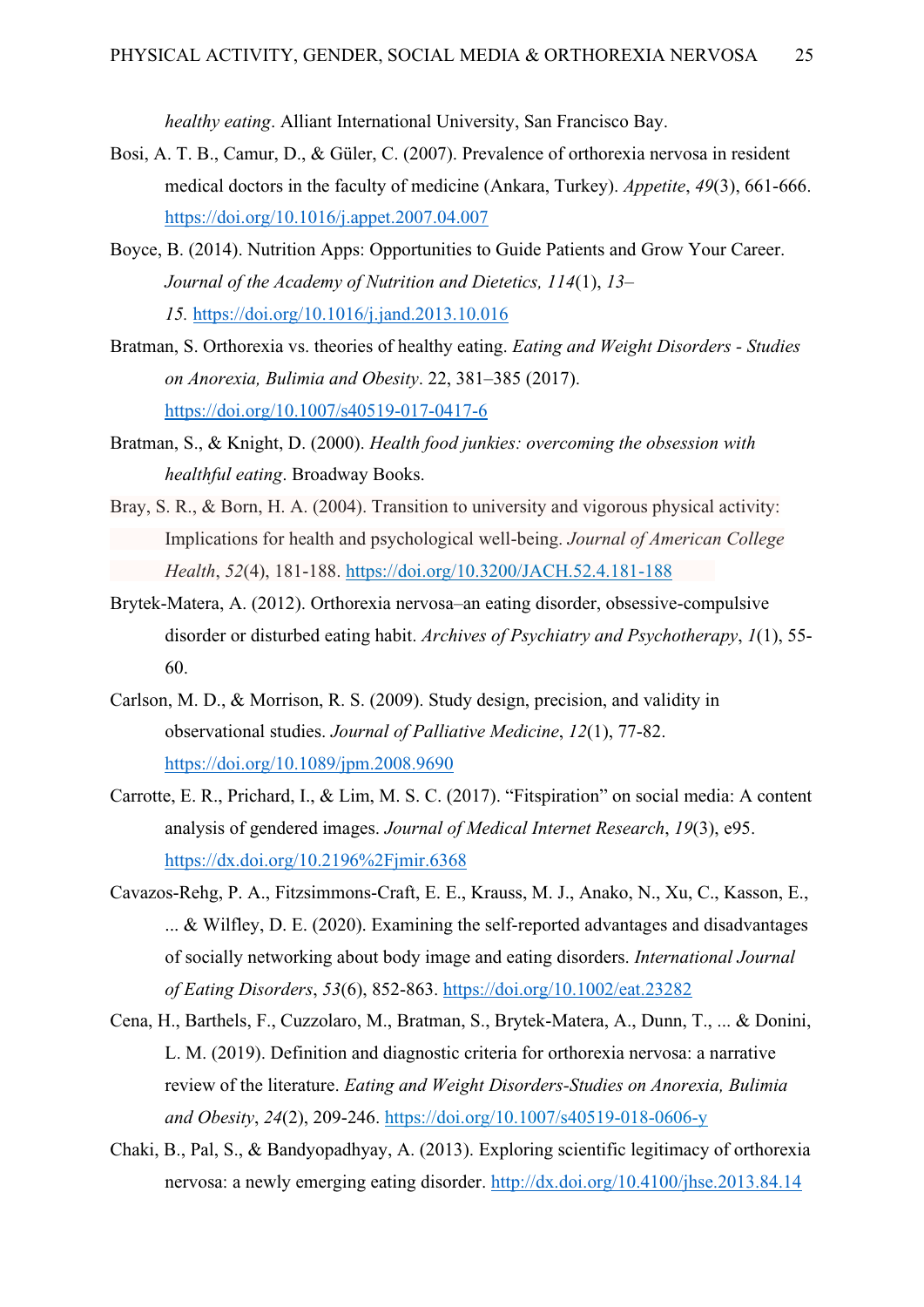- Craig, C., Marshall, A., Sjostrom, M., Bauman, A., Lee, P., Macfarlane, D., ... & Stewart, S. (2017). International Physical Activity Questionnaire-Short Form.
- Craig, C. L., Marshall, A. L., Sjöström, M., Bauman, A. E., Booth, M. L., Ainsworth, B. E., ... & Oja, P. (2003). International physical activity questionnaire: 12-country reliability and validity. *Medicine & Science in Sports & Exercise*, *35*(8), 1381-1395. <https://doi.org/10.1249/01.MSS.0000078924.61453.FB>
- De Choudhury, M., Sharma, S., & Kiciman, E. (2016, February). Characterizing dietary choices, nutrition, and language in food deserts via social media. In *Proceedings of the 19th ACM Conference on Computer-supported Cooperative Work & Social computing* (pp. 1157-1170).<https://doi.org/10.1145/2818048.2819956>
- Di Lodovico, L., Dubertret, C., & Ameller, A. (2018). Vulnerability to exercise addiction, socio-demographic, behavioral and psychological characteristics of runners at risk for eating disorders. *Comprehensive Psychiatry*, *81*, 48-52. https://doi.org[/10.1016/j.comppsych.2017.11.006](https://doi.org/10.1016/j.comppsych.2017.11.006)
- Donini, L. M., Marsili, D., Graziani, M. P., Imbriale, M., & Cannella, C. (2004). Orthorexia nervosa: a preliminary study with a proposal for diagnosis and an attempt to measure the dimension of the phenomenon. *Eating and Weight Disorders-Studies on Anorexia, Bulimia and Obesity*, *9*(2), 151-157.<https://doi.org/10.1007/bf03325060>
- Donini, L. M., Marsili, D., Graziani, M. P., Imbriale, M., & Cannella, C. (2005). Orthorexia nervosa: validation of a diagnosis questionnaire. *Eating and Weight Disorders-Studies on Anorexia, Bulimia and Obesity*, *10*(2), e28-e32. <https://doi.org/>[10.1007/BF03327537](https://doi.org/10.1007/bf03327537)
- Douma, E. R., Valente, M., & Syurina, E. V. (2021). Developmental pathway of orthorexia nervosa: Factors contributing to progression from healthy eating to excessive preoccupation with healthy eating. Experiences of Dutch health professionals. *Appetite*, *158*, 105008.<https://doi.org/10.1016/j.appet.2020.105008>
- Dumas, A. A., & Desroches, S. (2019). Women's use of social media: what is the evidence about their impact on weight management and body image?. *Current Obesity Reports*, *8*(1), 18-32.<https://doi.org/10.1007/s13679-019-0324-4>
- Dunn, T. M., & Bratman, S. (2016). On orthorexia nervosa: A review of the literature and proposed diagnostic criteria. *Eating Behaviors*, *21*, 11-17. <https://doi.org/10.1016/j.eatbeh.2015.12.006>
- Dunn, T. M., Gibbs, J., Whitney, N., & Starosta, A. (2017). Prevalence of orthorexia nervosa is less than 1%: data from a US sample. *Eating and Weight Disorders-Studies on*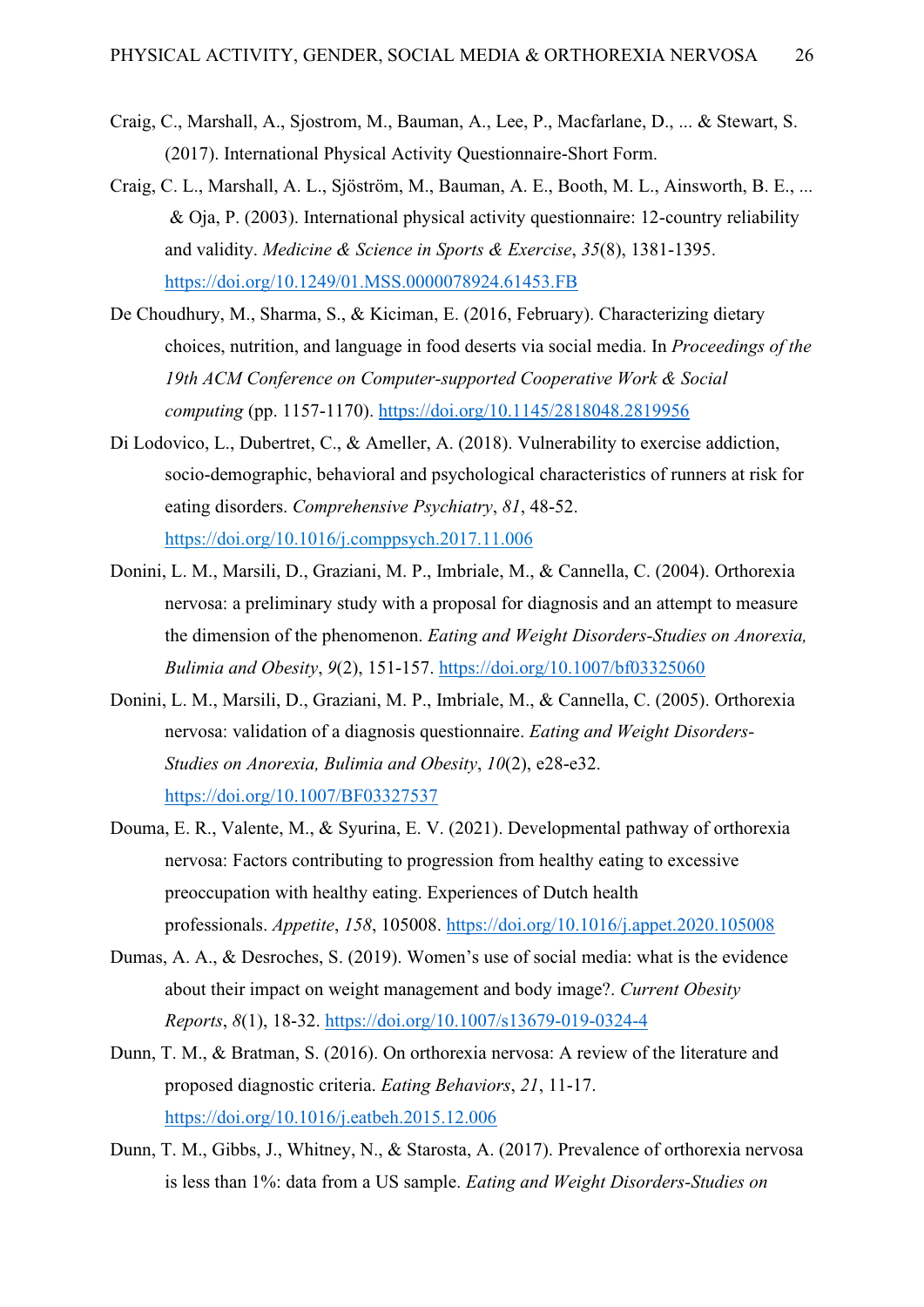*Anorexia, Bulimia and Obesity*, *22*(1), 185-192. <https://doi.org/10.1007/s40519-016-> 0258-8

- Fardouly, J., Willburger, B. K., & Vartanian, L. R. (2018). Instagram use and young women's body image concerns and self-objectification: Testing mediational pathways. *New Media & Society*, *20*(4), 1380-1395. [https://doi.org/10.1177/1461444817694499](https://doi.org/10.1177%2F1461444817694499)
- Fidan, T., Ertekin, V., Işikay, S., & Kırpınar, I. (2010). Prevalence of orthorexia among medical students in Erzurum, Turkey. *Comprehensive Psychiatry*, *51*(1), 49-54. <https://doi.org/10.1016/j.comppsych.2009.03.001>
- Field, A. (2013). Discovering statistics using IBM SPSS Statistics (5th ed.). Sage Publications, Inc.
- Ford, E. S., Bergmann, M. M., Boeing, H., Li, C., & Capewell, S. (2012). Healthy lifestyle behaviors and all-cause mortality among adults in the United States. Preventive Medicine, *55(1),* 23–27. <https://doi.org/10.1016/j.ypmed.2012.04.016>
- Forde, C. (2018). *Scoring the International Physical Activity Questionnaire (IPAQ).* University of Dublin. <https://ugc.futurelearn.com/uploads/files/bc/c5/bcc53b14-ec1e-4d90-88e3-> 1568682f32ae/IPAQ\_PDF.pdf
- Freimuth, M., Moniz, S., & Kim, S. R. (2011). Clarifying exercise addiction: differential diagnosis, co-occurring disorders, and phases of addiction. *International Journal of Environmental Research and Public Health*, *8*(10), 4069-4081. <https://doi.org/10.3390/ijerph8104069>
- Goldberg, J., & Sliwa, S. (2011). Communicating actionable nutrition messages: Challenges and opportunities. *Proceedings of the Nutrition Society, 70*(1), 26-37. <https://doi.org/10.1017/S0029665110004714>
- Griffiths, M. D., Szabo, A., & Terry, A. (2005). The exercise addiction inventory: a quick and easy screening tool for health practitioners. *British Journal of Sports Medicine*, *39*(6), <http://dx.doi.org/10.1136/bjsm.2004.017020>
- Hausenblas, H. A., & Downs, D. S. (2002). Exercise dependence: a systematic review. *Psychology of Sport and Exercise*, *3*(2), 89-123. [https://doi.org/10.1016/S1469-0292\(00\)00015-7](https://doi.org/10.1016/S1469-0292(00)00015-7)
- Hawkins, L. K., Farrow, C., & Thomas, J. M. (2020). Do perceived norms of social media users' eating habits and preferences predict our own food consumption and BMI?. *Appetite*, *149*, 104611.<https://doi.org/10.1016/j.appet.2020.104611>

Herbert, C., Meixner, F., Wiebking, C., & Gilg, V. (2020). Regular physical activity, short-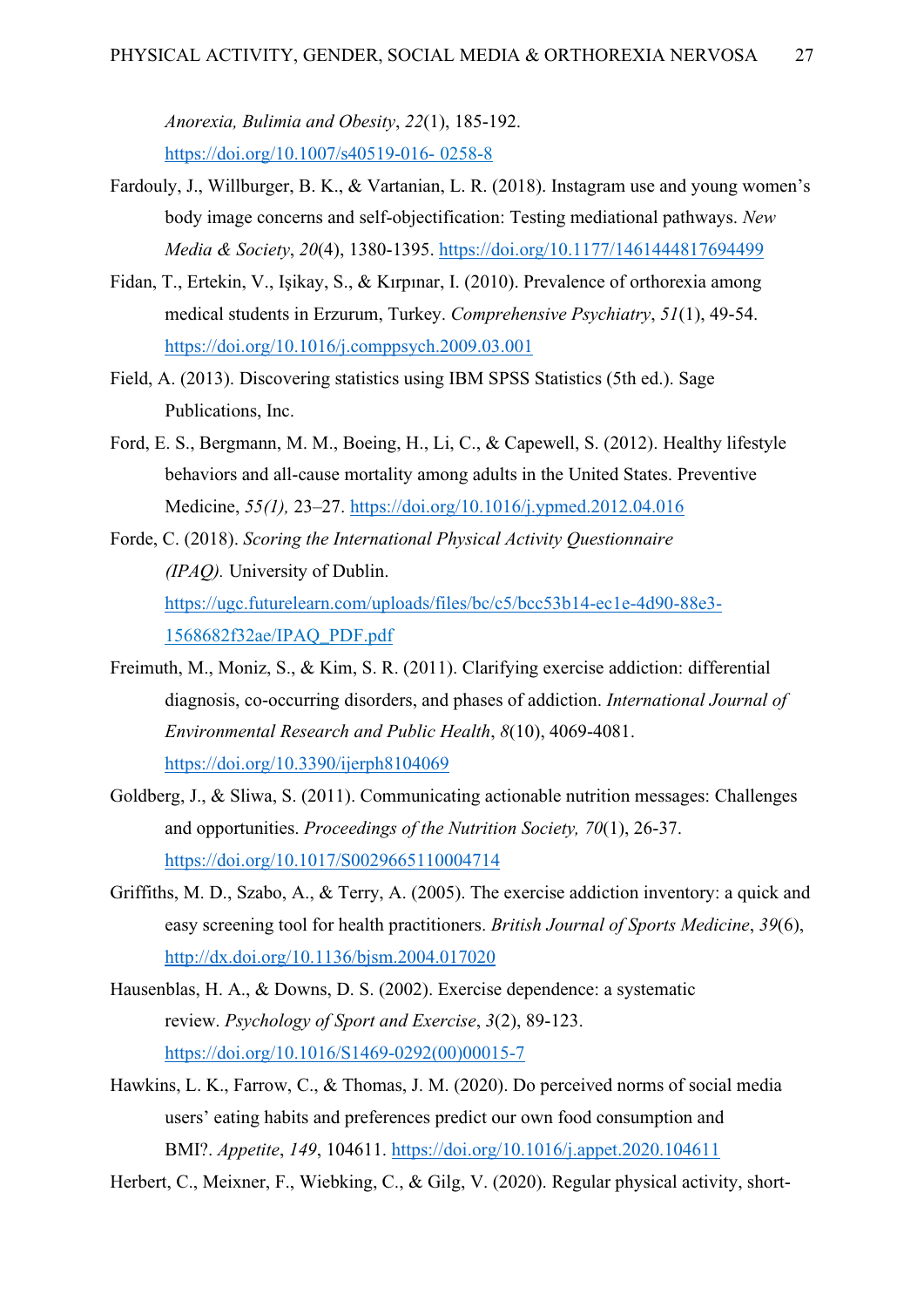term exercise, mental health, and well-being among university students: the results of an online and a laboratory study. *Frontiers in Psychology*, *11*, 509. <https://doi.org/10.3389/fpsyg.2020.00509>

- Holland, G., & Tiggemann, M. (2017). "Strong beats skinny every time": Disordered eating and compulsive exercise in women who post fitspiration on Instagram. *International Journal of Eating Disorders*, *50*(1), 76-79.<https://doi.org/10.1002/eat.22559>
- IPAQ Research Committee. (2005). Guidelines for data processing and analysis of the International Physical Activity Questionnaire (IPAQ)-short and long forms. [http://www.ipaq.ki.se/scoring.pdf.](http://www.ipaq.ki.se/scoring.pdf)
- Katz, D. L., & Meller, S. (2014). Can we say what diet is best for health?. *Annual Review of Public Health*, *35*, 83-103.<https://doi.org/10.1146/annurev-publhealth-032013-182351>
- Keller, M. F., & Konradsen, H. (2013). Ortoreksi blandt unge fitness-medlemmer. *Klinisk Sygepleje*, *27*(04), 63-71. [https://www.idunn.no/klinisk\\_sygepleje/2013/04/ortoreksi\\_blandt\\_unge\\_fitness](https://www.idunn.no/klinisk_sygepleje/2013/04/ortoreksi_blandt_unge_fitness-)medlemmer
- Kim, Y. S., Park, Y. S., Allegrante, J. P., Marks, R., Ok, H., Cho, K. O., & Garber, C. E. (2012). Relationship between physical activity and general mental health. *Preventive Medicine*, *55*(5), 458-463.<https://doi.org/10.1016/j.ypmed.2012.08.021>
- Kirsh, B., Friedland, J., Cho, S., Gopalasuntharanathan, N., Orfus, S., Salkovitch, M., ... & Webber, C. (2016). Experiences of university students living with mental health problems: Interrelations between the self, the social, and the school. *Work*, *53*(2), 325- 335.<https://dx.doi.org/10.3233/WOR-152153>
- Koven, N. S., & Abry, A. W. (2015). The clinical basis of orthorexia nervosa: emerging perspectives. *Neuropsychiatric Disease and Treatment*, *11*, 385–394. <https://doi.org/10.2147/NDT.S61665>
- Koven, N. S., & Senbonmatsu, R. (2013). A neuropsychological evaluation of orthorexia nervosa. *Open Journal of Psychiatry*, *03*(02), 214–222. <https://doi.org/10.4236/ojpsych.2013.32019>
- Kumar, S., & Bhukar, J. P. (2013). Stress level and coping strategies of college students. *Journal of Physical Education and Sport Management*, *4*(1), 5-11. <https://doi.org/10.5897/JPESM12.001>
- Kwak, S. G., & Kim, J. H. (2017). Central limit theorem: the cornerstone of modern statistics. *Korean Journal of Anesthesiology*, *70*(2), 144. <https://doi.org/10.4097/kjae.2017.70.2.144>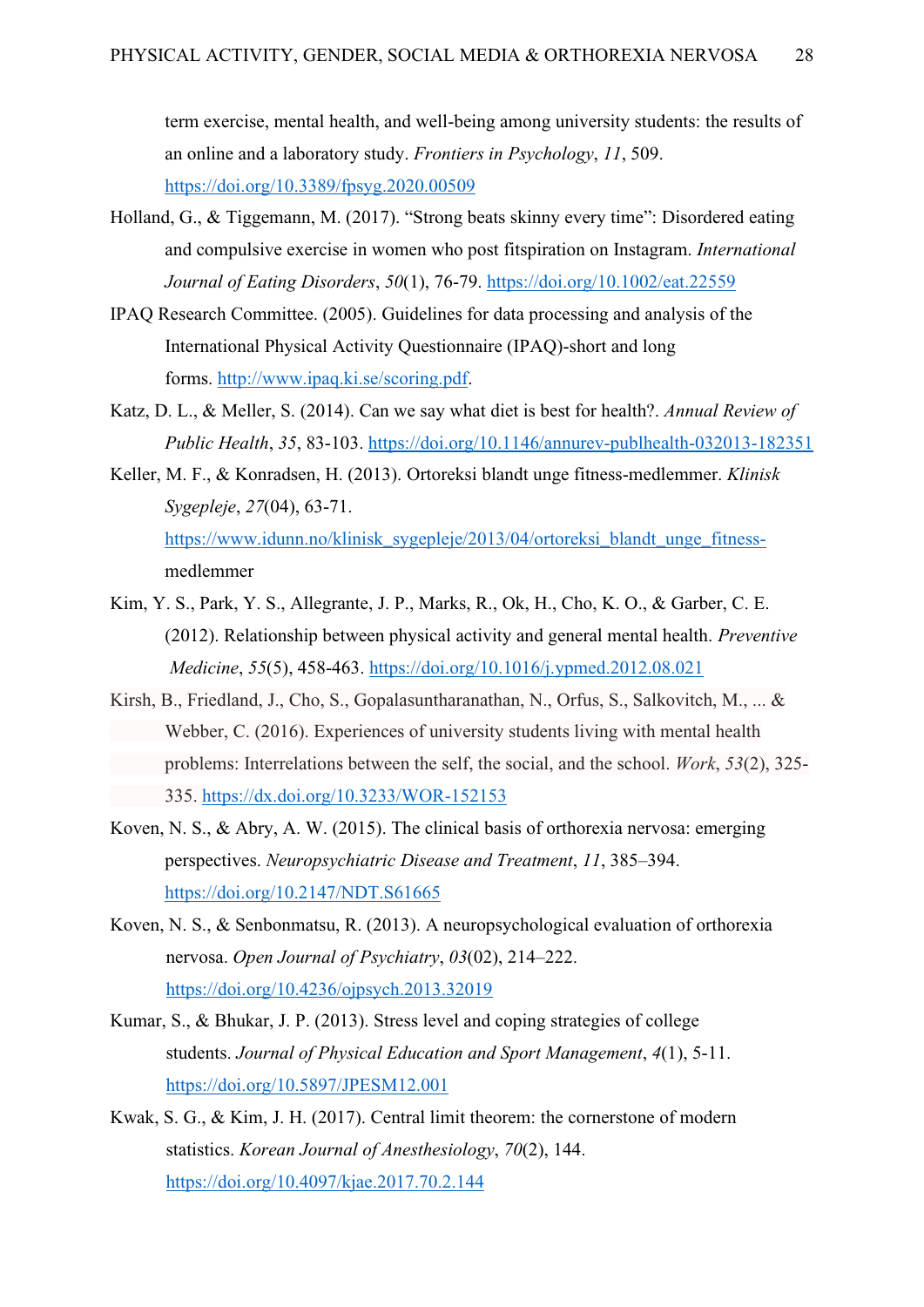- Lavender, J. M., De Young, K. P., & Anderson, D. A. (2010). Eating Disorder Examination Questionnaire (EDE-Q): norms for undergraduate men. *Eating Behaviors*, *11*(2), 119- 121.<https://doi.org/10.1016/j.eatbeh.2009.09.005>
- Lichtenstein, M. B., Emborg, B., Hemmingsen, S. D., & Hansen, N. B. (2017). Is exercise addiction in fitness centers a socially accepted behavior? *Addictive Behaviors Reports, 6, 102–105.* <https://doi.org/10.1016/j.abrep.2017.09.002>
- Lovelady, C. A., Hunter, C. P., & Geigerman, C. (2003). Effect of exercise on immunologic factors in breast milk. *Pediatrics*, *111*(2), e148-e152. <https://doi.org/10.1542/peds.111.2.e148>
- Malmborg, J., Bremander, A., Olsson, M. C., & Bergman, S. (2017). Health status, physical activity, and orthorexia nervosa: A comparison between exercise science students and business students. *Appetite*, *109*, 137-143.<https://doi.org/10.1016/j.appet.2016.11.028>
- Mathieu, J. (2005). What is orthorexia?. *Journal of the American Dietetic Association*, *105*(10), 1510-1512.<https://doi.org/10.1016/j.jada.2005.08.021>
- McComb, S. E., & Mills, J. S. (2019). Orthorexia nervosa: A review of psychosocial risk factors. *Appetite*, *140*, 50-75.<https://doi.org/10.1016/j.appet.2019.05.005>
- McFadden, T., Fortier, M. S., & Guerin, E. (2017). Investigating the effects of physical activity counselling on depressive symptoms and physical activity in female undergraduate students with depression: A multiple baseline single-subject design. *Mental Health and Physical Activity*, *12*, 25-36. <https://doi.org/10.1016/j.mhpa.2017.01.002>
- McGovern, L., Gaffney, M., & Trimble, T. (2020). The experience of orthorexia from the perspective of recovered orthorexics. *Eating and Weight Disorders-Studies on Anorexia, Bulimia and Obesity*, 1-14.<https://doi.org/10.1007/s40519-020-00928-1>
- Mento, C., Silvestri, M. C., Muscatello, M. R. A., Rizzo, A., Celebre, L., Praticò, M., ... & Bruno, A. (2021). Psychological Impact of Pro-Anorexia and Pro-Eating Disorder Websites on Adolescent Females: A Systematic Review. *International Journal of Environmental Research and Public Health*, *18*(4), 2186. <https://doi.org/10.3390/ijerph18042186>
- Mirowsky, J., & Ross, C. E. (1998). Education, personal control, lifestyle and health: A human capital hypothesis. *Research on Aging*, *20*(4), 415-449. <https://doi.org/10.1177%2F0164027598204003>
- Missbach, B., Hinterbuchinger, B., Dreiseitl, V., Zellhofer, S., Kurz, C., & König, J. (2015). When eating right, is measured wrong! A validation and critical examination of the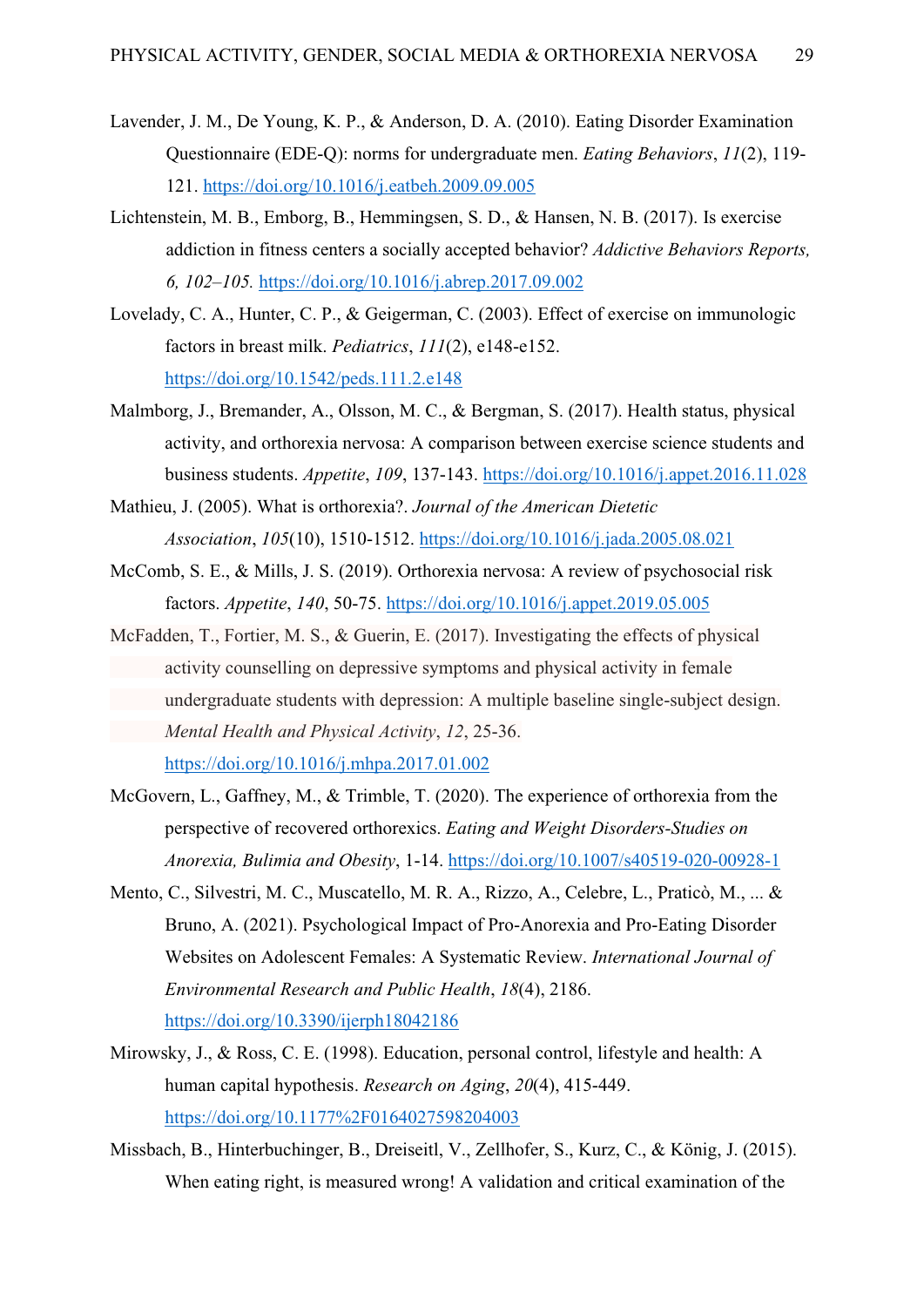ORTO-15 questionnaire in German. *PLOS ONE*, *10*(8), e0135772. <https://doi.org/10.1371/journal.pone.0135772>

- Moroze, R. M., Dunn, T. M., Holland, C., Yager, J., & Weintraub, P. (2014). Microthinking about micronutrients: a case of transition from obsessions about healthy eating to nearfatal" orthorexia nervosa" and proposed diagnostic criteria. *Psychosomatics*, *56*(4), 397-403.<https://doi.org/10.1016/j.psym.2014.03.003>
- Oberle, C. D., & Lipschuetz, S. L. (2018). Orthorexia symptoms correlate with perceived muscularity and body fat, not BMI. *Eating and Weight Disorders-Studies on Anorexia, Bulimia and Obesity*, *23*(3), 363-368.<https://doi.org/10.1007/s40519-018-0508-z>
- Oberle, C. D., Samaghabadi, R. O., & Hughes, E. M. (2017). Orthorexia nervosa: Assessment and correlates with gender, BMI, and personality. *Appetite*, *108*, 303-310. <https://doi.org/10.1016/j.appet.2016.10.021>
- Opitz, M. C., Newman, E., Mellado, A. S. A. V., Robertson, M., & Sharpe, H. (2020). The psychometric properties of orthorexia nervosa assessment scales: A systematic review and reliability generalization. *Appetite*, 104797. <https://doi.org/10.1016/j.appet.2020.104797>
- Parker, A. G., Hetrick, S. E., Jorm, A. F., Mackinnon, A. J., McGorry, P. D., Yung, A. R., ... & Purcell, R. (2016). The effectiveness of simple psychological and physical activity interventions for high prevalence mental health problems in young people: a factorial randomised controlled trial. *Journal of Affective Disorders*, *196*, 200-209. <https://doi.org/10.1016/j.jad.2016.02.043>
- Prichard, I., Kavanagh, E., Mulgrew, K. E., Lim, M. S., & Tiggemann, M. (2020). The effect of Instagram# fitspiration images on young women's mood, body image, and exercise behaviour. *Body Image*, *33*, 1-6.<https://doi.org/10.1016/j.bodyim.2020.02.002>
- *Qualtrics*. (2021). Qualtrics. https://www.qualtrics.com
- Ramírez, A. S., Freres, D., Martinez, L. S., Lewis, N., Bourgoin, A., Kelly, B. J., ... & Hornik, R. C. (2013). Information seeking from media and family/friends increases the likelihood of engaging in healthy lifestyle behaviors. *Journal of Health Communication*, *18*(5), 527-542.<https://doi.org/10.1080/10810730.2012.743632>
- Rodgers, R. F., White, M., & Berry, R. (2021). Orthorexia nervosa, intuitive eating, and eating competence in female and male college students. *Eating and Weight Disorders-Studies on Anorexia, Bulimia and Obesity*, 1-8. [https://doi.org/10.1007/s40519-020-](https://doi.org/10.1007/s40519-020-%0901054-8) 01054-8

Rogoza, R., & Donini, L. M. (2020). Introducing ORTO-R: A revision of ORTO-15: Based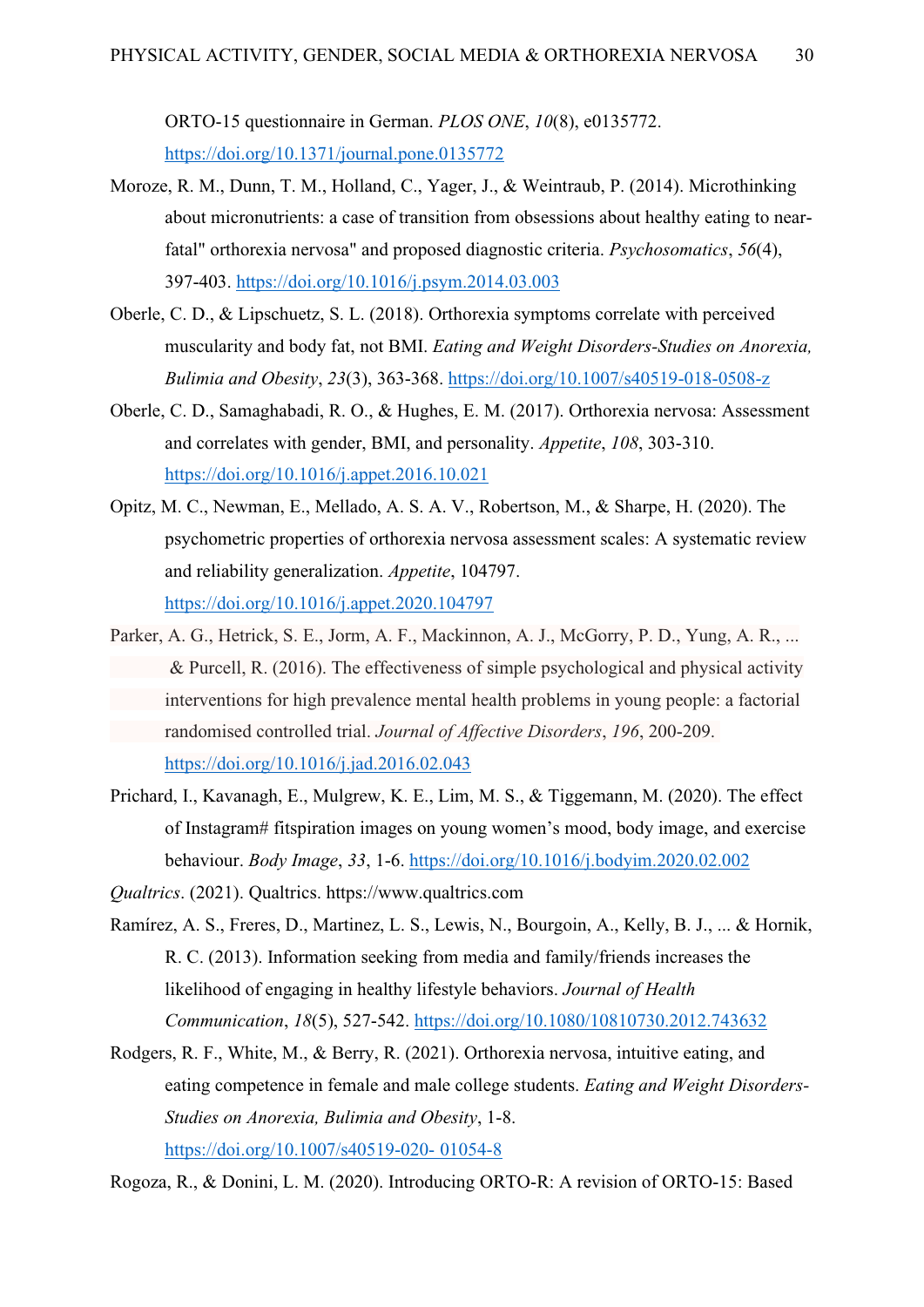on the re-assessment of original data. *Eating and Weight Disorders-Studies on Anorexia, Bulimia and Obesity*, 1-9.<https://doi.org/10.1007/s40519-020-00924-5>

- Rudolph, S. (2018). The connection between exercise addiction and orthorexia nervosa in German fitness sports. *Eating and Weight Disorders-Studies on Anorexia, Bulimia and Obesity*, *23*(5), 581-586.<https://doi.org/10.1007/s40519-017-0437-2>
- Sanlier, N., Yassibas, E., Bilici, S., Sahin, G., & Celik, B. (2016). Does the rise in eating disorders lead to increasing risk of orthorexia nervosa? Correlations with gender, education, and body mass index. *Ecology of Food and Nutrition*, *55*(3), 266-278. <https://doi.org/10.1080/03670244.2016.1150276>
- Santarossa, S., & Woodruff, S. J. (2017). #SocialMedia: Exploring the relationship of social networking sites on body image, self-esteem, and eating disorders. *Social Media+ Society*, *3*(2), 2056305117704407.<https://doi.org/10.1177%2F2056305117704407>
- Saunders, J. F., & Eaton, A. A. (2018). Snaps, selfies, and shares: how three popular social media platforms contribute to the sociocultural model of disordered eating among young women. *Cyberpsychology, Behavior, and Social Networking*, *21*(6), 343-354. <https://doi.org/10.1089/cyber.2017.0713>
- Segura-García, C., Papaianni, M. C., Caglioti, F., Procopio, L., Nisticò, C. G., Bombardiere, L., ... & Capranica, L. (2012). Orthorexia nervosa: a frequent eating disordered behavior in athletes. *Eating and Weight Disorders-Studies on Anorexia, Bulimia and Obesity*, *17*(4), e226-e233. <https://doi.org/10.3275/8272>
- Simpson, C. C., & Mazzeo, S. E. (2017). Attitudes toward orthorexia nervosa relative to DSM‐5 eating disorders. *International Journal of Eating Disorders*, *50*(7), 781-792. <https://doi.org/10.1002/eat.22710>
- Smit, C. R., Buijs, L., van Woudenberg, T. J., Bevelander, K. E., & Buijzen, M. (2020). The impact of social media influencers on children's dietary behaviors. *Frontiers in Psychology*, *10*, 2975.<https://doi.org/10.3389/fpsyg.2019.02975>
- Smith, A. R., Hames, J. L., & Joiner Jr, T. E. (2013). Status update: Maladaptive Facebook usage predicts increases in body dissatisfaction and bulimic symptoms. *Journal of Affective Disorders*, *149*(1-3), 235-240.<https://doi.org/10.1016/j.jad.2013.01.032>
- Stochel, M., Janas-Kozik, M., Zejda, J. E., Hyrnik, J., Jelonek, I., & Siwiec, A. (2015). Validation of ORTO-15 Questionnaire in the group of urban youth aged 15– 21. *Psychiatr Pol*, *49*(1), 119-134.<https://doi.org/10.12740/PP/25962>
- Strahler, J., & Stark, R. (2020). perspective: classifying orthorexia nervosa as a new mental illness—much discussion, little evidence. *Advances in Nutrition*, *11*(4), 784-789.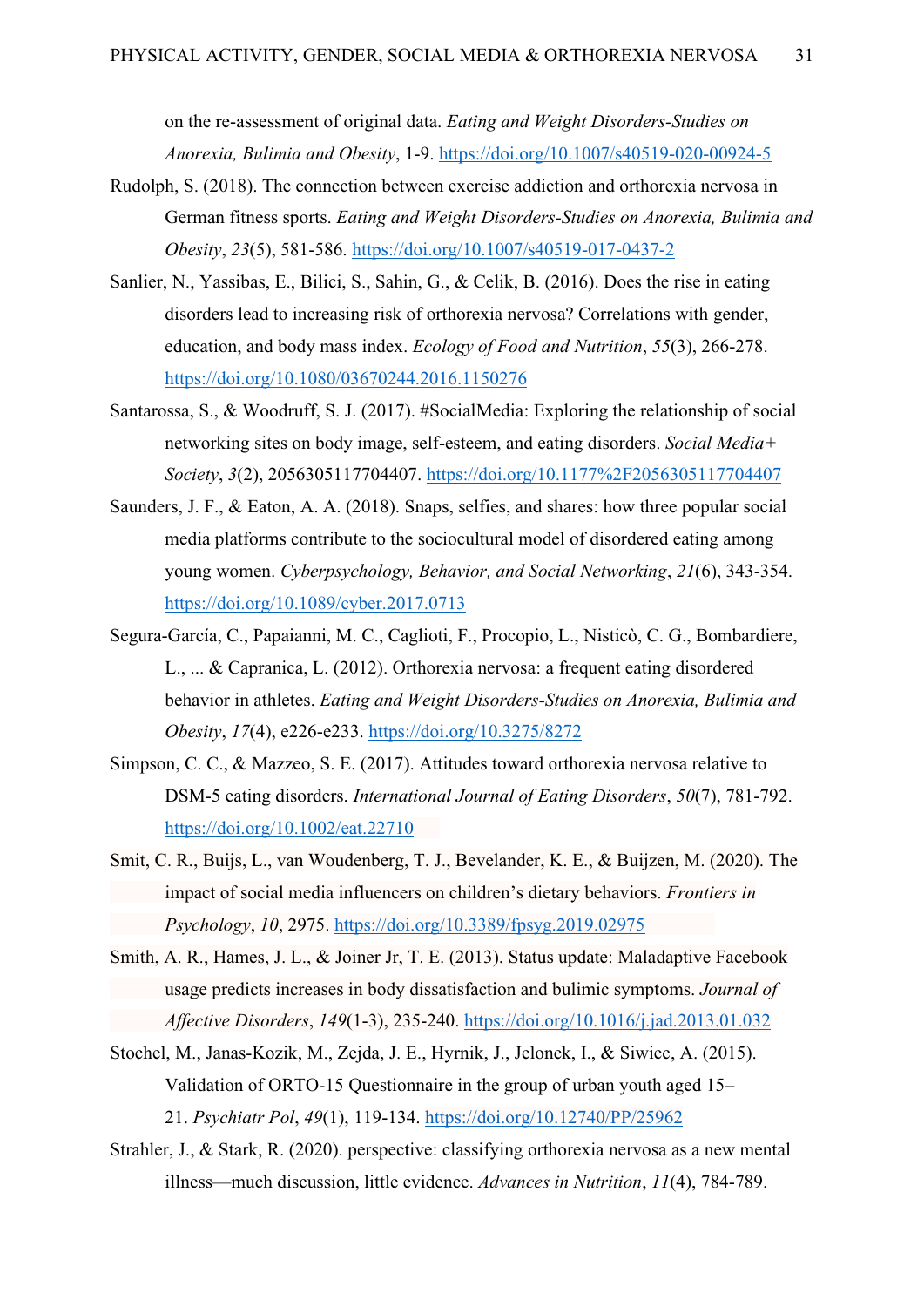<https://doi.org/10.1093/advances/nmaa012>

- Syed-Abdul, S., Fernandez-Luque, L., Jian, W. S., Li, Y. C., Crain, S., Hsu, M. H., ... & Liou, D. M. (2013). Misleading health-related information promoted through video-based social media: anorexia on YouTube. *Journal of Medical Internet Research*, *15*(2), e30. https://doi.org[/10.2196/jmir.2237](https://doi.org/10.2196/jmir.2237)
- Szabo, A., & Griffiths, M. D. (2007). Exercise addiction in British sport science students. *International Journal of Mental Health and Addiction*, *5*(1), 25-28. <https://doi.org/10.1007/s11469-006-9050-8>
- Tankovska, H. (2021). U.S. social reach by AGE 2019. Retrieved April 18, 2021, from <https://www.statista.com/statistics/471370/us-adults-who-use-social-networks-age/>
- Terry, A., Szabo, A., & Griffiths, M. (2004). The exercise addiction inventory: A new brief screening tool. *Addiction Research & Theory*, *12*(5), 489-499. <https://doi.org/10.1080/16066350310001637363>
- Tóth-Király, I., Gajdos, P., Román, N., Vass, N., & Rigó, A. (2019). The associations between orthorexia nervosa and the sociocultural attitudes: The mediating role of basic psychological needs and health anxiety. *Eating and Weight Disorders-Studies on Anorexia, Bulimia and Obesity*, 1-10.<https://doi.org/10.1007/s40519-019-00826-1>
- Tudoran, A., Olsen, S. O., & Dopico, D. C. (2009). The effect of health benefit information on consumers health value, attitudes and intentions. *Appetite*, *52*(3), 568-579. <https://doi.org/10.1016/j.appet.2009.01.009>
- Turner, P. G., & Lefevre, C. E. (2017). Instagram use is linked to increased symptoms of orthorexia nervosa. *Eating and Weight Disorders-Studies on Anorexia, Bulimia and Obesity*, *22*(2), 277-284.<https://doi.org/10.1007/s40519-017-0364-2>
- Varga, M., Dukay-Szabó, S., Túry, F., & van Furth Eric, F. (2013). Evidence and gaps in the literature on orthorexia nervosa. *Eating and Weight Disorders-Studies on Anorexia, Bulimia and Obesity*, *18*(2), 103-111. [https://doi.org/10.1007/s40519-013-0026-y.](https://doi.org/10.1007/s40519-013-0026-y)
- Weltzin, T. E., Cornella-Carlson, T., Fitzpatrick, M. E., Kennington, B., Bean, P., & Jefferies, C. (2012). Treatment issues and outcomes for males with eating disorders. *Eating Disorders*, *20*(5), 444-459.<https://doi.org/10.1080/10640266.2012.715527>
- White, M., Berry, R., & Rodgers, R. F. (2020). Body image and body change behaviors associated with orthorexia symptoms in males. *Body Image, 34,* 46– 50. <https://doi.org/10.1016/j.bodyim.2020.05.003>
- World Health Organization. (2020). *Physical activity*. World Health Organization. [https://www.who.int/news-room/fact-sheets/detail/physical-activity.](https://www.who.int/news-room/fact-sheets/detail/physical-activity)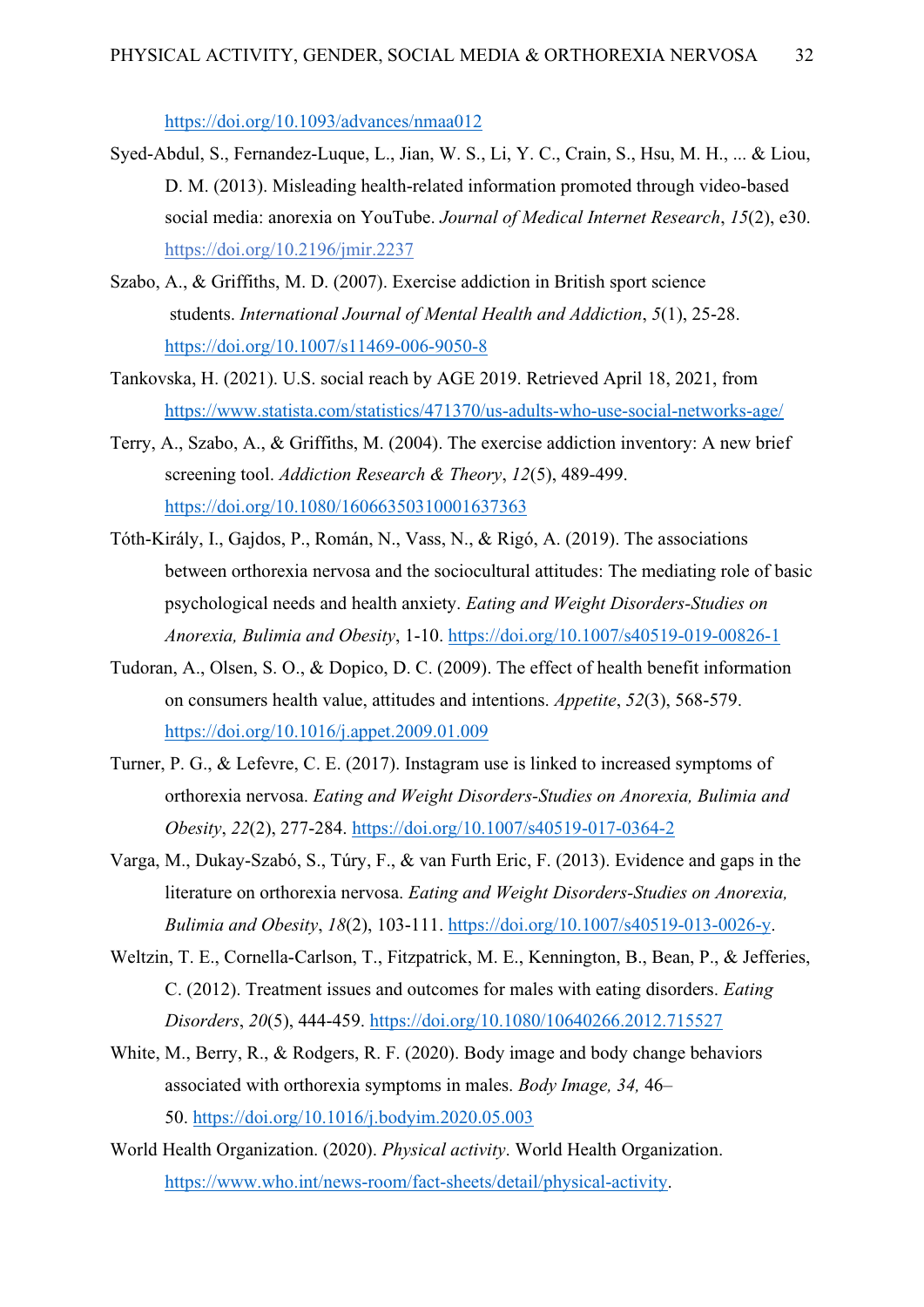Wilson, J. L., Peebles, R., Hardy, K. K., & Litt, I. F. (2006). Surfing for thinness: A pilot study of pro–eating disorder web site usage in adolescents with eating disorders. *Pediatrics*, *118*(6), e1635-e1643. <https://doi.org/10.1542/peds.2006-1133>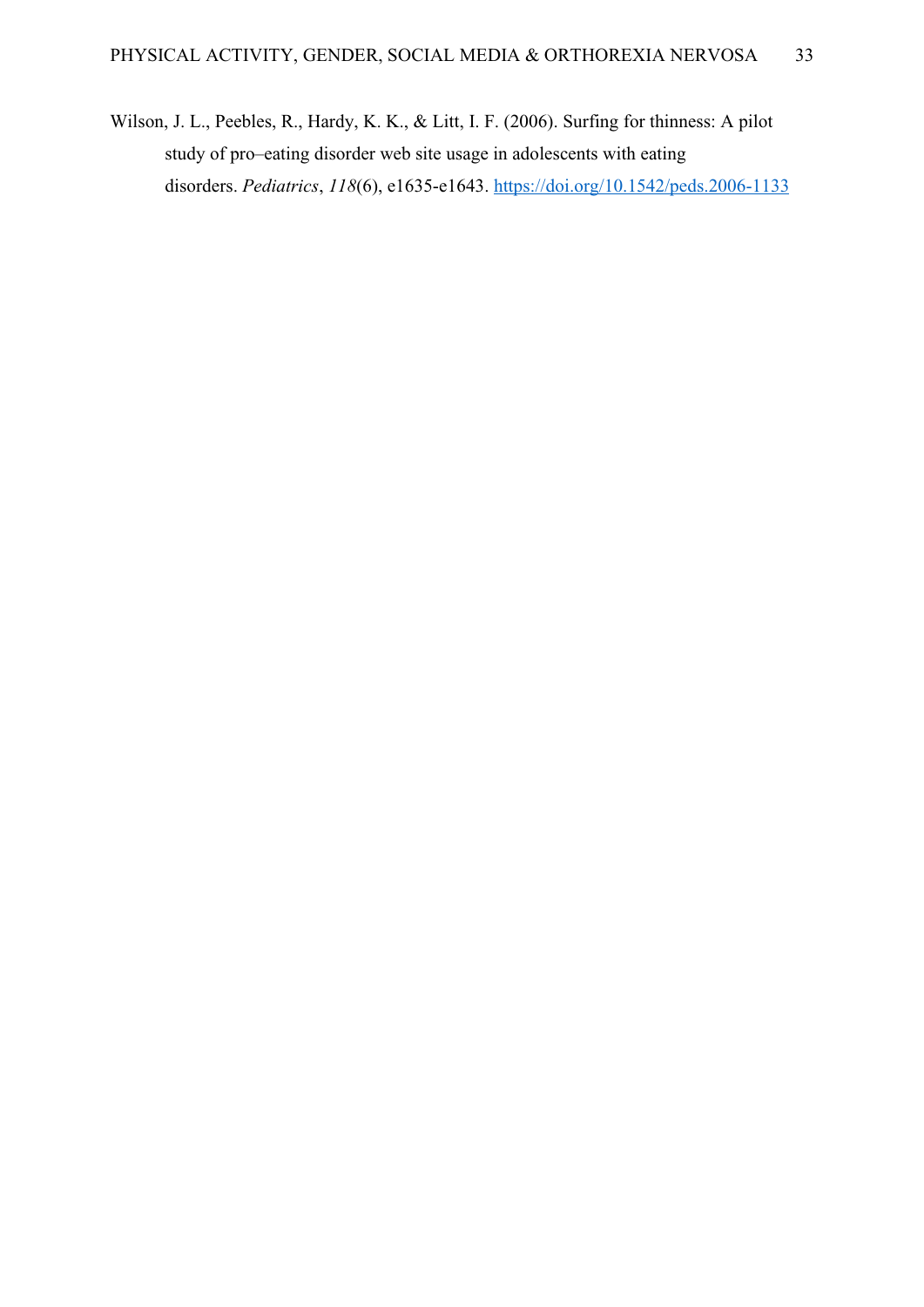#### **Appendices**

#### <span id="page-33-0"></span>**Appendix A**

**Cross-sectional online survey**

**Social media, eating behaviour, physical activity and healthy lifestyle**

#### **Information sheet for Participation in a Questionnaire**

#### **- The University of Twente –**

#### **Description of the questionnaire and your participation**

You are invited to participate in a questionnaire conducted by Marie Geise, Adriana Bülter, Svenja Gabriel and Greta Grewe, supervised by Alexandra Ghita and Teuntje Elfrink. The purpose of this questionnaire is to gain insight into your personal experiences with the use of social media in relation to your bodily and mental health. We would like to know more about the relationship between physical activity, nutrition, social media use and health in the life of university students. The questionnaire will last approximately 25 minutes. **The questionnaire will be anonymous so no information can be returned back to your person.**

#### **Risks and discomforts**

There are no known risks associated with this questionnaire.

#### **Potential benefits**

There are no known benefits to you that would result from your participation in this questionnaire. This questionnaire may help us to gain adequate knowledge to have more insight into today's lifestyle of university students.

## **Protection of confidentiality**

Your identity will not be revealed in any publication resulting from this questionnaire. We will interpret your data and use it to analyse overall results, but your answers are completely anonymous. The data will not be used for any other purpose than for our study.

#### **Voluntary participation**

Your participation in this questionnaire is voluntary. You may choose not to participate, and you may withdraw your consent to participate at any time. You will not be penalized in any way, in case you decide not to participate or to withdraw from this questionnaire. You are allowed to withdraw the questionnaire at any time.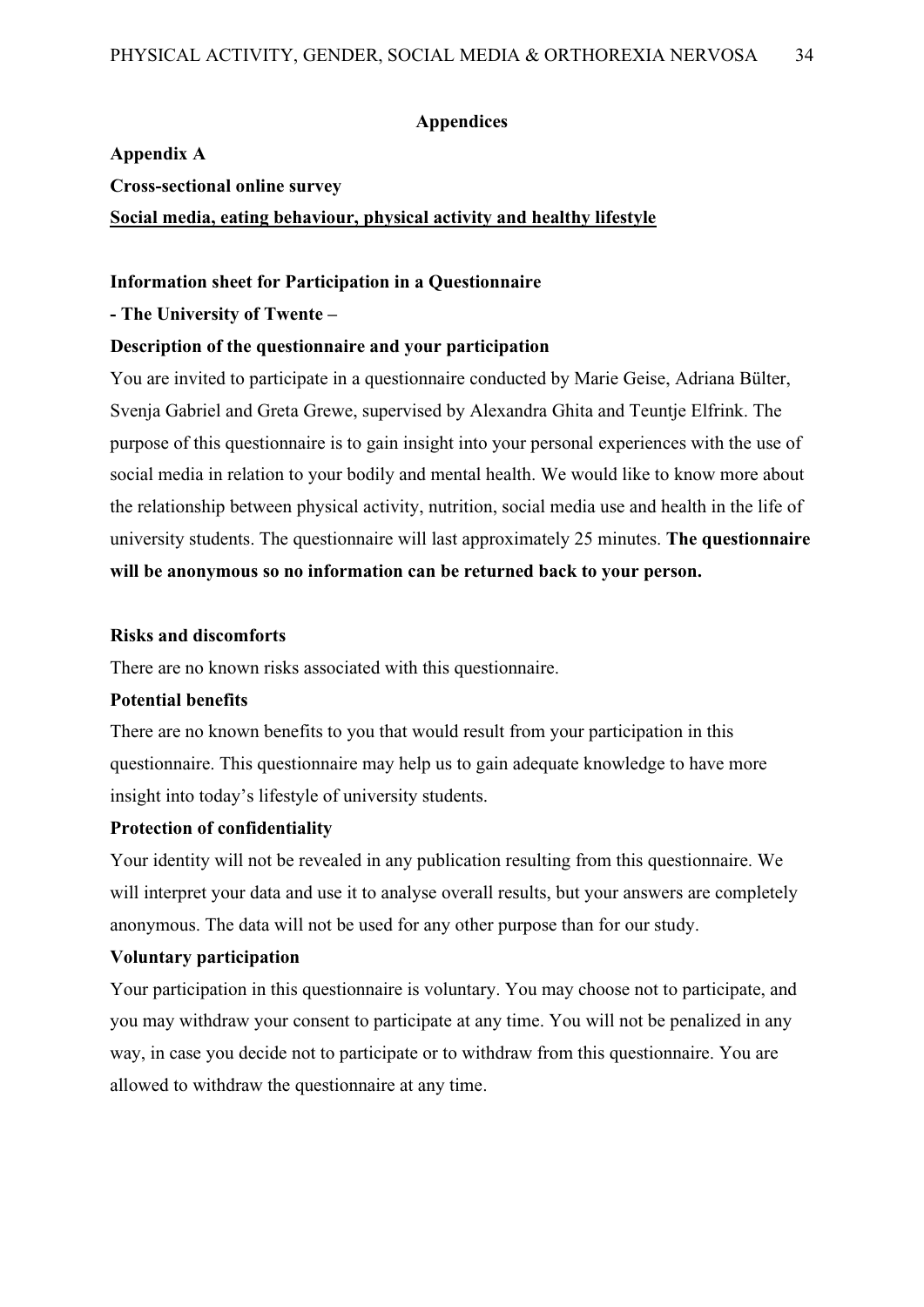#### **Consent Form for Questionnaire about healthy lifestyle**

#### **Taking part in the questionnaire**

I have read and understood the study information, or it has been read to me. I have been able to ask questions about the study and my questions have been answered to my satisfaction. I consent voluntarily to be a participant in this questionnaire and understand that I can refuse to answer

questions and I can withdraw from the questionnaire at any time, without having to give a reason. I understand that taking part in the study involves interpreting my data anonymous.

#### **Risks associated with participating in the study**

I understand that taking part in the study involves no risks.

#### **Use of the information in the study**

I understand that information I provide will be used for the study and to gain adequate knowledge by interpreting my results and data. I understand that personal information collected about me that can identify me, such as [e.g. my age], will not be shared beyond the study team. I agree that my information can be quoted in research outputs.

#### **Contact information**

If you have questions or concerns about this interview, if any problems arise or if you have questions or concerns about your rights as a participant, please contact Greta Grewe  $(g.grewe@student.util), Alexandra Ghita (alexandra.ghita@utwente.nl), or Teuntje$ Elfrink (t.r.elfrink@utwente.nl) at the University of Twente.

## **I have accurately read out the information sheet and agree to participate voluntarily in this questionnaire.**

- o Yes
- o No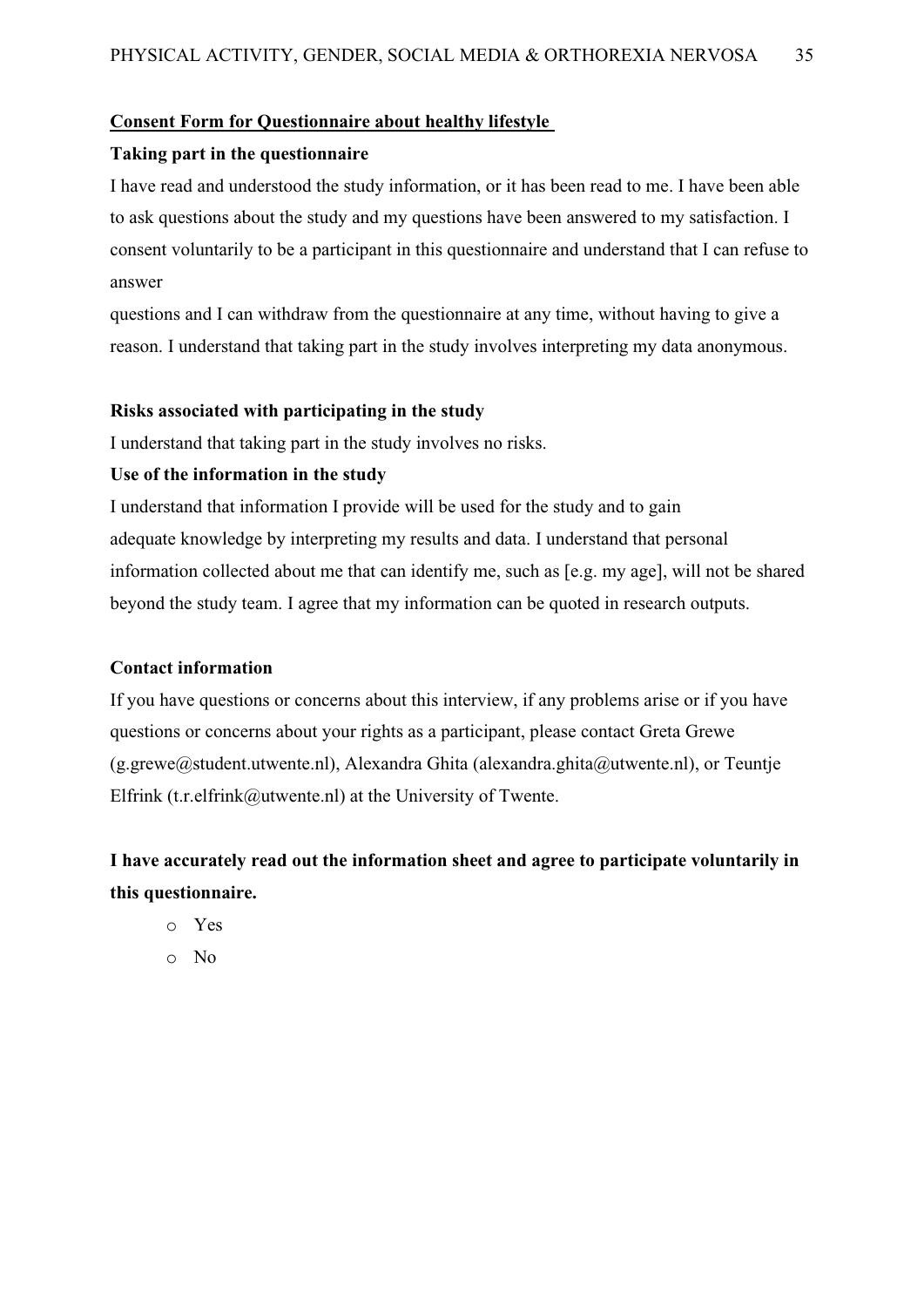$\_$  , and the contribution of  $\overline{a}$  , and  $\overline{a}$  , and  $\overline{a}$  , and  $\overline{a}$  , and  $\overline{a}$  , and  $\overline{a}$  , and  $\overline{a}$  , and  $\overline{a}$  , and  $\overline{a}$  , and  $\overline{a}$  , and  $\overline{a}$  , and  $\overline{a}$  , and  $\overline{a}$  ,

## **General information**

## **1. Please indicate your age in numbers.**

## **2. Please indicate your gender.**

- o Male
- o Female
- o Non-binary / third gender
- o Prefer not to say

## **3. Please indicate your current education.**

- o Bachelor
- o Master
- o PhD
- o Hogeschool
- o Other, namely: \_\_\_\_\_\_\_\_\_\_\_\_\_\_\_\_\_\_\_\_\_

## **4. Please indicate your nationality.**

## **5. Please indicate on which social media platforms you have an account.**

\_\_\_\_\_\_\_\_\_\_\_\_\_\_\_\_\_\_\_\_\_\_\_\_\_\_\_\_\_\_\_\_\_\_\_\_\_\_\_\_\_\_\_\_\_\_\_\_\_\_\_\_\_\_\_\_\_\_\_\_\_\_\_\_

- o Facebook
- o Twitter
- o Instagram
- o Snapchat
- o YouTube
- o None
- o Other, namely: \_\_\_\_\_\_\_\_\_\_\_\_\_\_\_\_\_\_\_

## **6. How much time do you spend on Facebook daily (on average in minutes)?**

\_\_\_\_\_\_\_\_\_\_\_\_\_\_\_\_\_\_\_\_\_\_\_\_\_\_\_\_\_\_\_\_\_\_\_\_\_\_\_\_\_\_\_\_\_\_\_\_\_\_\_\_\_\_\_\_\_\_\_\_\_\_\_\_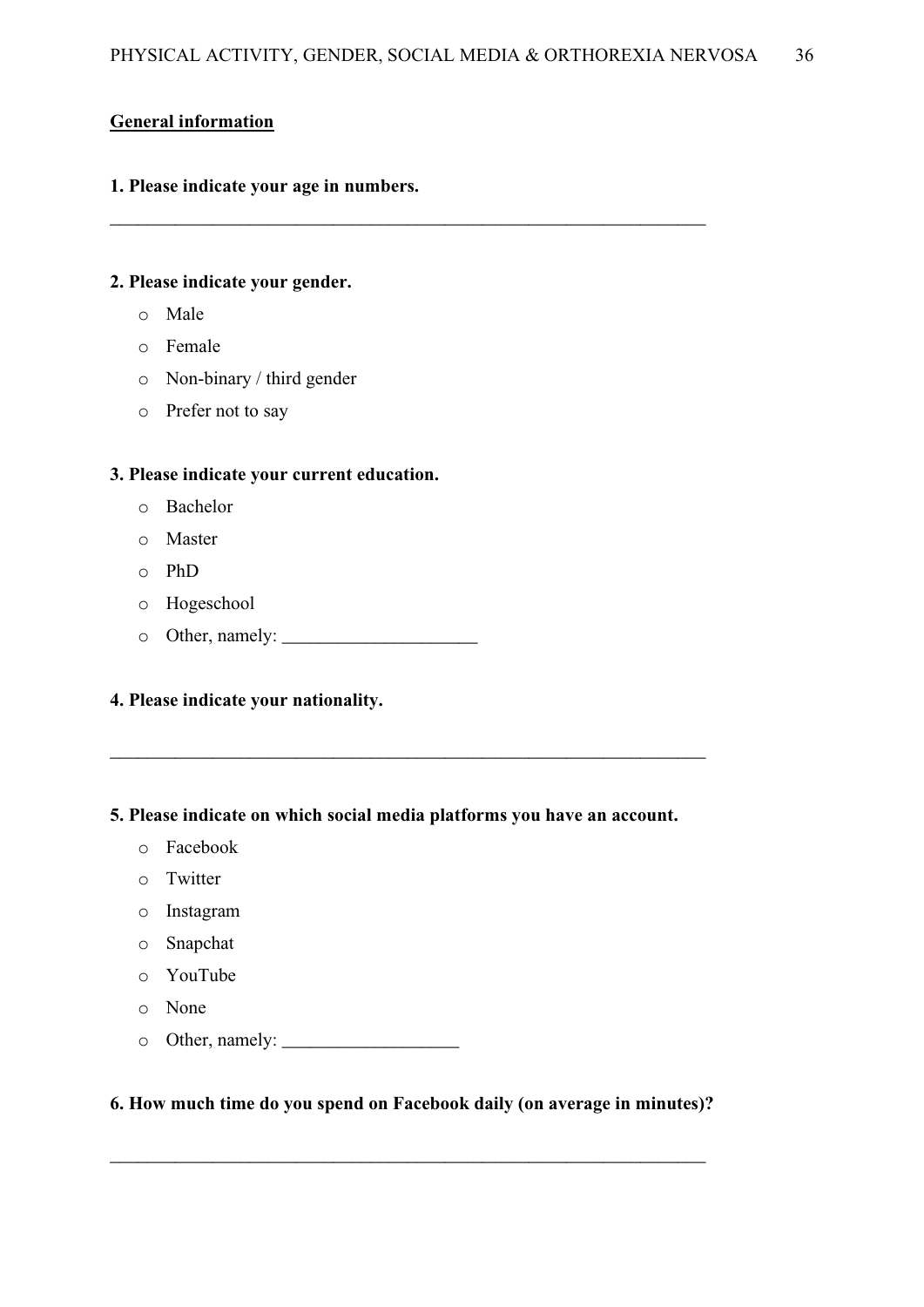**7. How much time do you spend on Twitter daily (on average in minutes)?**

\_\_\_\_\_\_\_\_\_\_\_\_\_\_\_\_\_\_\_\_\_\_\_\_\_\_\_\_\_\_\_\_\_\_\_\_\_\_\_\_\_\_\_\_\_\_\_\_\_\_\_\_\_\_\_\_\_\_\_\_\_\_\_\_

**8. How much time do you spend on Instagram daily (on average in minutes)?**

\_\_\_\_\_\_\_\_\_\_\_\_\_\_\_\_\_\_\_\_\_\_\_\_\_\_\_\_\_\_\_\_\_\_\_\_\_\_\_\_\_\_\_\_\_\_\_\_\_\_\_\_\_\_\_\_\_\_\_\_\_\_\_\_

**9. How much time do you spend on Snapchat daily (on average in minutes)?**

\_\_\_\_\_\_\_\_\_\_\_\_\_\_\_\_\_\_\_\_\_\_\_\_\_\_\_\_\_\_\_\_\_\_\_\_\_\_\_\_\_\_\_\_\_\_\_\_\_\_\_\_\_\_\_\_\_\_\_\_\_\_\_\_

**10. How much time do you spend on YouTube daily (on average in minutes)?**

\_\_\_\_\_\_\_\_\_\_\_\_\_\_\_\_\_\_\_\_\_\_\_\_\_\_\_\_\_\_\_\_\_\_\_\_\_\_\_\_\_\_\_\_\_\_\_\_\_\_\_\_\_\_\_\_\_\_\_\_\_\_\_\_

**11. Have you ever sought psychological or pharmacological treatment for any mental health concerns (e.g. anxiety, depression, eating disorders)? If yes, please mention.**

o Yes \_\_\_\_\_\_\_\_\_\_\_\_\_\_\_\_\_\_\_\_\_\_\_\_\_\_\_\_\_\_\_\_\_\_\_\_\_\_\_\_\_\_\_\_\_\_\_\_ o No

**12. Have you ever been diagnosed with a mental health condition? If yes, please mention.**

- $\circ$  Yes  $\_\_$
- o No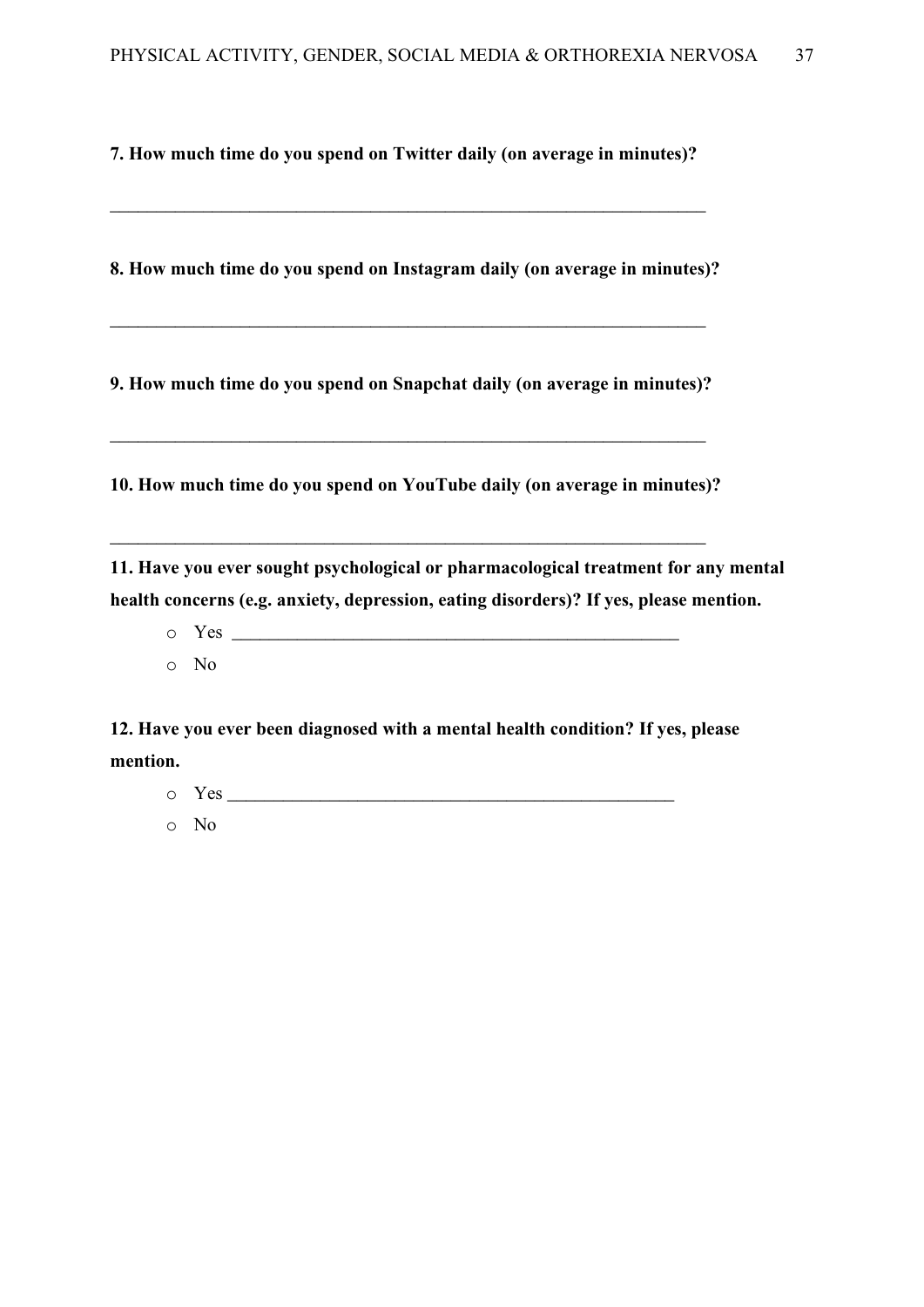#### **Physical activity**

In the next section, you will be asked several questions about your **physical activity.**. The World Health Organization (2021) defines 'physical activity' as: *"any bodily movement produced by skeletal muscles that requires energy expenditure. Physical activity refers to all movement including during leisure time, for transport to get to and from places, or as part of a person's work. Both moderate- and vigorous-intensity physical activity improve health. Popular ways to be active include walking, cycling, wheeling, sports, active recreation and play, and can be done at any level of skill and for enjoyment by everybody."* (Source: World Health Organization (04.03.2021). Physical activity. Retrieved from https://www.who.int/news-room/fact-sheets/detail/physical-activity) When answering the following questions, please think about **all kinds of physical activity you engage in your daily life.**

## **1. In general, I am physically active.**

- o Strongly agree
- o Somewhat agree
- o Neither agree nor disagree
- o Somewhat disagree
- o Strongly disagree

#### **2. I am physically active because I want to feel healthy.**

- o Strongly agree
- o Somewhat agree
- o Neither agree nor disagree
- o Somewhat disagree
- o Strongly disagree

## **3. I am physically active because I want to improve my physical appearance (i.e. lose**

#### **weight, gaining muscles).**

- o Strongly agree
- o Somewhat agree
- o Neither agree nor disagree
- o Somewhat disagree
- o Strongly disagree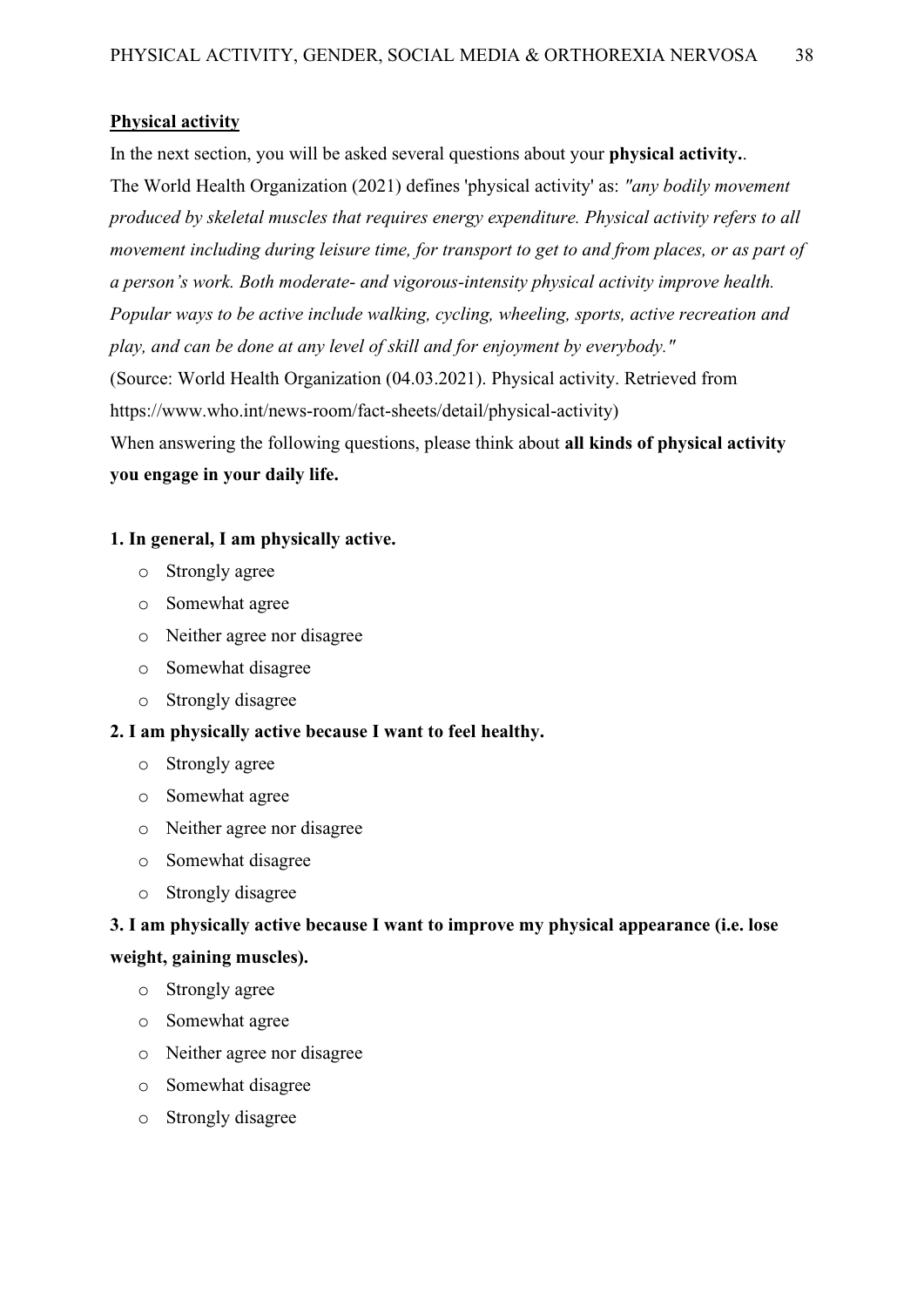## **4. I often watch social media content related to physical activity (i.e. posts, videos about fitness, exercising plans).**

- o Strongly agree
- o Somewhat agree
- o Neither agree nor disagree
- o Somewhat disagree
- o Strongly disagree

## **5. I often watch social media content related to physical activity (i.e. posts, videos about fitness, exercising plans).**

- o Strongly agree
- o Somewhat agree
- o Neither agree nor disagree
- o Somewhat disagree
- o Strongly disagree

## <span id="page-38-0"></span>**Appendix B**

## **International Physical Activity Questionnaire Short-Form (IPAQ-SF)**

**1.** We are interested in finding out about the kinds of physical activities that people do as part of their everyday lives. The questions will ask you about the time you spent being physically active in the **last 7 days.**

Please answer each question even if you do not consider yourself to be an active person. Please think about the activities you do at work, as part of your house and yard work, to get from place to place, and in your spare time for recreation, exercise or sport. Think about all the **vigorous** activities that you did in the **last 7 days.**

**Vigorous** physical activities refer to activities that take hard physical effort and make you breathe much harder than normal. Think *only* about those physical activities that you did for **at least 10 minutes** at a time.

**2.** During the **last 7 days**, on how many days did you do **vigorous** physical activities like heavy lifting, digging, aerobics, or fast bicycling?

- $\circ$  Days per week  $\Box$
- o No vigorous physical activities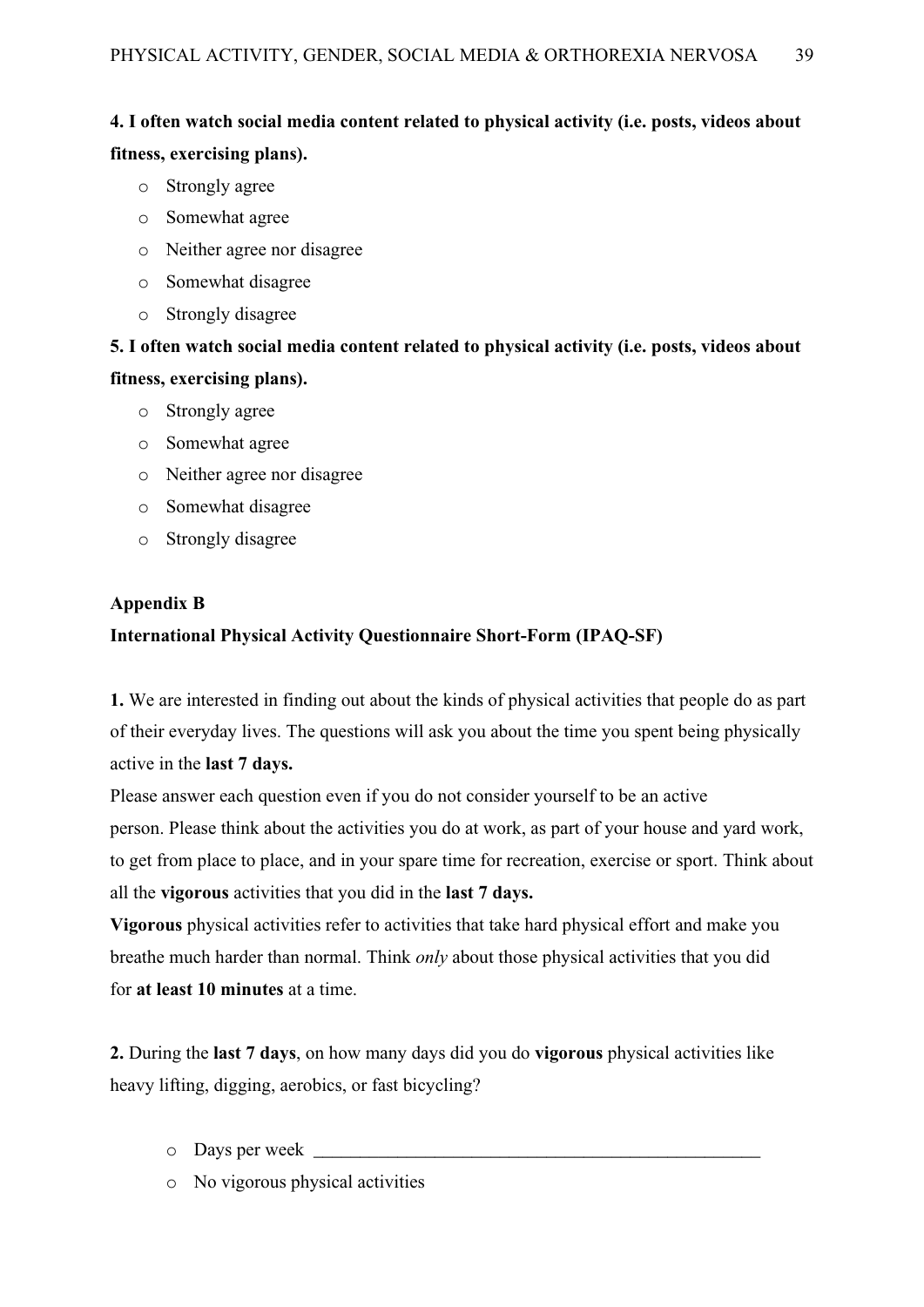## **2a. How much time did you usually spend doing vigorous physical activities on one of those days?**

- o Hours per day: \_\_\_\_\_\_\_\_\_\_\_\_\_\_\_\_\_\_\_\_\_\_\_\_\_\_\_\_\_\_\_\_\_\_\_\_\_\_\_\_\_\_\_\_\_\_\_\_
- o Minutes per day:
- o Don't know/Not sure

**3.** Think about all the **moderate** activities that you did in the **last 7 days.**

**Moderate** activities refer to activities that take moderate physical effort and make you breathe somewhat harder than normal. Think only about those physical activities that you did for at least 10 minutes at a time.

**3a.** During the **last 7 days**, on how many days did you do **moderate** physical activities like carrying light loads, bicycling at a regular pace, or doubles tennis? Do not include walking.

- $\circ$  Days per week:
- o No moderate physical activities

**4.** How much time did you usually spend doing **moderate** physical activities on one of those days?

- o Hours per day: \_\_\_\_\_\_\_\_\_\_\_\_\_\_\_\_\_\_\_\_\_\_\_\_\_\_\_\_\_\_\_\_\_\_\_\_\_\_\_\_\_\_\_\_\_\_\_\_
- $\circ$  Minutes per day:
- o Don't know/Not Sure

**5.** Think about the time you spent **walking** in the **last 7 days**.

This includes at work and at home, walking to travel from place to place, and any other walking that you have done solely for recreation, sport, exercise, or leisure.

**5a.** During the **last 7 days,** on how many days did you walk for at least 10 minutes at a time?

- o Days per week:
- o No walking

## **6. How much time did you usually spend walking on one of those days?**

- o Hours per day:
- $\circ$  Minutes per day:
- o Don't know/Not Sure

**7.** This question is about the time you spent **sitting** on weekdays during the **last 7 days.** Include time spent at work, at home, while doing course work and during leisure time. This may include time spent sitting at a desk, visiting friends, reading, or sitting or lying down to watch television.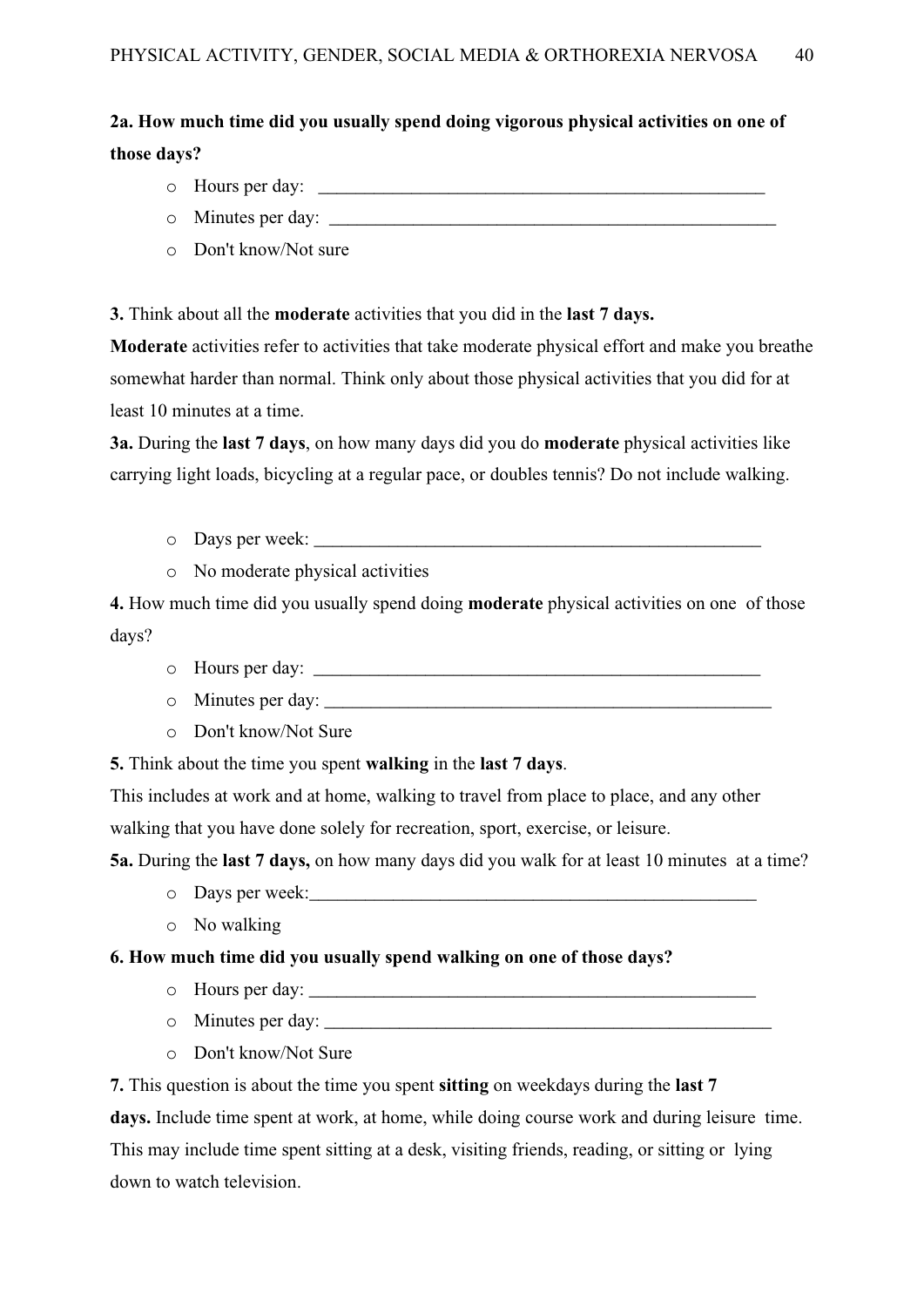## **7a. During the last 7 days, how much time did you spend sitting on a week day?**

- o Hours per day: \_\_\_\_\_\_\_\_\_\_\_\_\_\_\_\_\_\_\_\_\_\_\_\_\_\_\_\_\_\_\_\_\_\_\_\_\_\_\_\_\_\_\_\_\_\_\_\_
- o Minutes per day: \_\_\_\_\_\_\_\_\_\_\_\_\_\_\_\_\_\_\_\_\_\_\_\_\_\_\_\_\_\_\_\_\_\_\_\_\_\_\_\_\_\_\_\_\_\_\_\_
- o Don't know/Not Sure

## <span id="page-40-0"></span>**Appendix C**

## **Exercise Addiction Inventory (EAI)**

## **1. Exercise is the most important thing in my life.**

- o Strongly disagree
- o Disagree
- o Neither agree nor disagree
- o Agree

## **2. Conflicts have arisen between me and my family and/or my partner about the amount**

## **of exercise I do.**

- o Strongly disagree
- o Disagree
- o Neither agree nor disagree
- o Agree

## **3. I use exercise as a way of changing my mood (e.g. to get a buzz, to escape, etc.).**

- o Strongly disagree
- o Disagree
- o Neither agree nor disagree
- o Agree

## **4. Over time I have increased the amount of exercise I do in a day.**

- o Strongly disagree
- o Disagree
- o Neither agree nor disagree
- o Agree

## **5. If I have to miss an exercise session I feel moody and irritable.**

- o Strongly disagree
- o Disagree
- o Neither agree nor disagree
- o Agree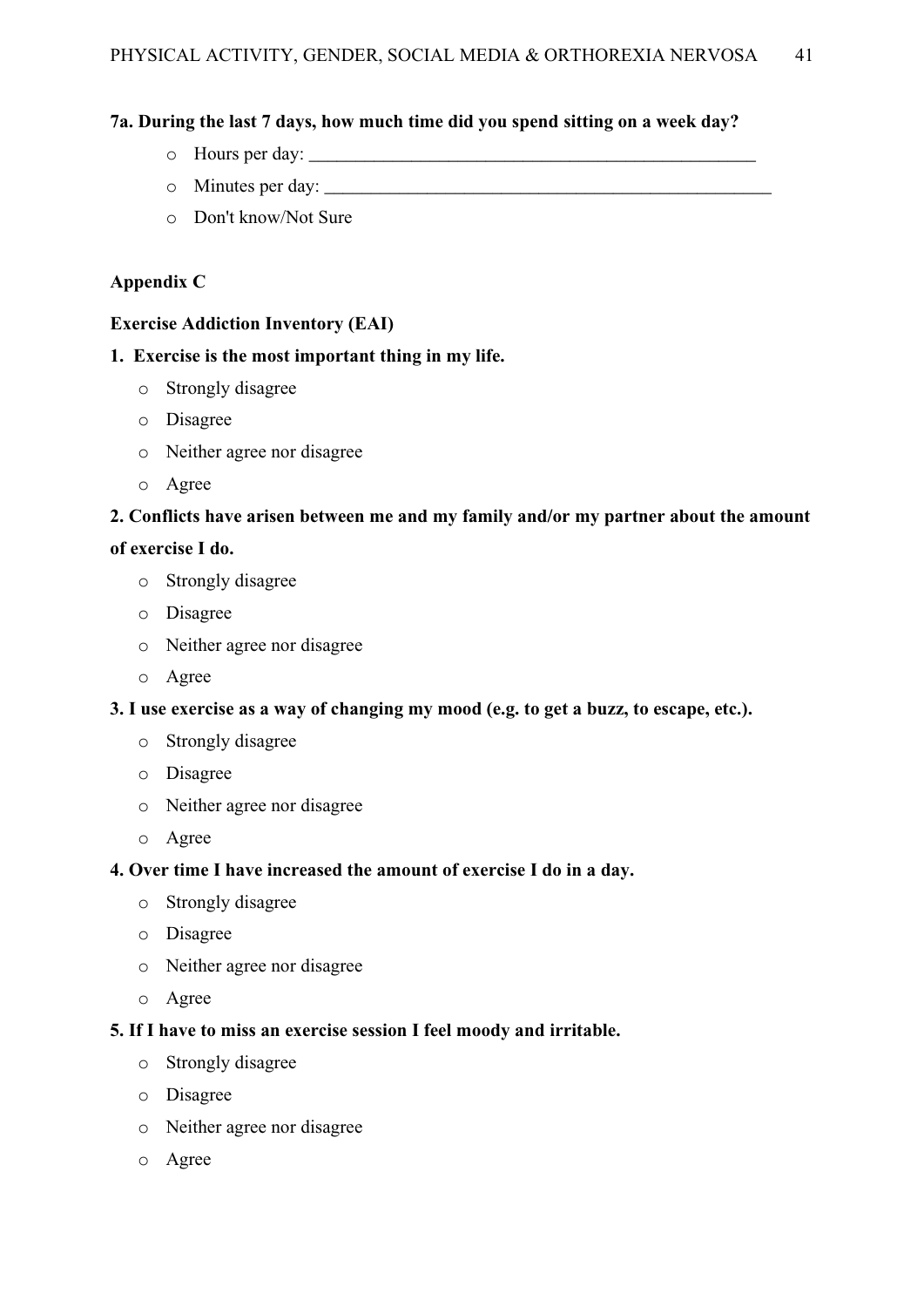## **6. If I cut down the amount of exercise I do, and then start again, I always end up exercising as often as I did before.**

- o Strongly disagree
- o Disagree
- o Neither agree nor disagree
- o Agree

## <span id="page-41-0"></span>**Appendix D**

## **ORTO-15 questionnaire**

## **1. When eating, do you pay attention to the calories of the food?**

- o Always
- o Often
- o Sometimes
- o Never

#### **2. When you go in a food shop do you feel confused?**

- o Always
- o Often
- o Sometimes
- o Never

## **3. In the last 3 months, did the thought of food worry you?**

- o Always
- o Often
- o Sometimes
- o Never

### **4. Are your eating choices conditioned by your worry about your health status?**

- o Always
- o Often
- o Sometimes
- o Never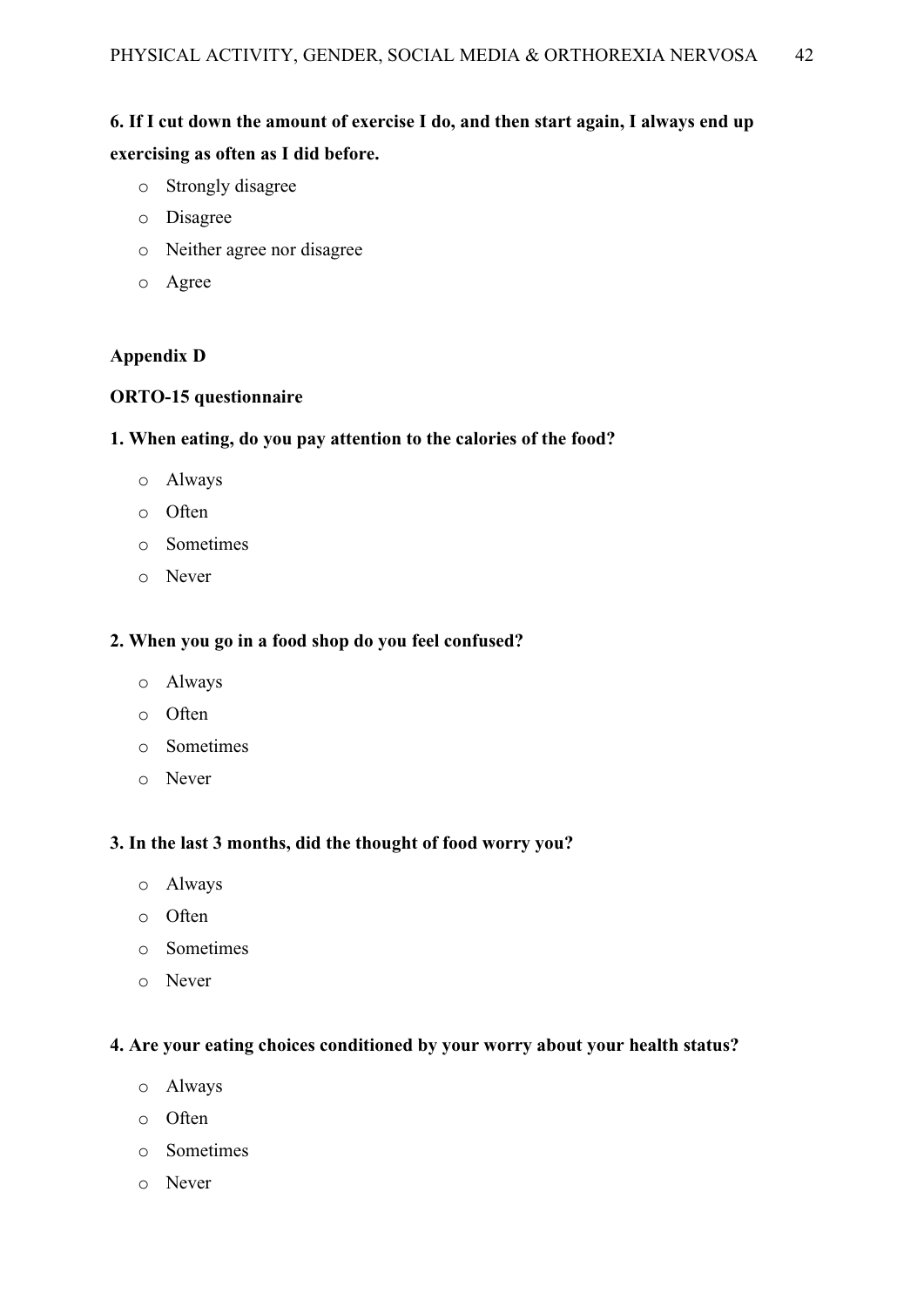## **5. Is the taste of food more important than the quality when you evaluate food?**

- o Always
- o Often
- o Sometimes
- o Never

## **6. Are you willing to spend more money to have healthier food?**

- o Always
- o Often
- o Sometimes
- o Never

## **7. Does the thought about food worry you for more than three hours a day?**

- o Always
- o Often
- o Sometimes
- o Never

## **8. Do you allow yourself any eating transgressions?**

- o Always
- o Often
- o Sometimes
- o Never

## **9. Do you think your mood affects your eating behavior?**

- o Always
- o Often
- o Sometimes
- o Never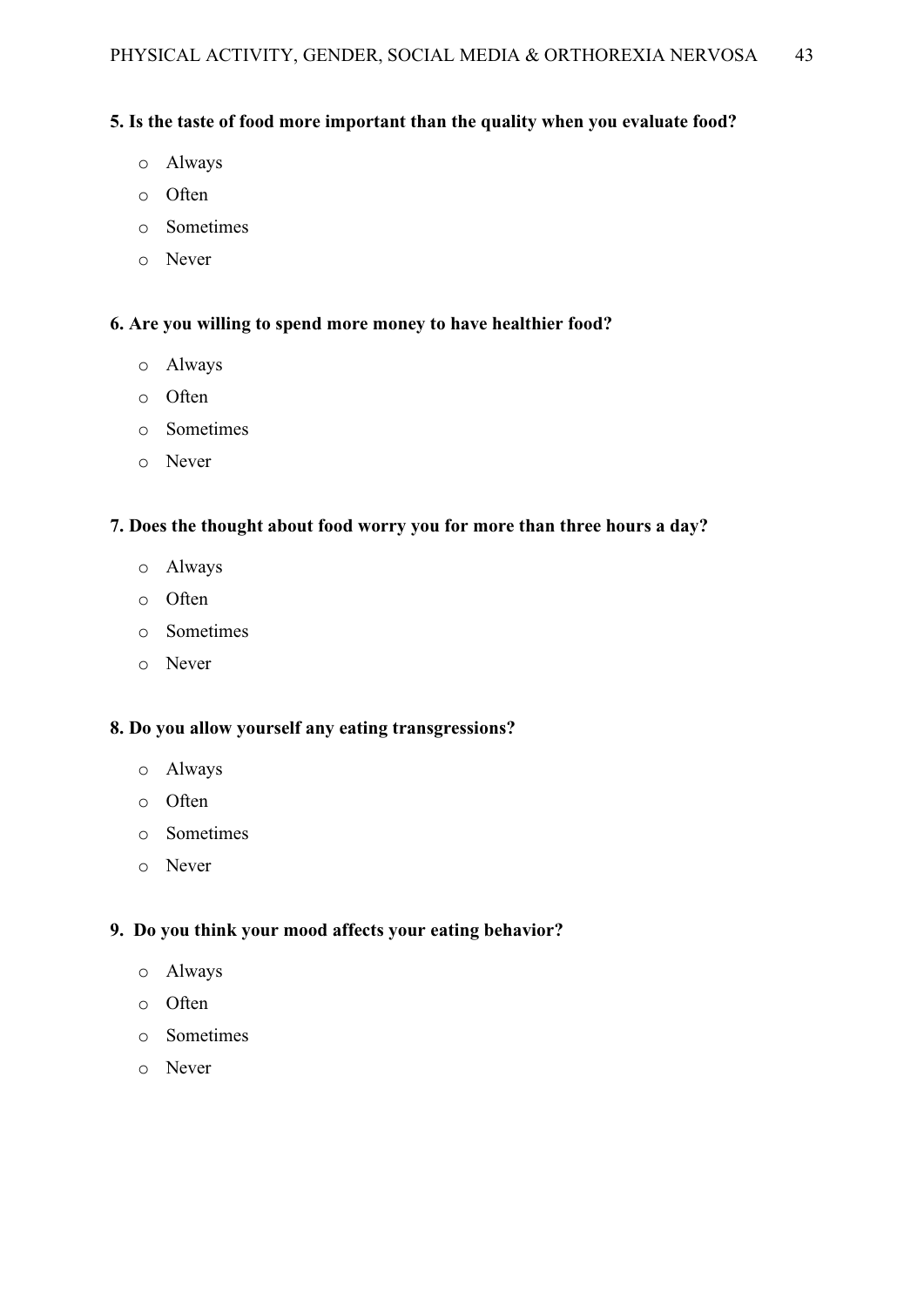## **10. Do you think that the conviction to eat only healthy food increases self-esteem?**

- o Always
- o Often
- o Sometimes
- o Never

## **11. Do you think that eating healthy food changes your life-style (frequency of eating out, friends, ...)?**

- o Always
- o Often
- o Sometimes
- o Never

#### **12. Do you think that consuming healthy food may improve your appearance?**

- o Always
- o Often
- o Sometimes
- o Never

## **13. Do you feel guilty when transgressing?**

- o Always
- o Often
- o Sometimes
- o Never

## **14. Do you think that on the market there is also unhealthy food?**

- o Always
- o Often
- o Sometimes
- o Never